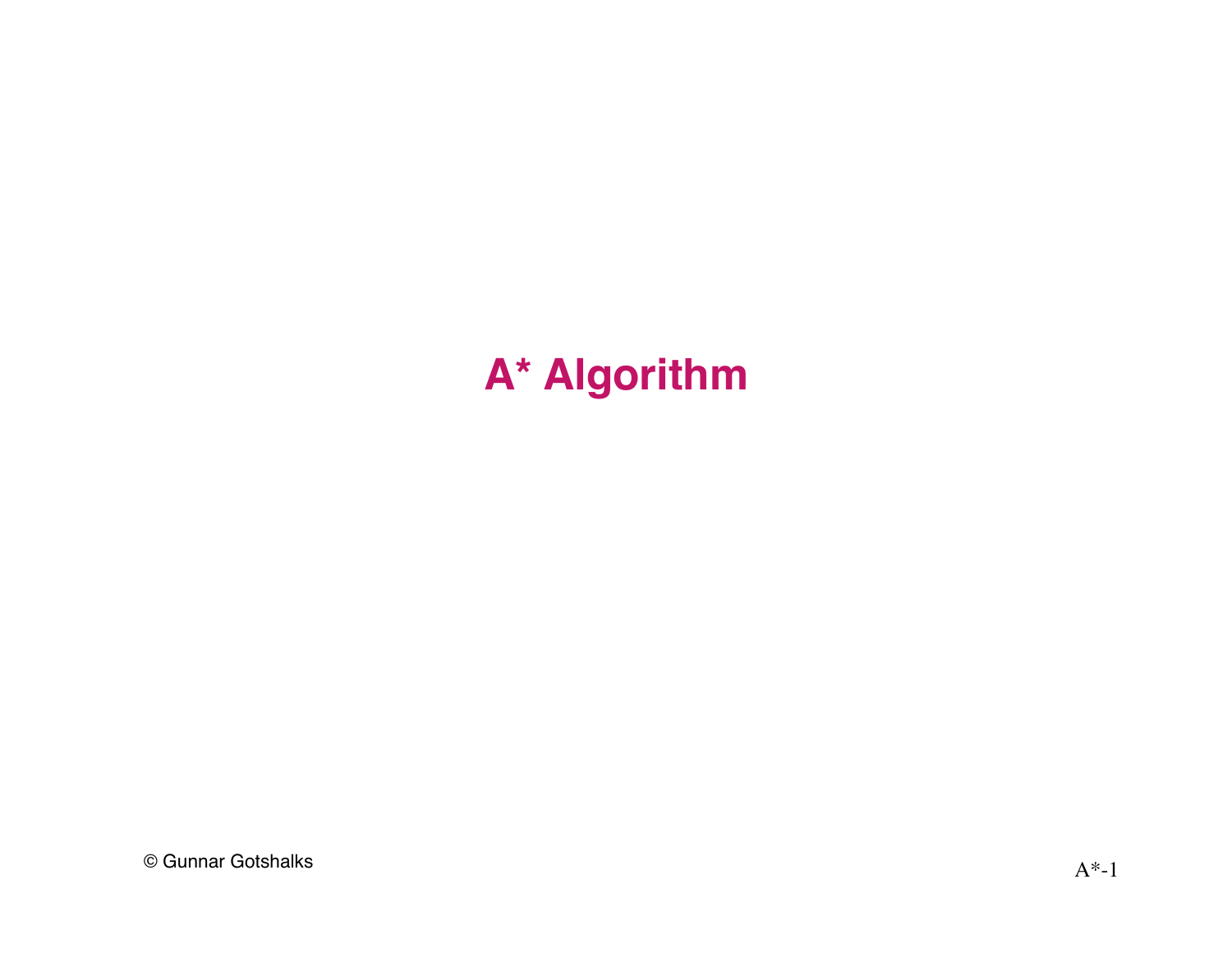- ◊ You are in the middle of a search and have a set of potential paths P1 .. Pn to explore.
	- » **How do you select the best path to extend?**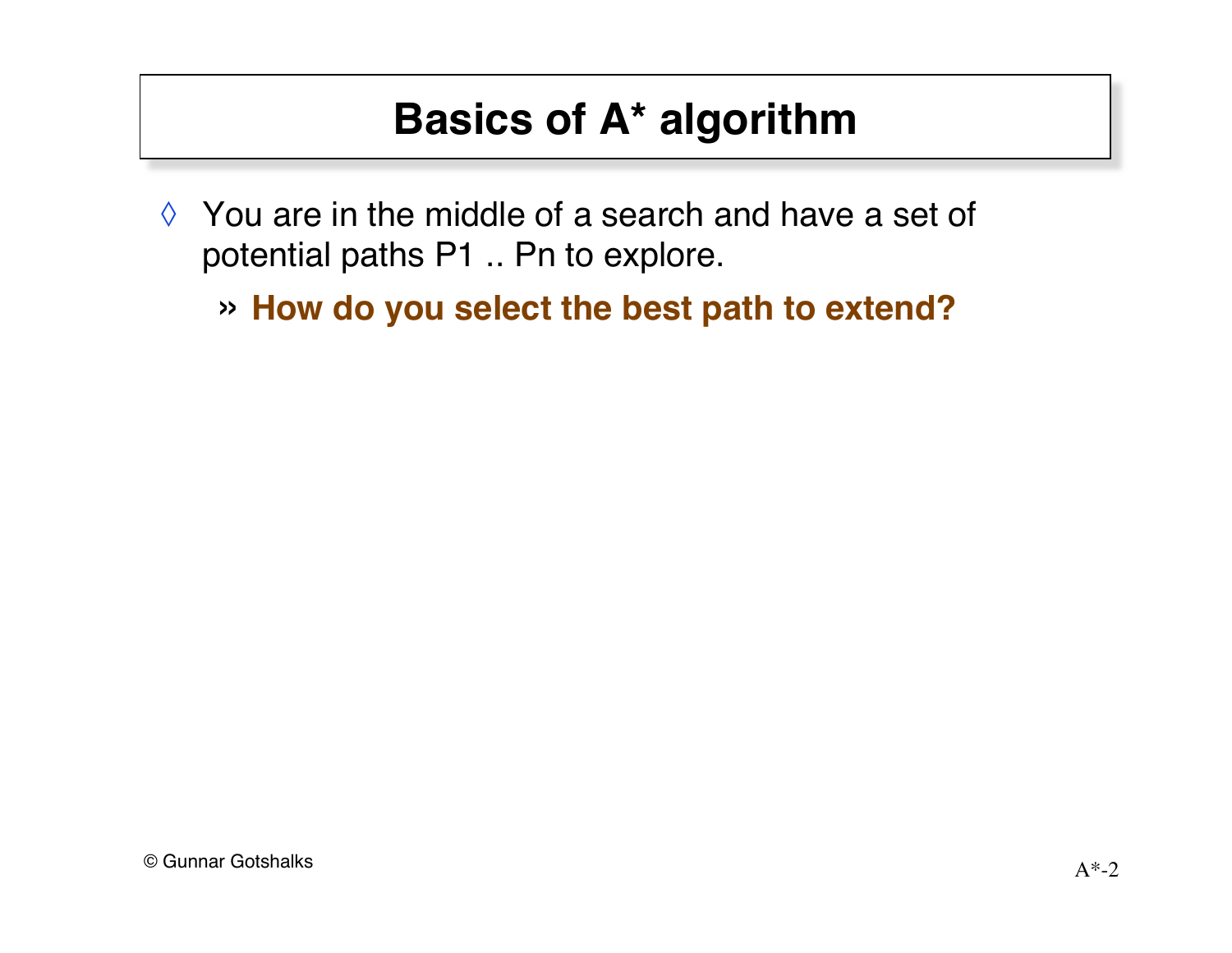- ◊ You are in the middle of a search and have a set of potential paths P1 .. Pn to explore.
	- » **How do you select the best path to extend?**
		- > **For the last node on each path have two costs**
	- » **What are they?**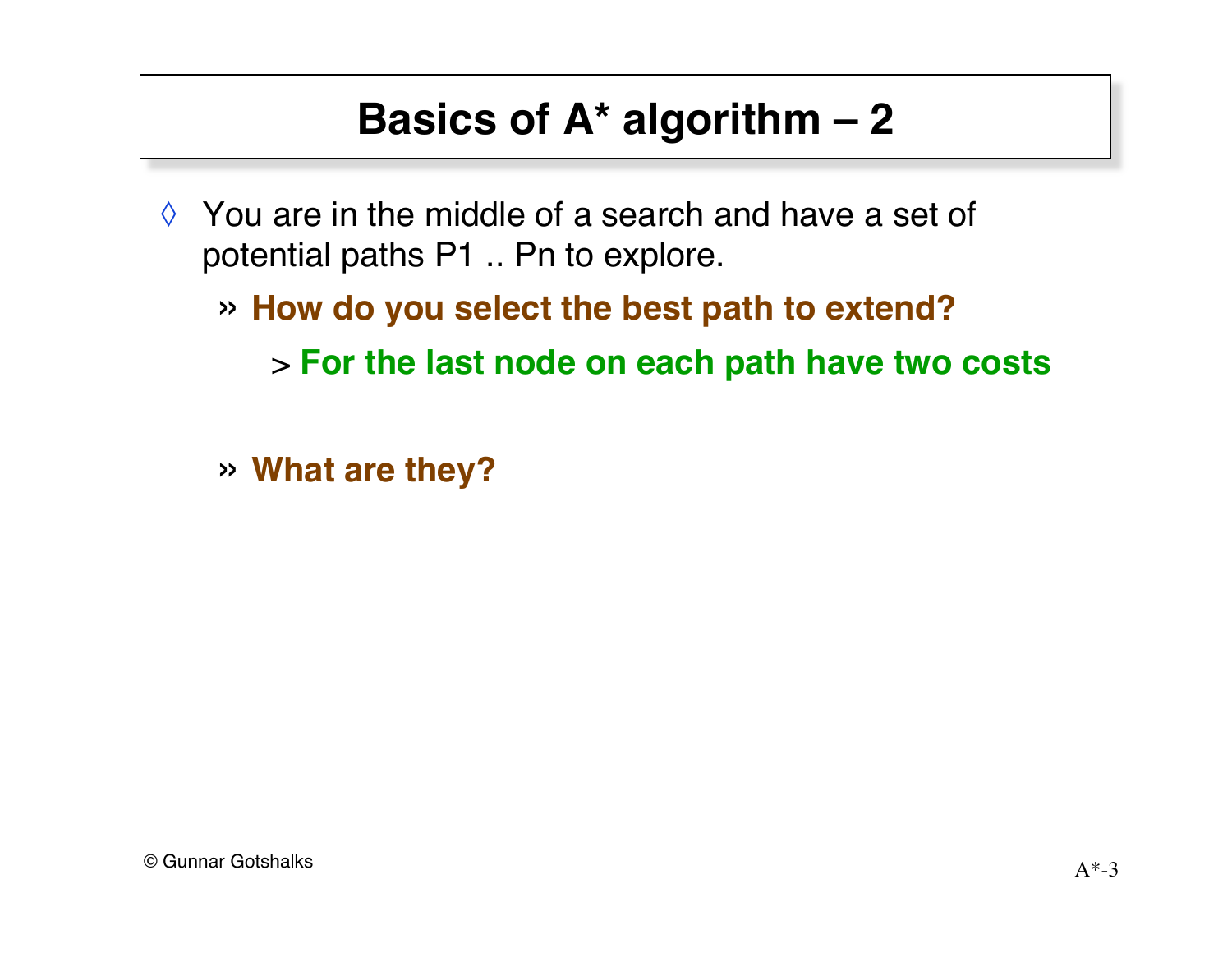- ◊ You are in the middle of a search and have a set of potential paths P1 .. Pn to explore.
	- » **How do you select the best path to extend?** > **For the last node on each path have two costs**
	- » **What are they?**

> **(1) the real cost of following the path**

• **g(n) where n is the last vertex in the path**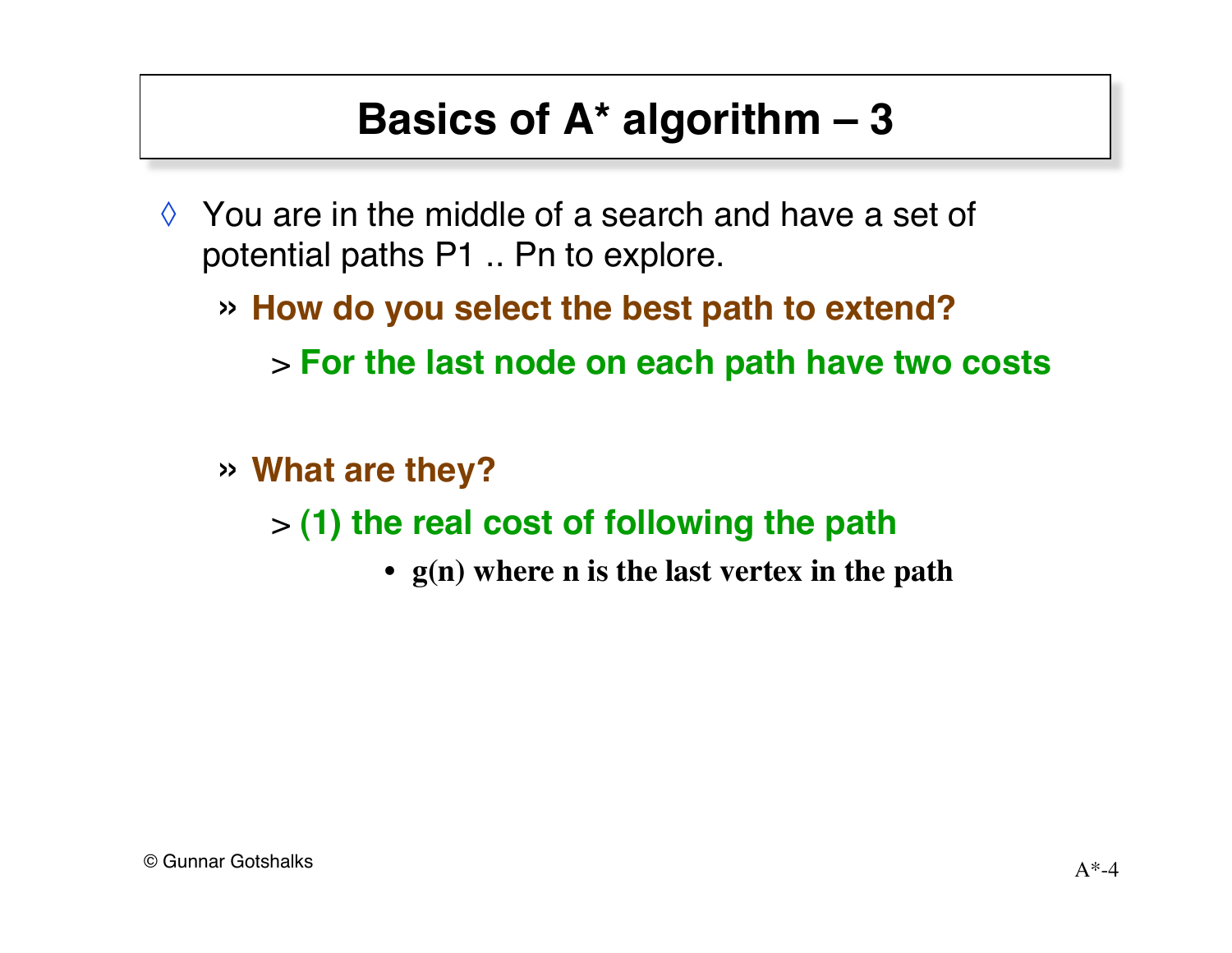- ◊ You are in the middle of a search and have a set of potential paths P1 .. Pn to explore.
	- » **How do you select the best path to extend?** > **For the last node on each path have two costs**
	- » **What are they?**
		- > **(1) the real cost of following the path**
			- **g(n) where n is the last vertex in the path**

#### > **(2) a heuristic estimate of the cost of the optimal extension of the path to the goal vertex**

• **h(n) where n is the last vertex in the path**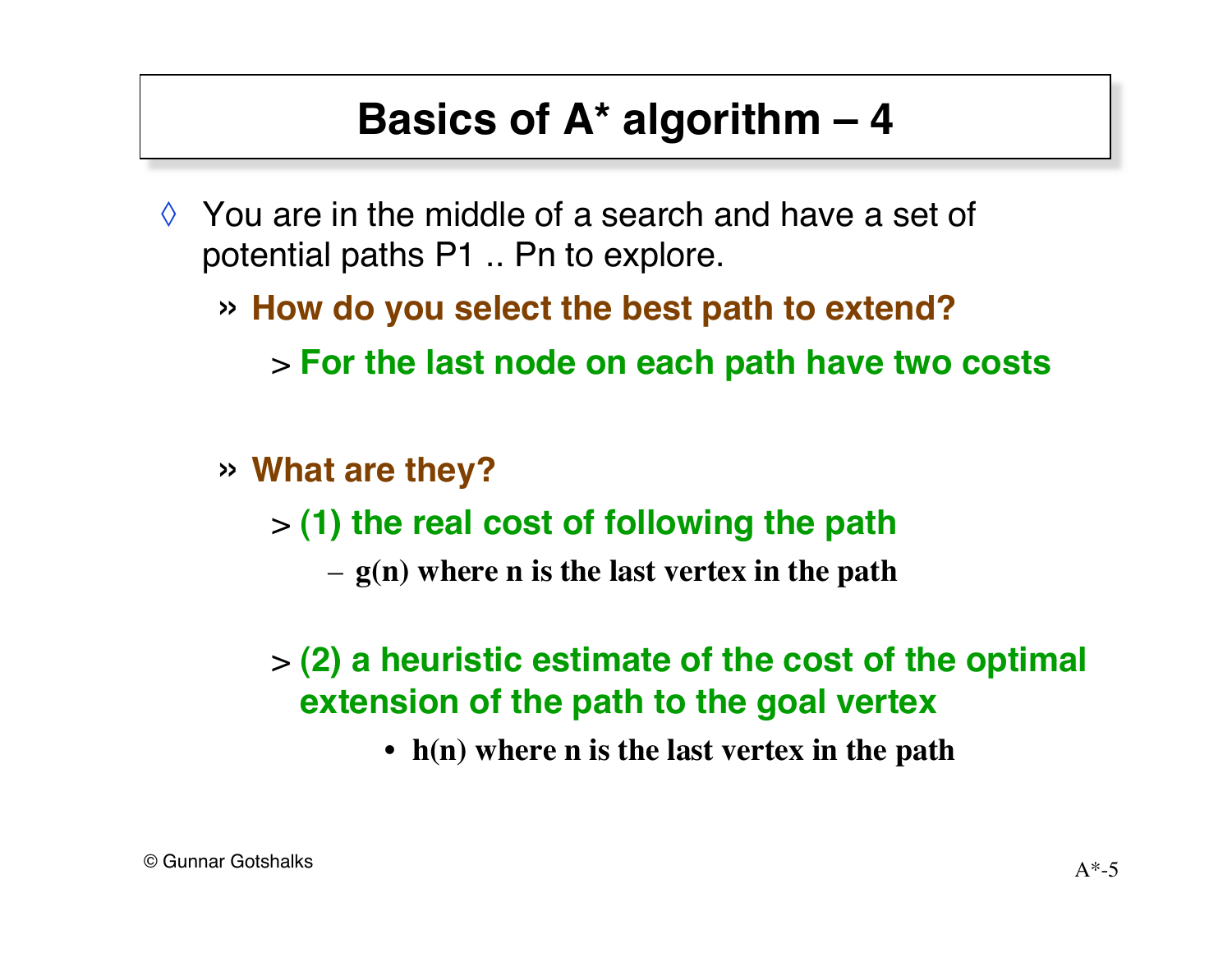- ◊ You are in the middle of a search and have a set of potential paths P1 .. Pn to explore.
	- » **How do you select the best path to extend?**
		- > **For the last node on each path have two costs**
			- **(1) the real cost of following the path**
				- **g(n) where n is the last vertex in the path**
			- **(2) a heuristic estimate of the cost of the optimal extension of the path to the goal vertex**
				- **h(n) where n is the last vertex in the path**
	- » **The estimated cost for the full path to the goal is**  $> f(n) = g(n) + h(n)$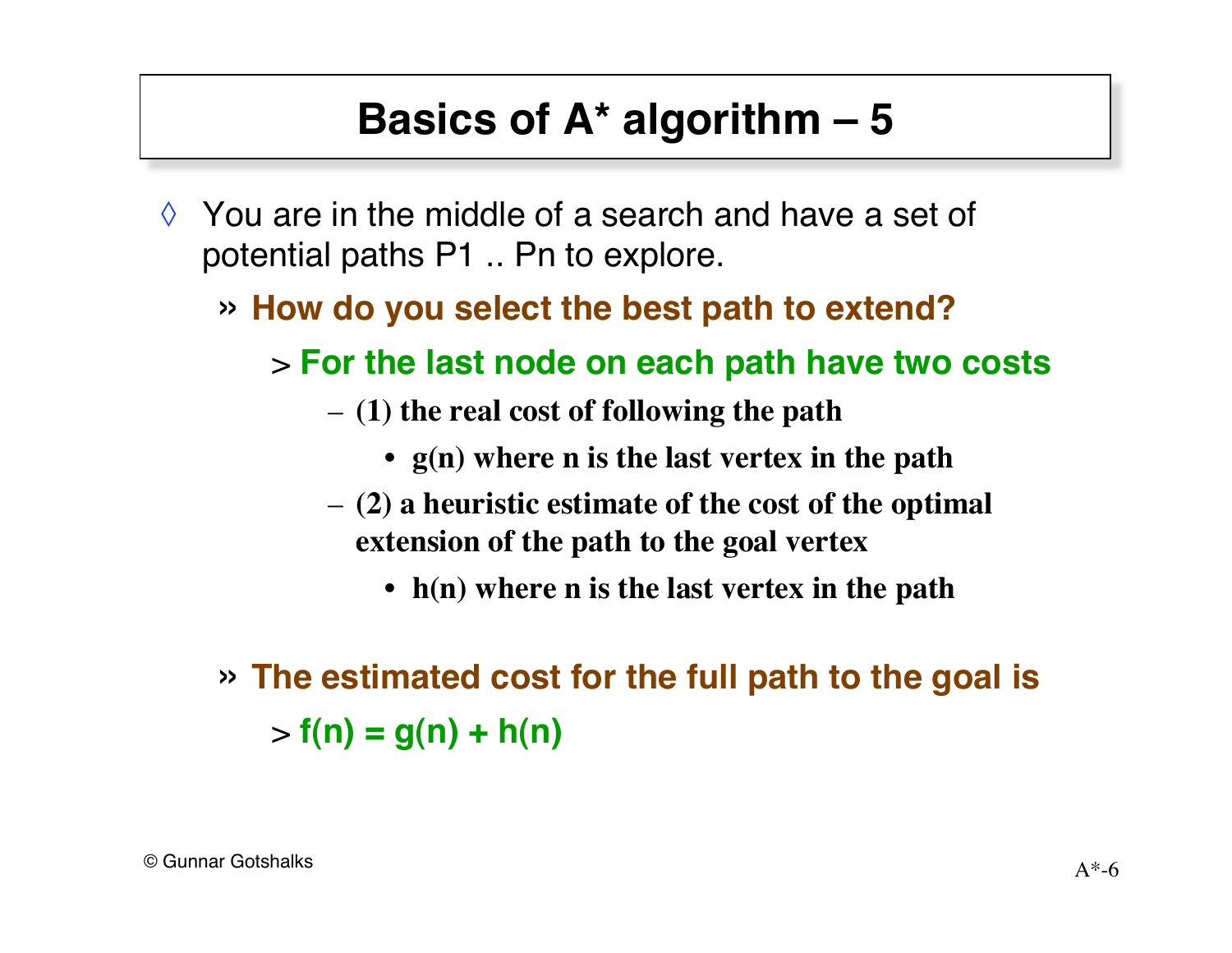

**S .. N is the known path g(N) is its real cost**

**N .. G is the path yet to be found h(N) is its estimated cost**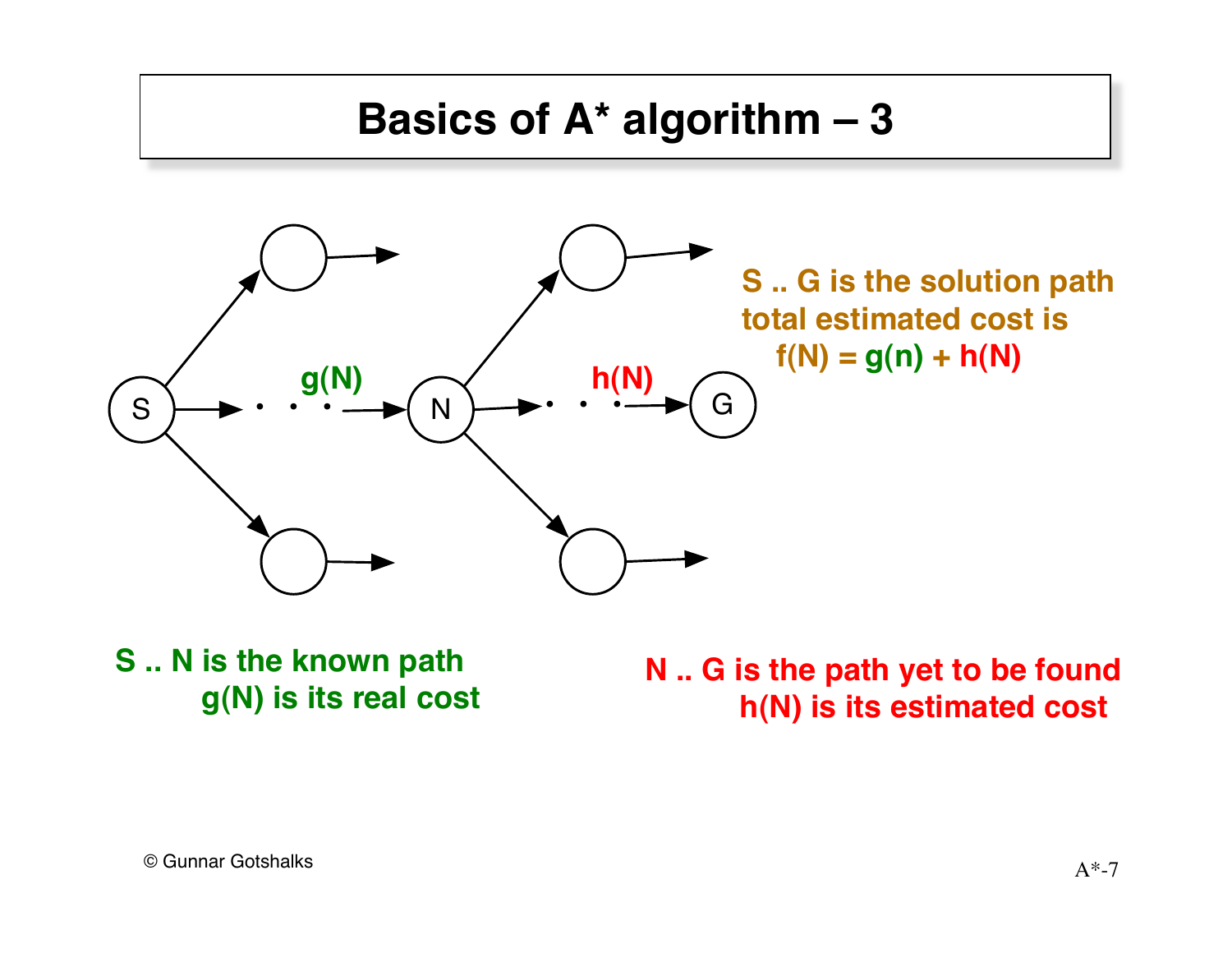# **Bratko Figure 12.2**



 $f(n)$  in mocha =  $g(n)$  in clover +  $h(n)$  in magenta

Put "write('Case1 '), S=[NIP], write(S), nl," just before "goal" in expand case 1 to see the sequence in which the path is expanded.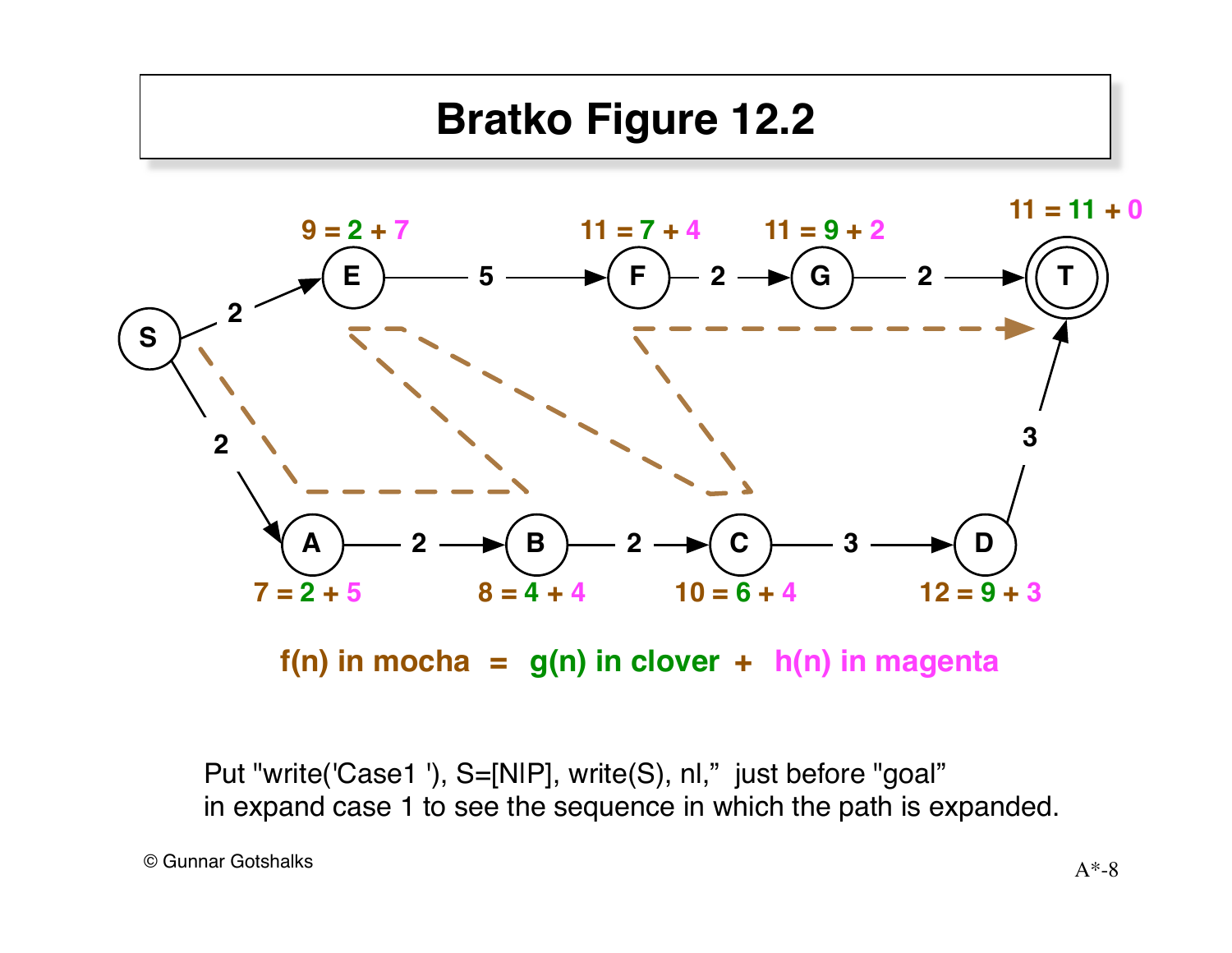#### **A\* data structures – leaf node**

```
◊ A leaf is a single node tree – l ( N , F / G )
```
**Lower case L**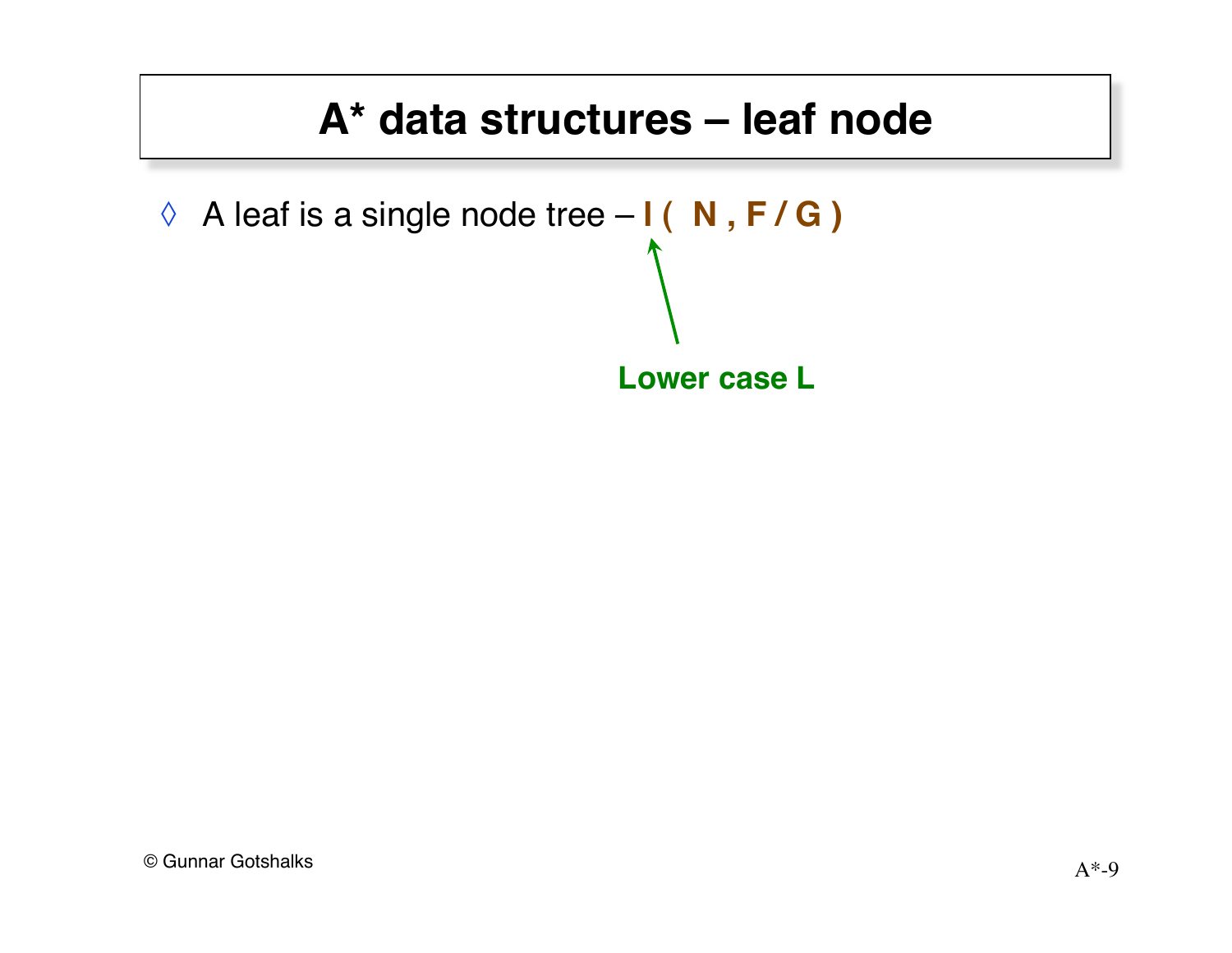#### **A\* data structures – leaf node – 2**

- ◊ A leaf is a single node tree **l ( N** , F / G **)**
	- » **N is a node in the state-space**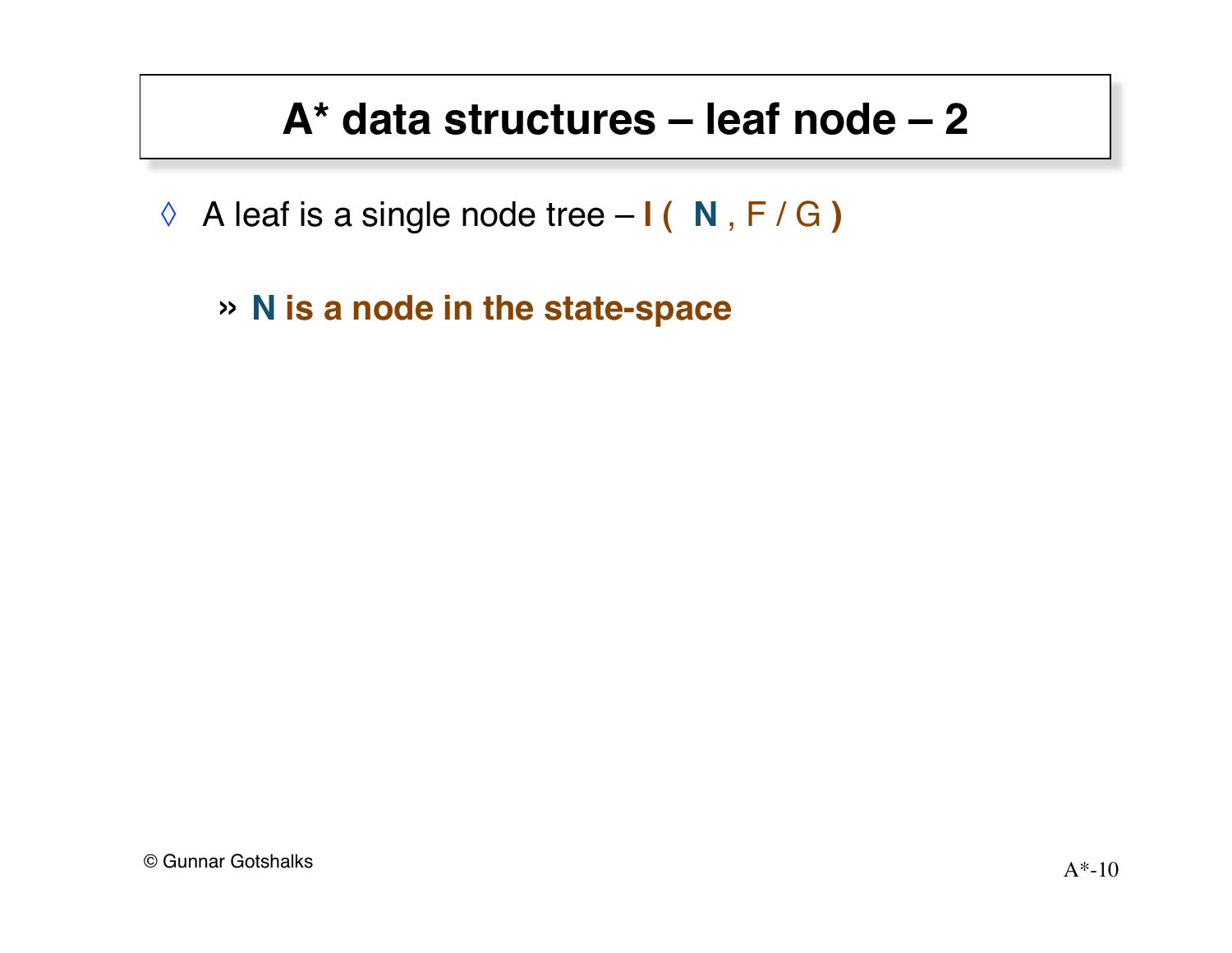#### **A\* data structures – leaf node – 3**

- ◊ A leaf is a single node tree **l (** N **,** F **/ G )**
	- » **N is a node in the state-space**
	- » **G = g(n) is the cost of the path to N**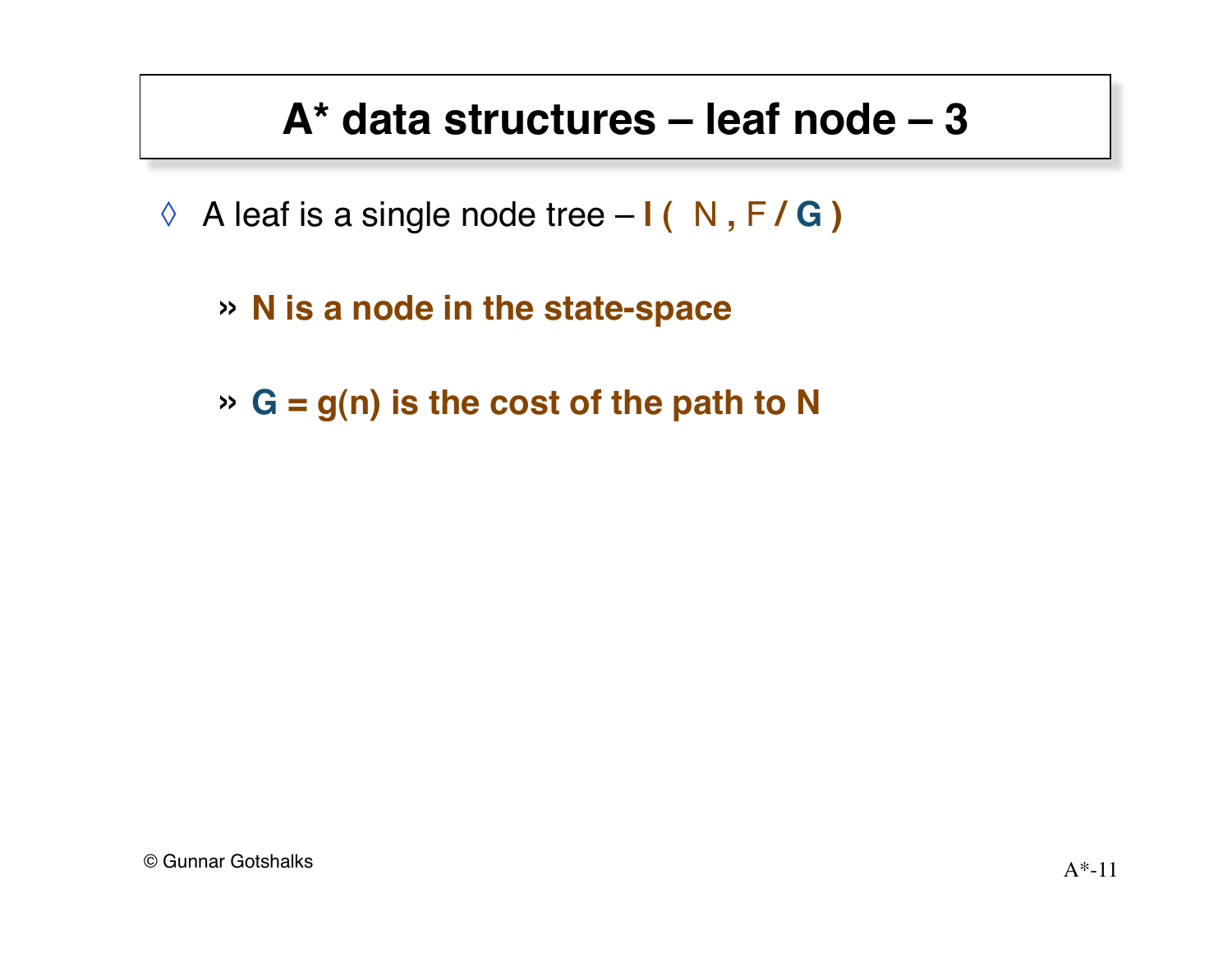#### **A\* data structures – leaf node – 4**

- ◊ A leaf is a single node tree **l (** N **, F /** G **)**
	- » **N is a node in the state-space**
	- » **G is the cost of the path to N**
	- $\rightarrow$  **F** is  $f(N) = G + h(N)$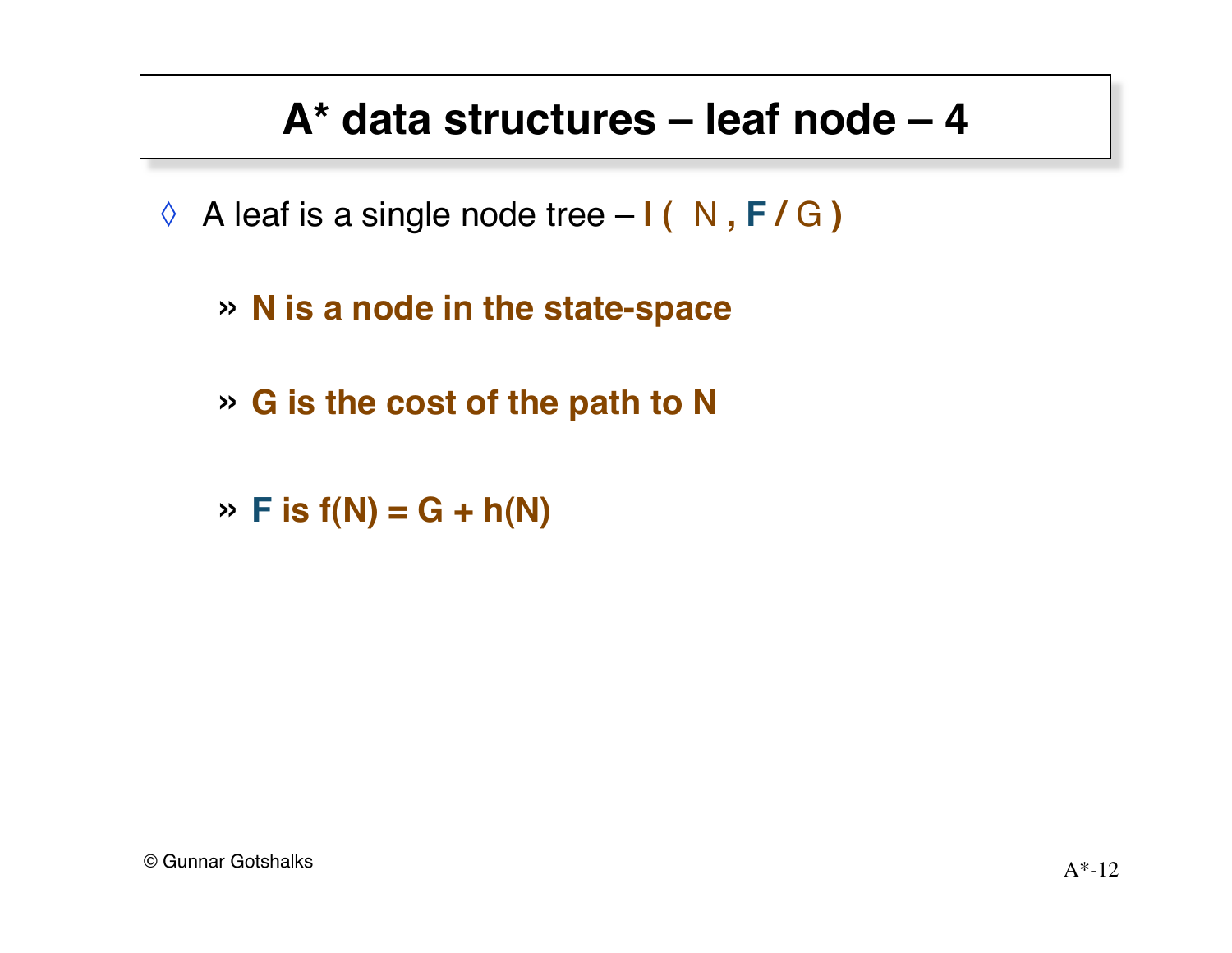#### **A\* data structures – tree**

◊ A tree – **t ( N , F / G , Sub-trees)**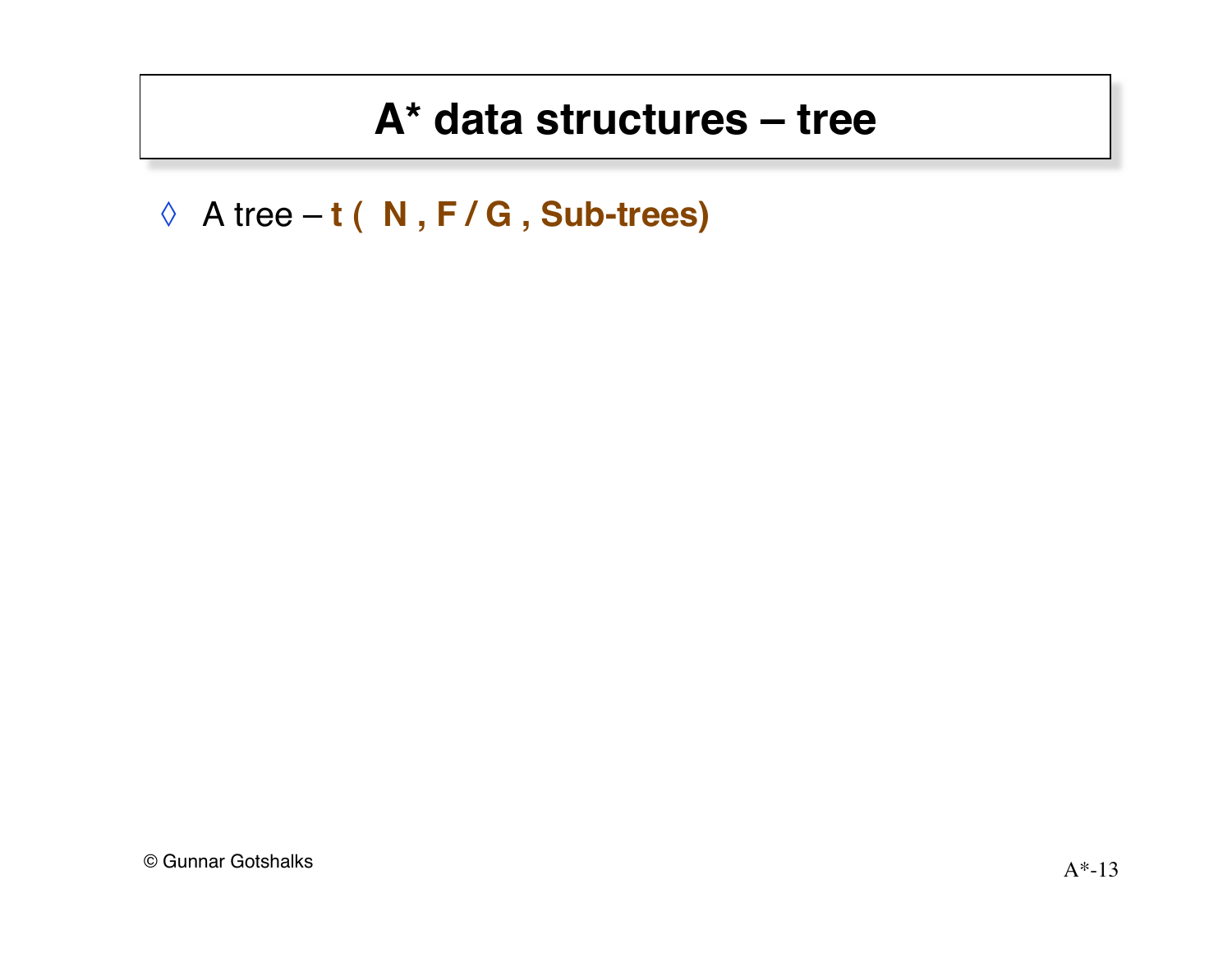#### $A^*$  data structures – tree – 2

- $\Diamond$  A tree t ( N, F / G, Sub-trees)
	- » N is a node in the state-space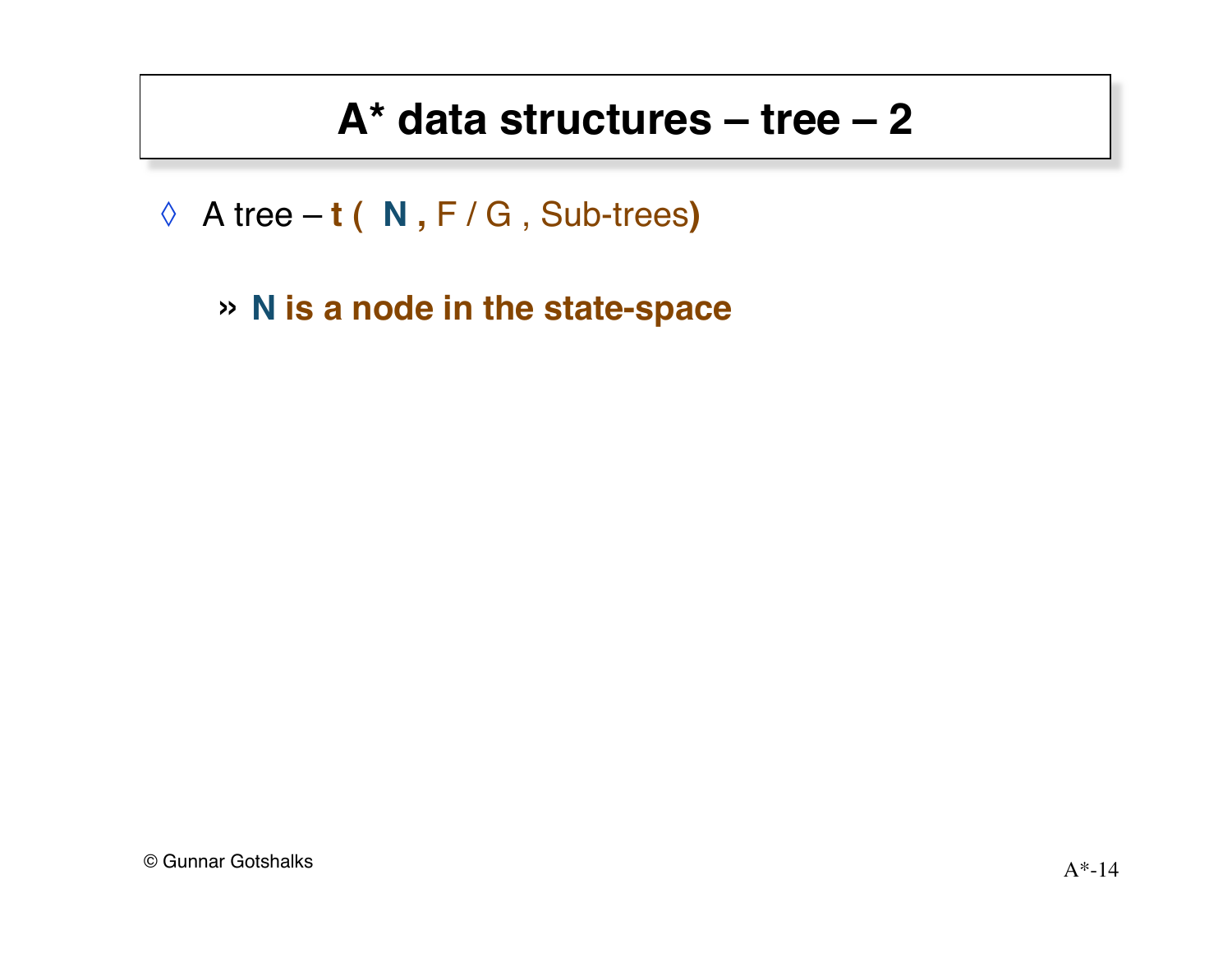#### **A\* data structures – tree – 3**

- ◊ A tree **t** ( N **,** F / **G ,** Sub-trees**)**
	- » **N is a node in the state-space**
	- » **G = g(n) is the cost of the path to N**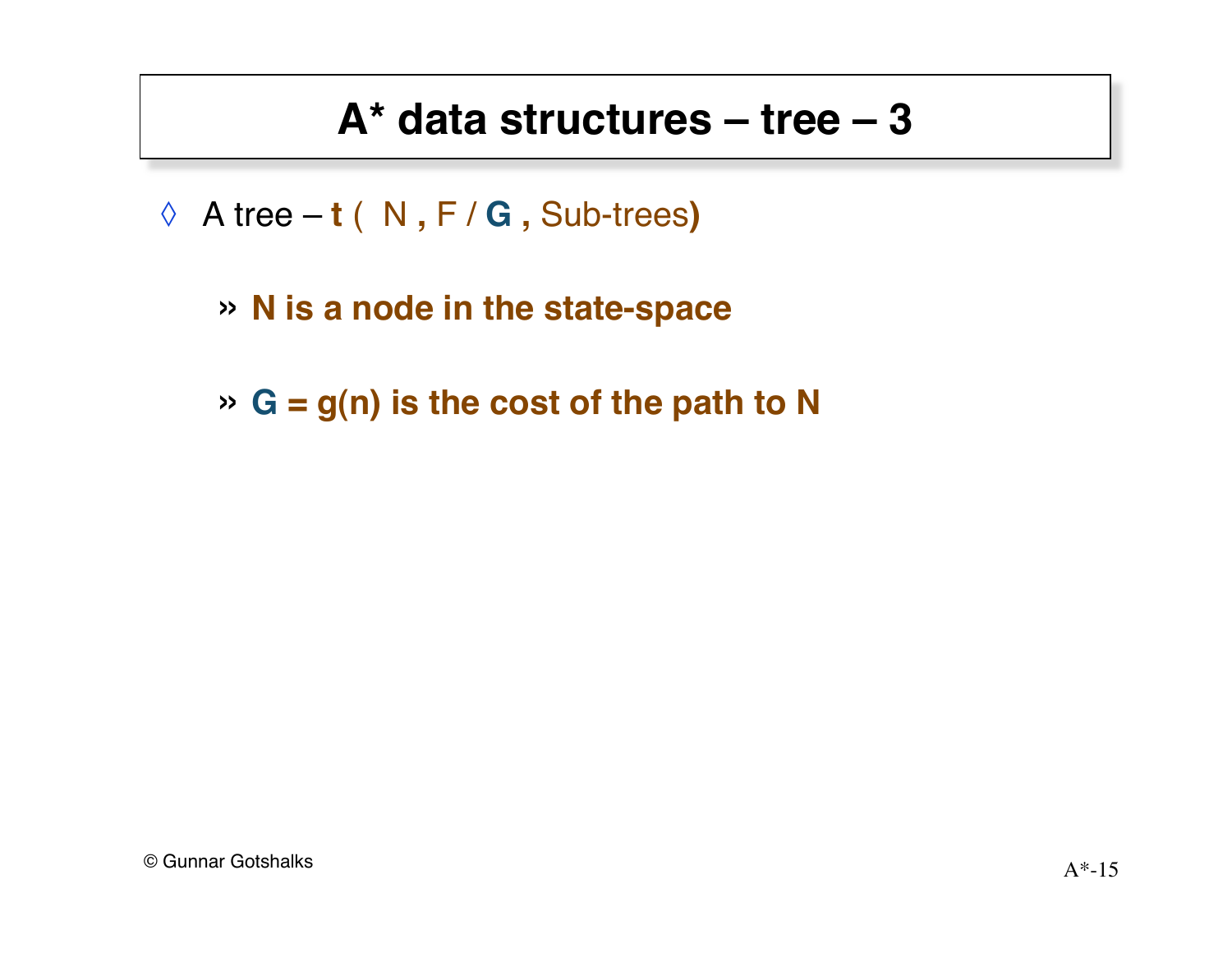#### **A\* data structures – tree – 4**

- ◊ A tree **t (** N **, F** / G **,** Sub-trees**)**
	- » **N is a node in the state-space**
	- » **G = g(n) is the cost of the path to N**
	- » **F is the updated value of f(N)** > **f-value of the most promising successor of N**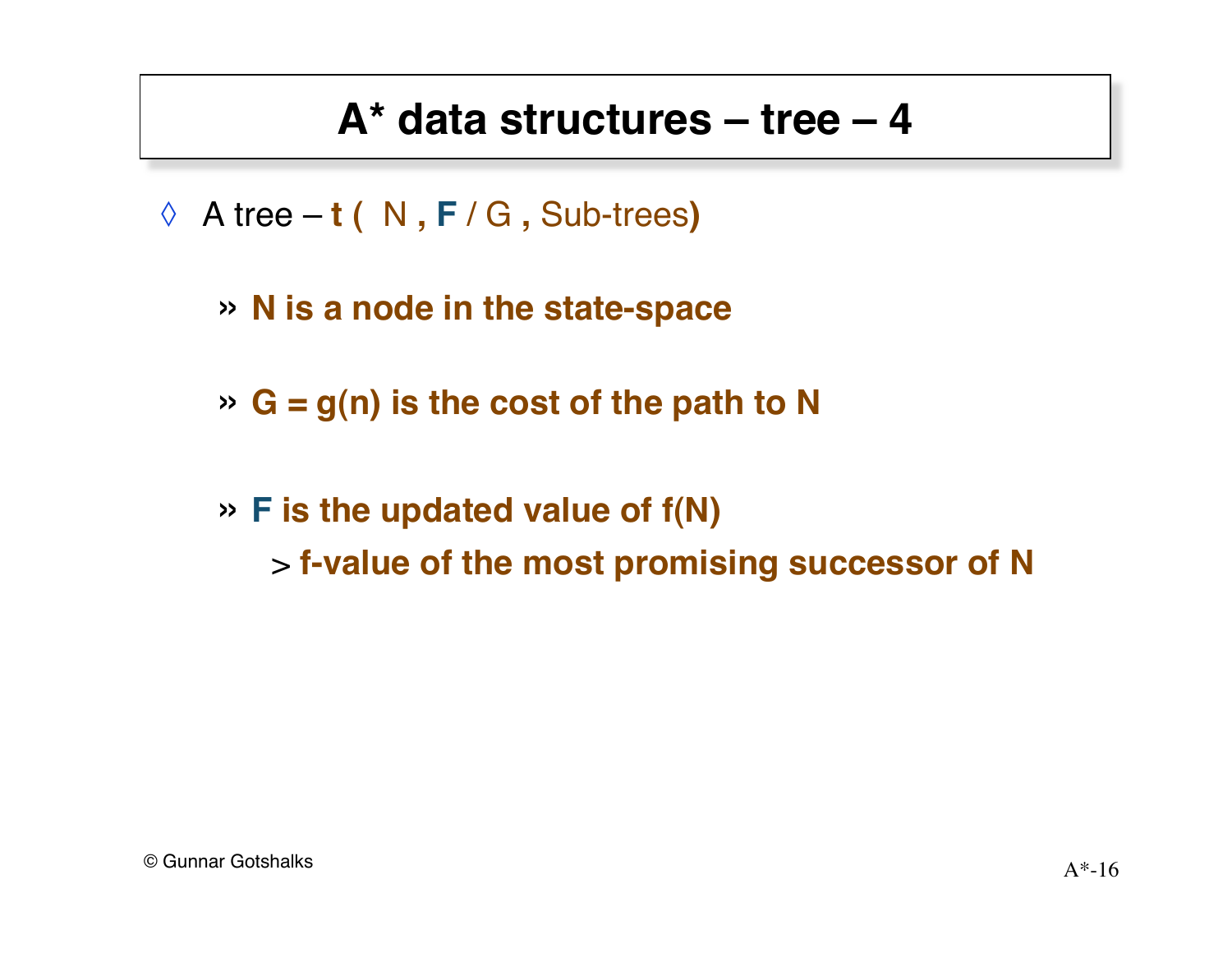#### **A\* data structures – tree – 5**

- ◊ A tree **t (** N **,** F / G **, Sub-trees)**
	- » **N is a node in the state-space**
	- » **G = g(n) is the cost of the path to N**
	- » **F is the updated value of f(N)** > **f-value of the most promising successor of N**
	- » **Sub-trees is a list of the sub-trees from N**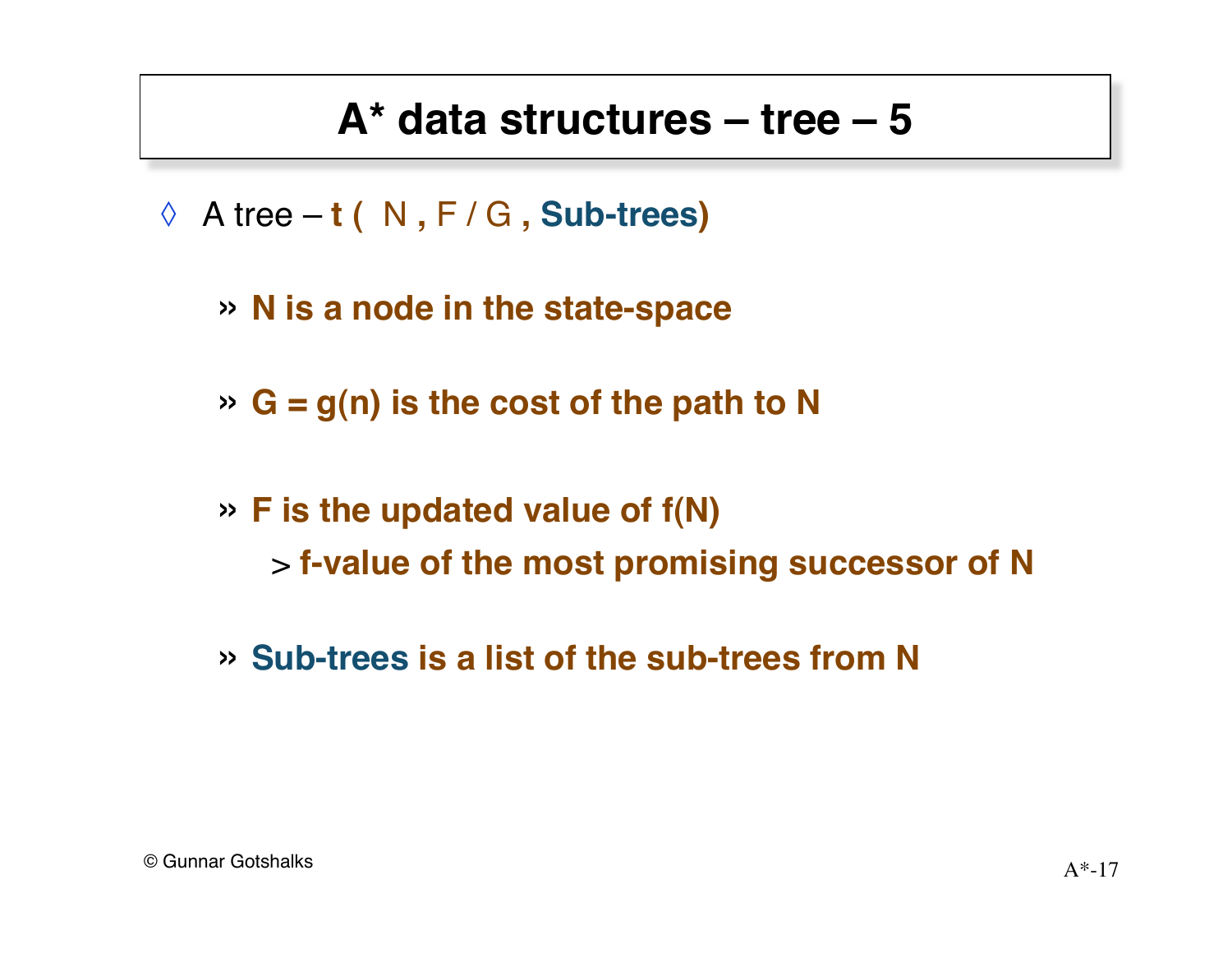#### **Example for Figure 12.2**

**When S is expanded, the existing tree is represented as**

**t ( S , 7 / 0 , [ l ( A , 7 / 2 ) , l ( E , 9 / 2 ) ] )**



**f(n) in mocha = g(n) in clover + h(n) in magenta**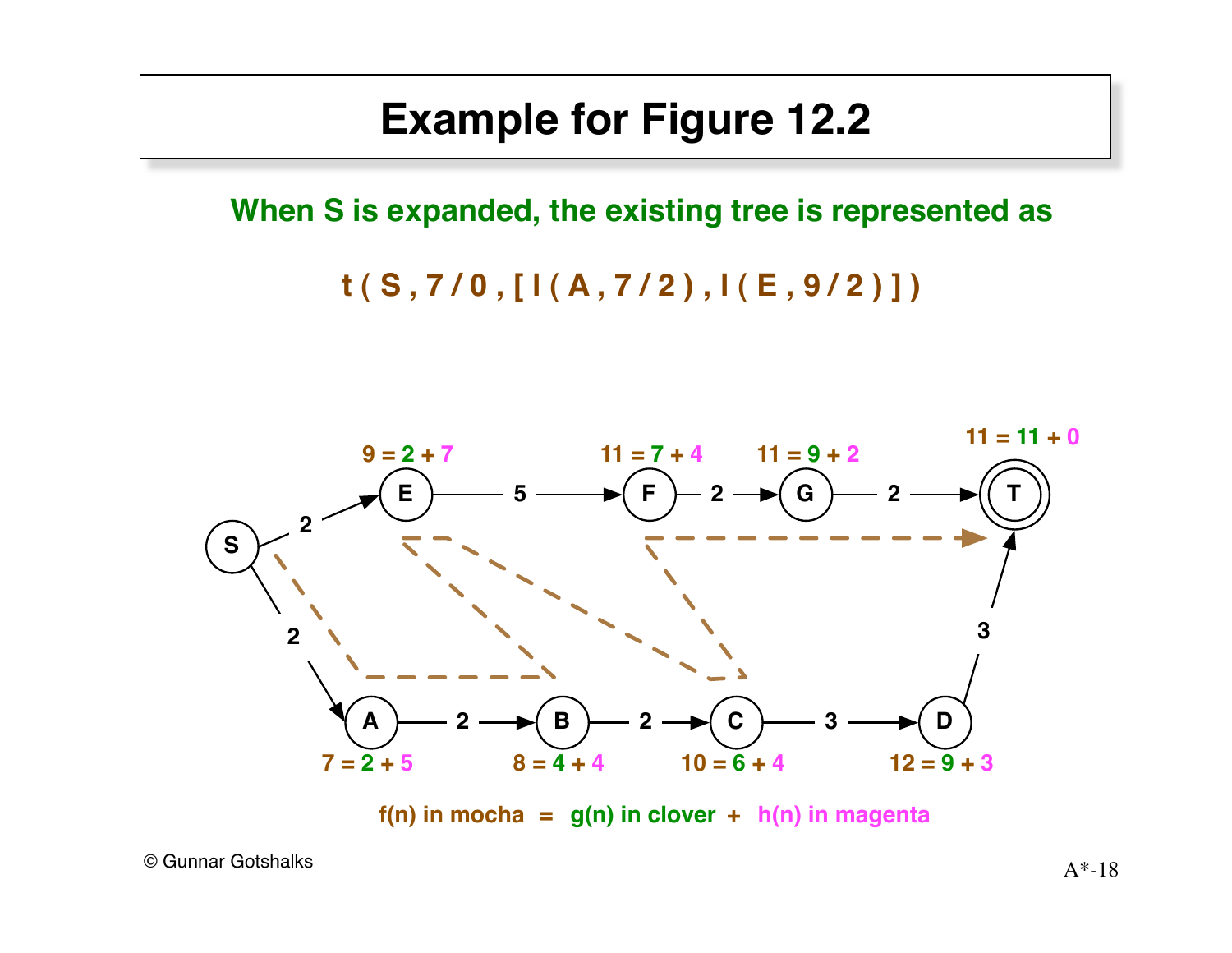#### **Example for Figure 12.2 – 2**

**t ( S , 7 / 0 , [ l ( A , 7 / 2 ) , l ( E , 9 / 2 ) ] )**

**The most promising node to expand is A**



**f(n) in mocha = g(n) in clover + h(n) in magenta**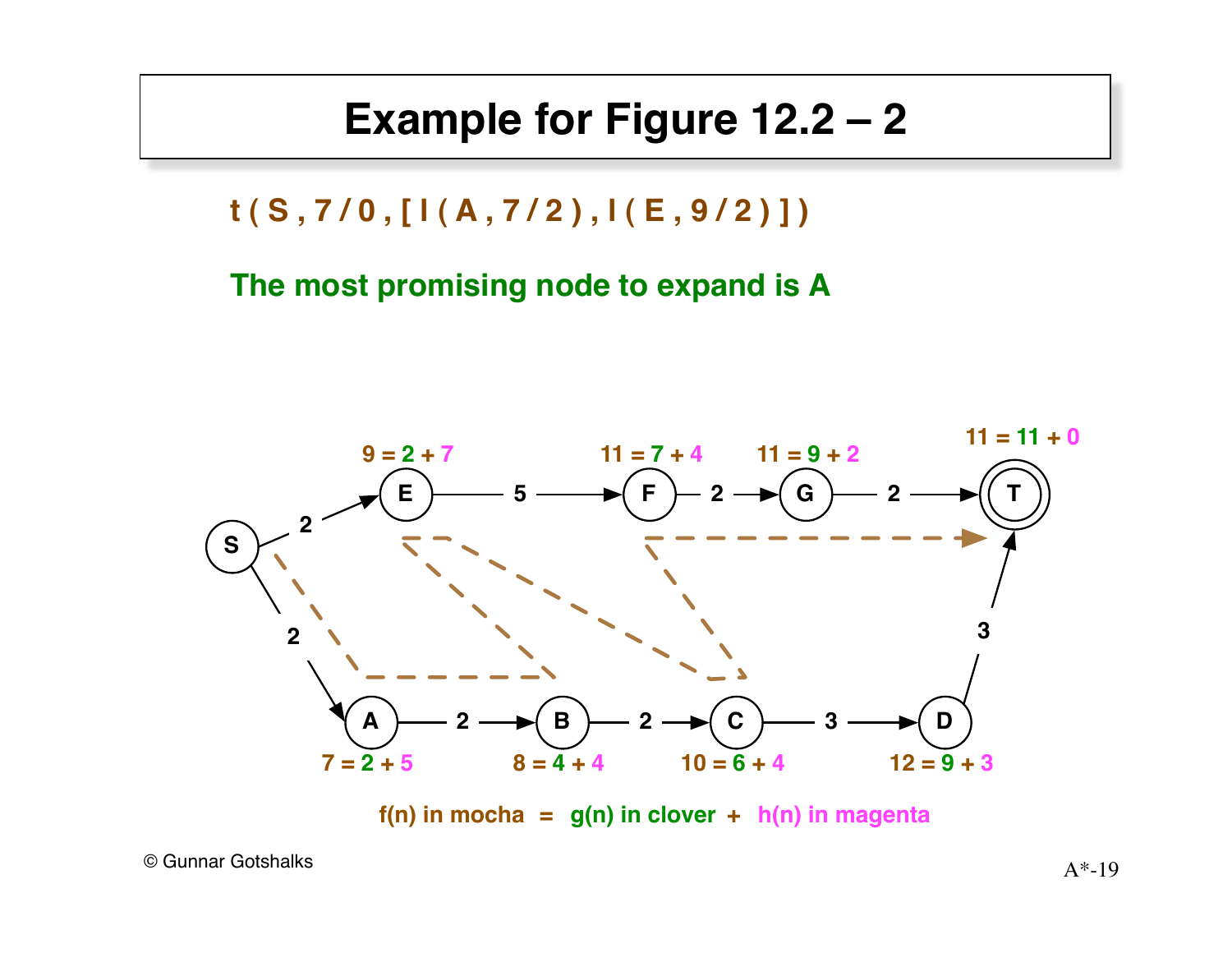#### **Example for Figure 12.2 – 3**

**After S and A have been expanded we have**



 $f(n)$  in mocha =  $g(n)$  in clover +  $h(n)$  in magenta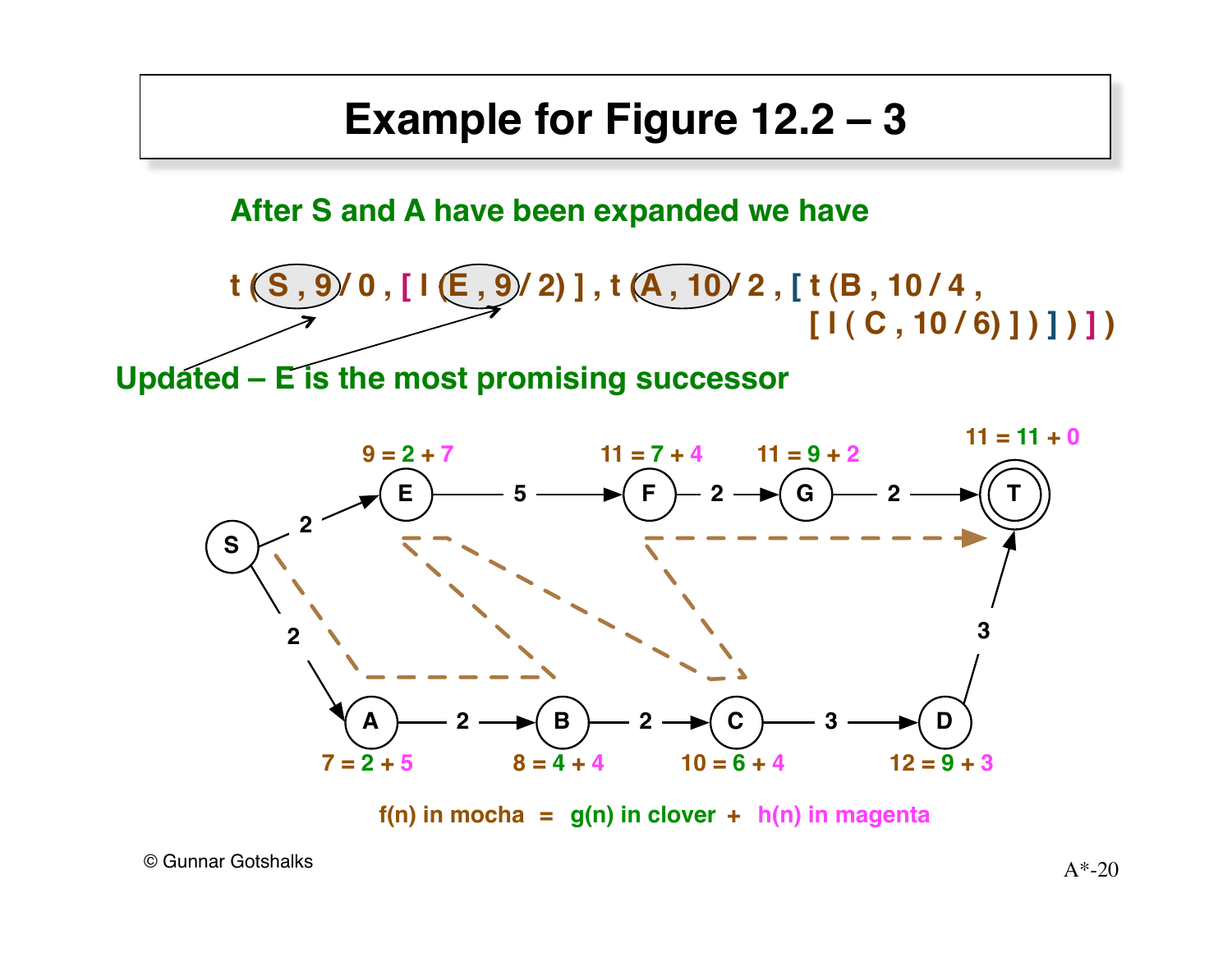# **Generalization of f-value definition**

◊ For a single node we have

» **f (N) = g (N) + h (N)**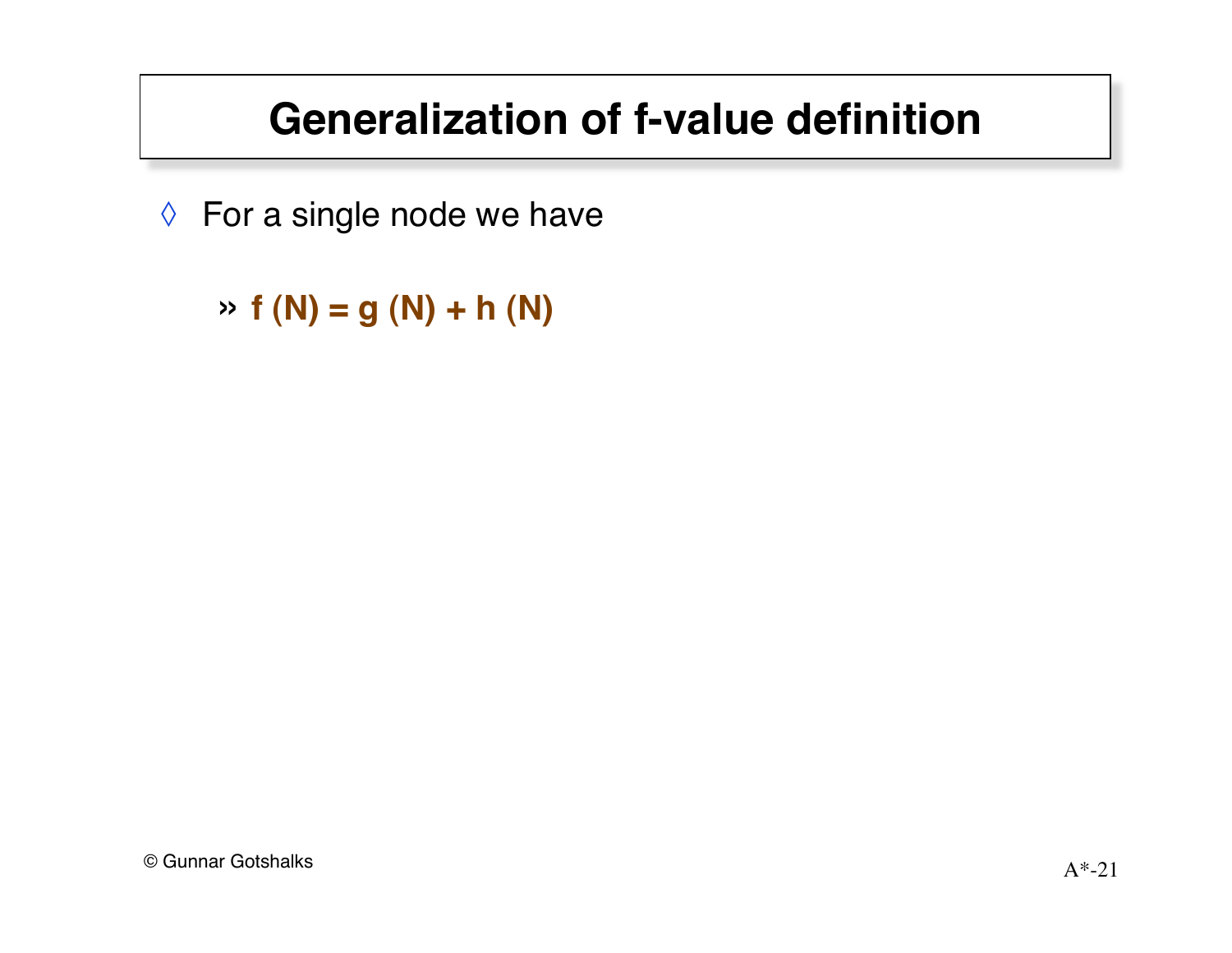# **Generalization of f-value definition – 2**

 $\Diamond$  For a single node we have

```
\rightarrow f(N) = g(N) + h(N)
```
 $\Diamond~$  For a tree with root node N we have, where the S<sub>j</sub> are subtrees of N

 $\triangleright$  **f** ( **T** ) = min ( **f** ( **S**<sub>j</sub> ) )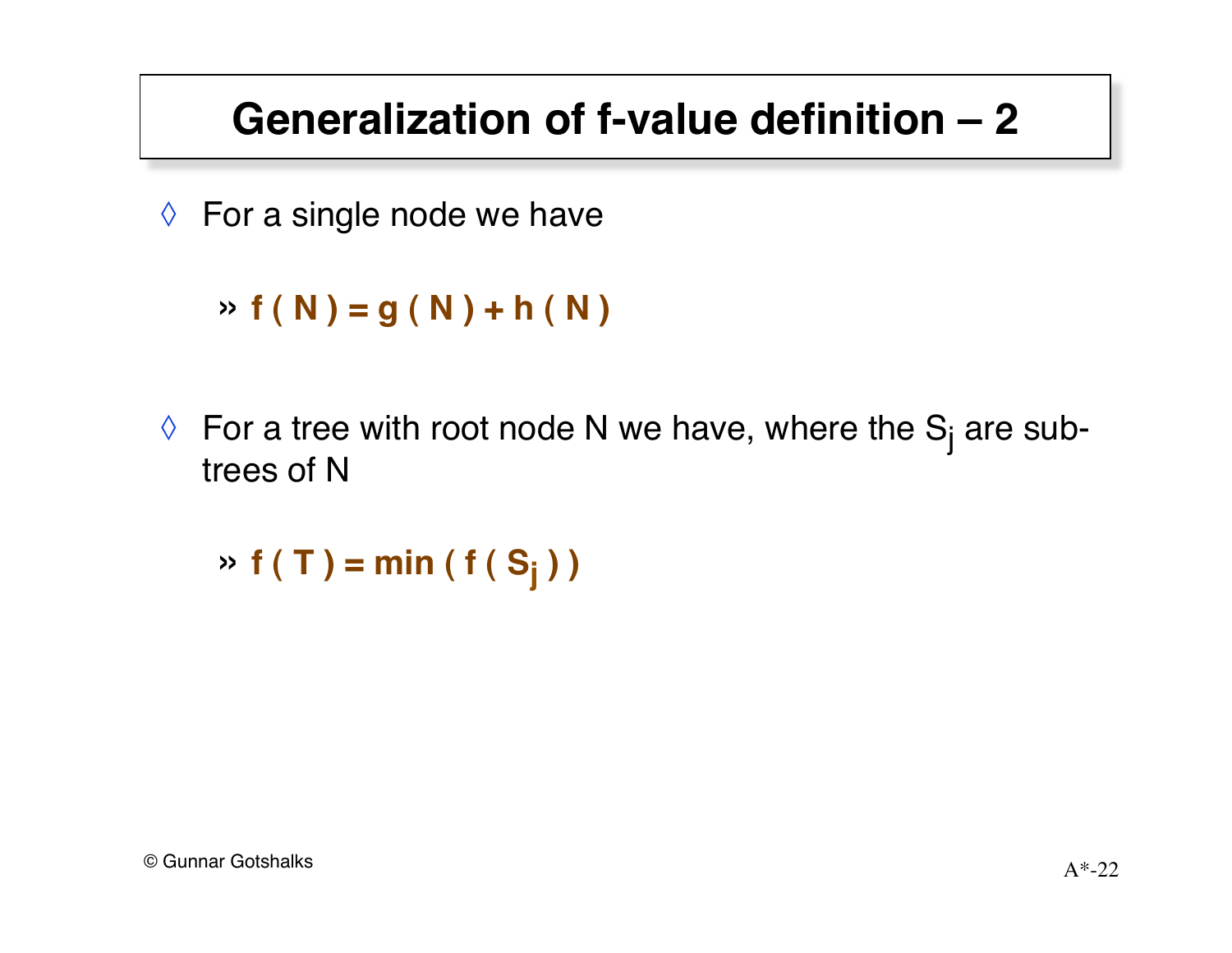

**Nodes at boundary of expansion have f > Bound**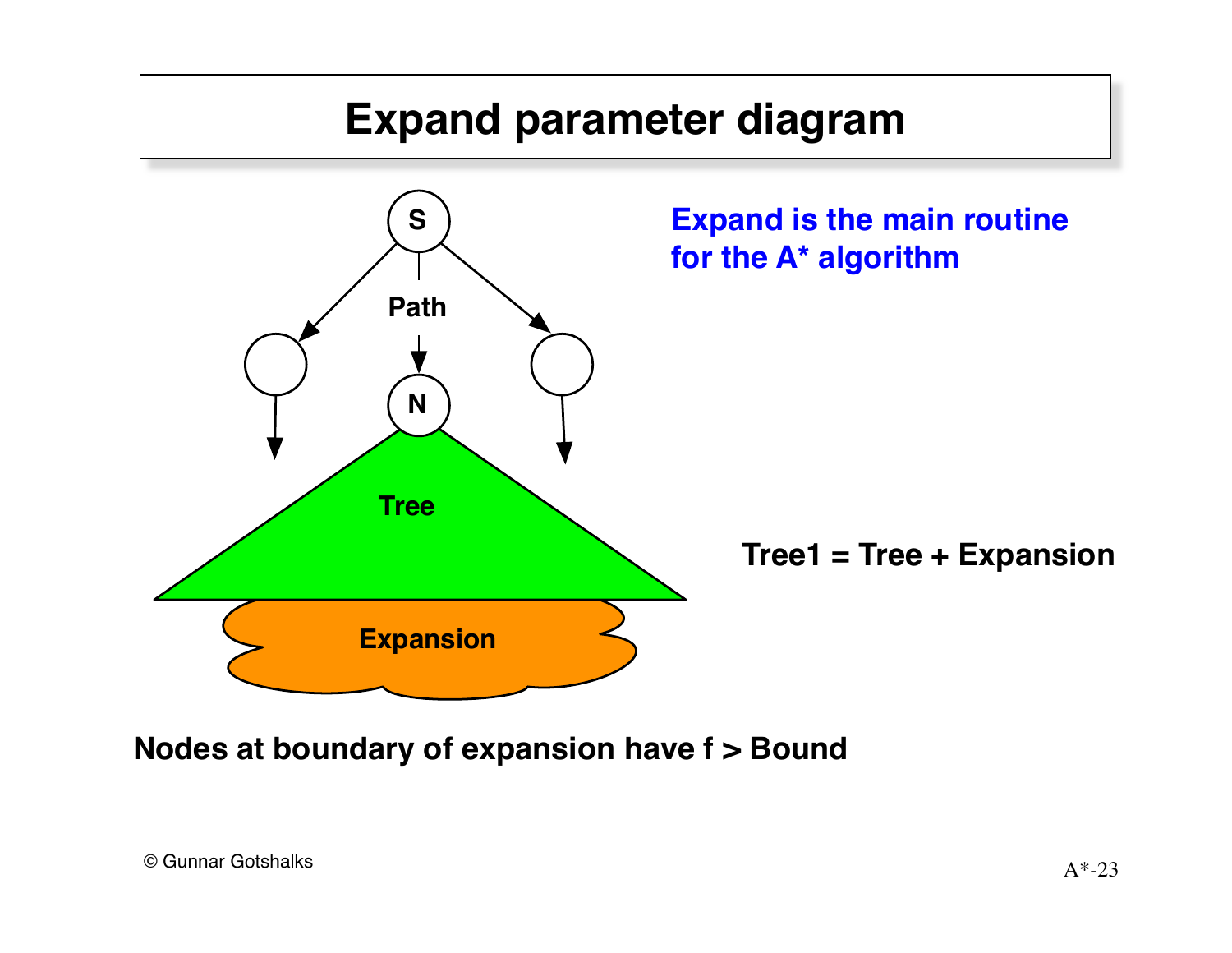- $\Diamond$  Prolog implementation for A\* with the main routine » **Expand ( Path, Tree, Bound, Tree1, Solved, Solution )**
- ◊ Where
	- » **Path between start and start of subtree Tree**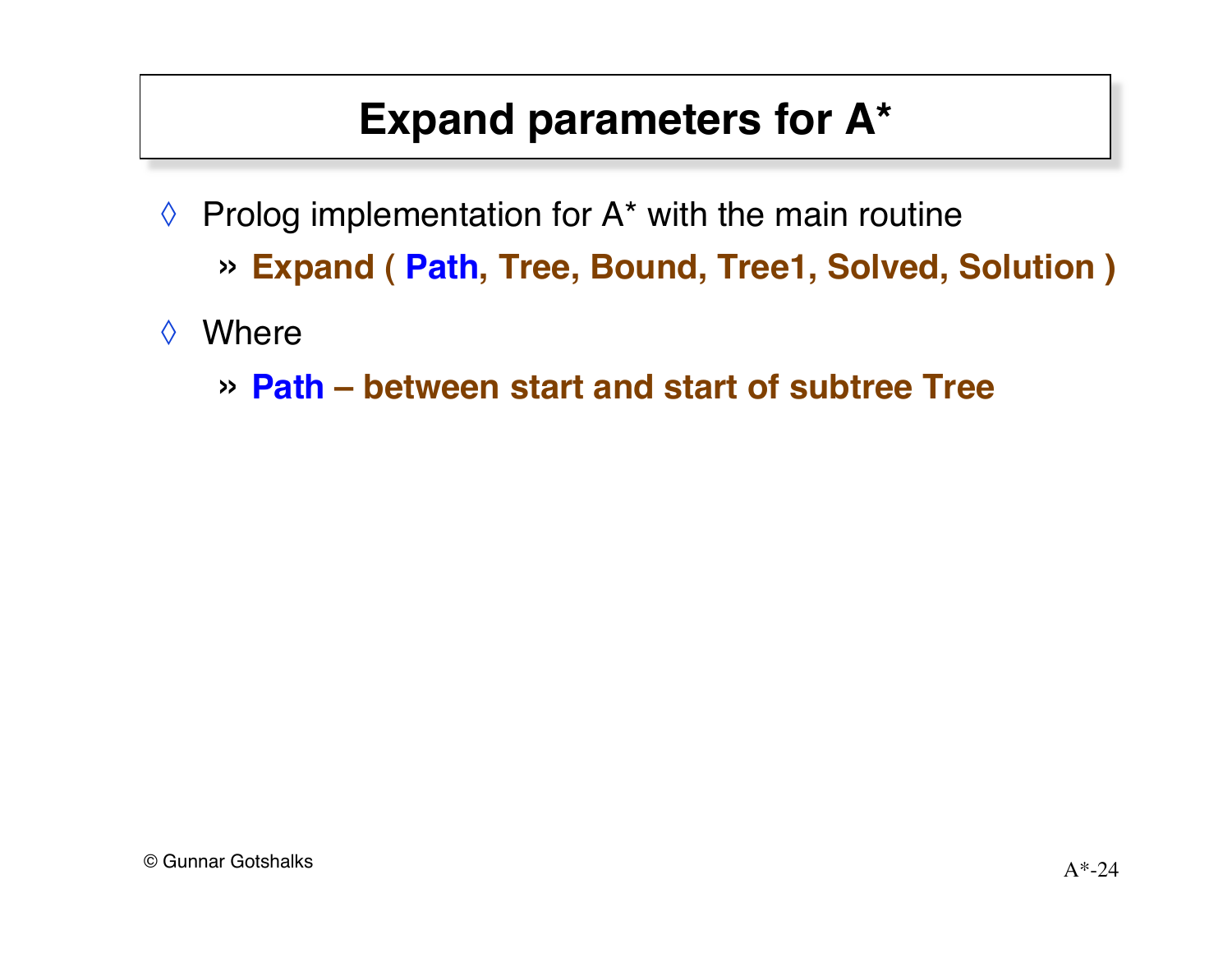- $\Diamond$  Prolog implementation for A\* with the main routine » **Expand ( Path, Tree, Bound, Tree1, Solved, Solution )**
- ◊ Where
	- » **Path between start and start of subtree Tree**
	- » **Tree subtree at the end of Path**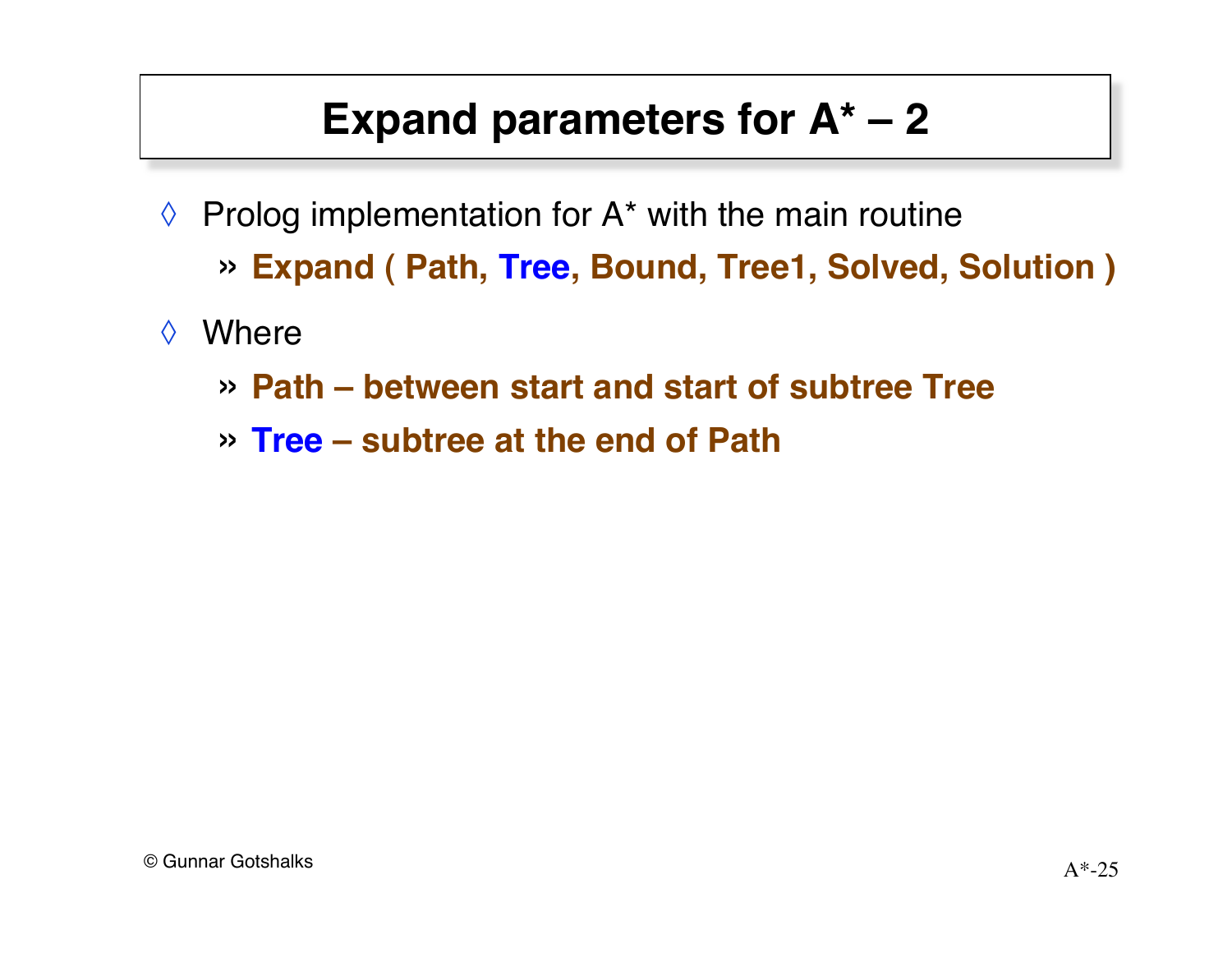- $\Diamond$  Prolog implementation for A\* with the main routine » **Expand ( Path, Tree, Bound, Tree1, Solved, Solution )**
- ◊ Where
	- » **Path between start and start of subtree Tree**
	- » **Tree subtree at the end of Path**
	- » **Bound cost stops tree expansion**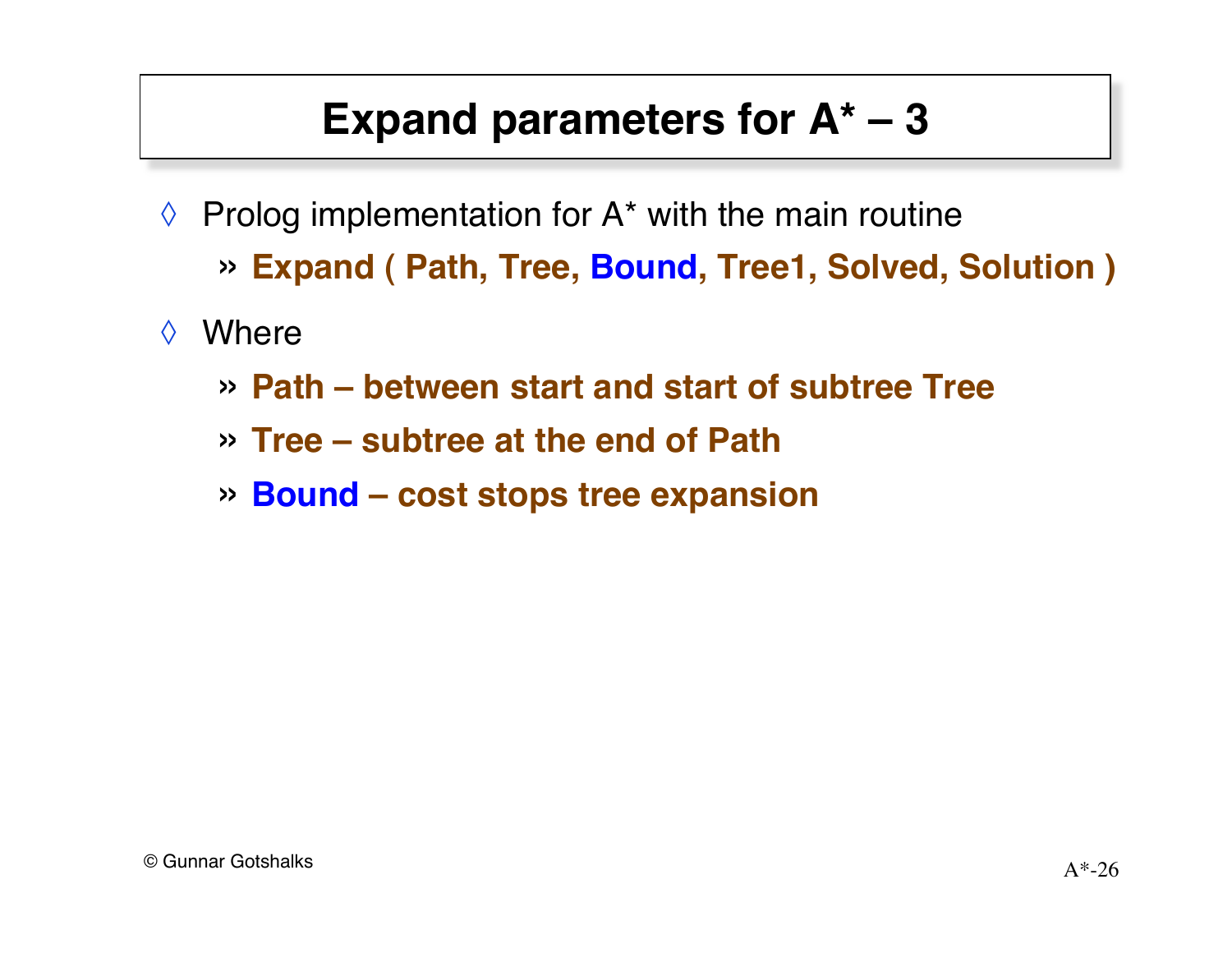- $\Diamond$  Prolog implementation for A\* with the main routine » **Expand ( Path, Tree, Bound, Tree1, Solved, Solution )**
- ◊ Where
	- » **Path between start and start of subtree Tree**
	- » **Tree subtree at the end of Path**
	- » **Bound cost stops tree expansion**
	- » **Tree1 Tree expanded until f(N) > Bound**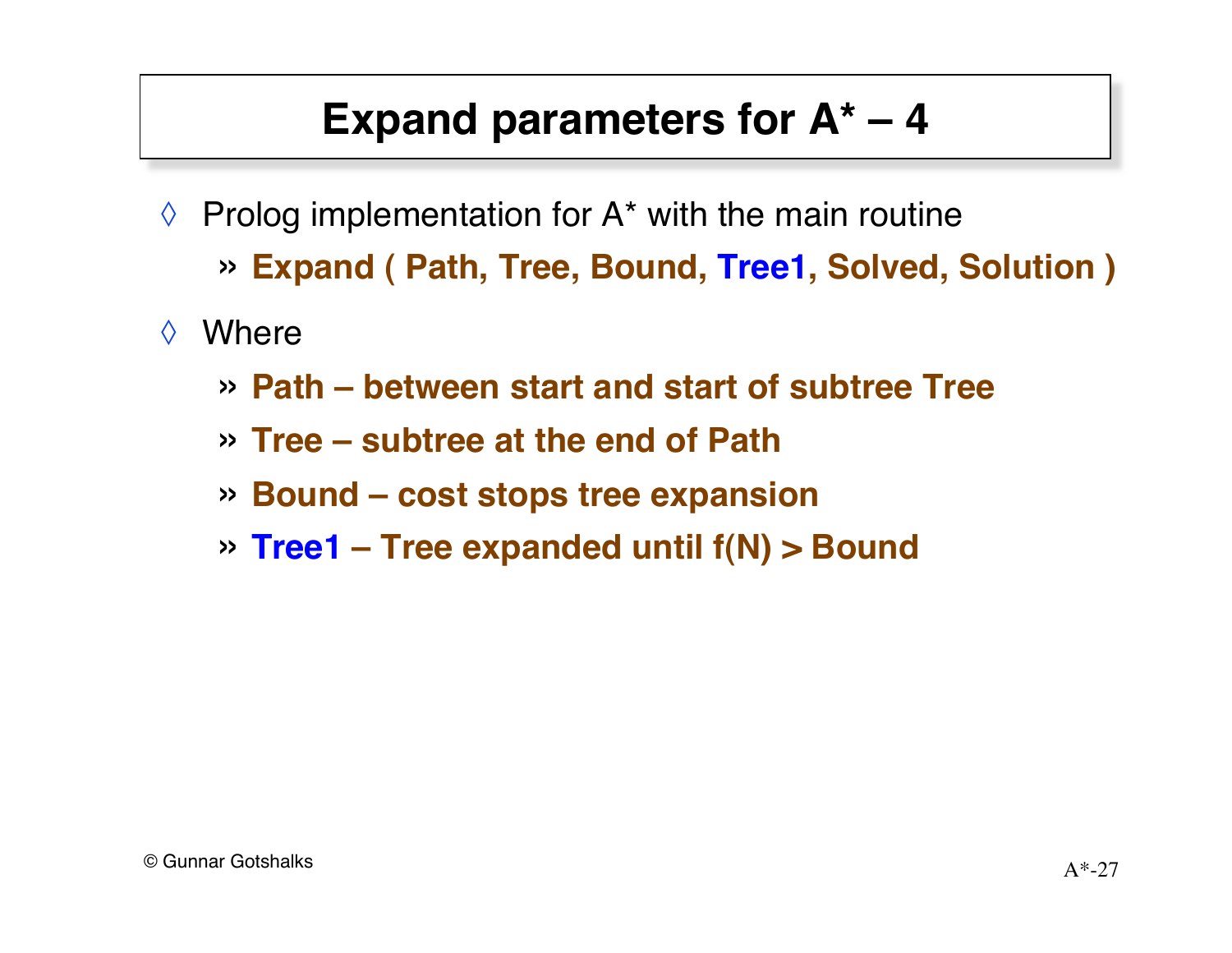- $\Diamond$  Prolog implementation for A\* with the main routine » **Expand ( Path, Tree, Bound, Tree1, Solved, Solution )**
- ◊ Where
	- » **Path between start and start of subtree Tree**
	- » **Tree subtree at the end of Path**
	- » **Bound cost stops tree expansion**
	- » **Tree1 Tree expanded until f(N) > Bound**
	- » **Solved "yes" when goal is found**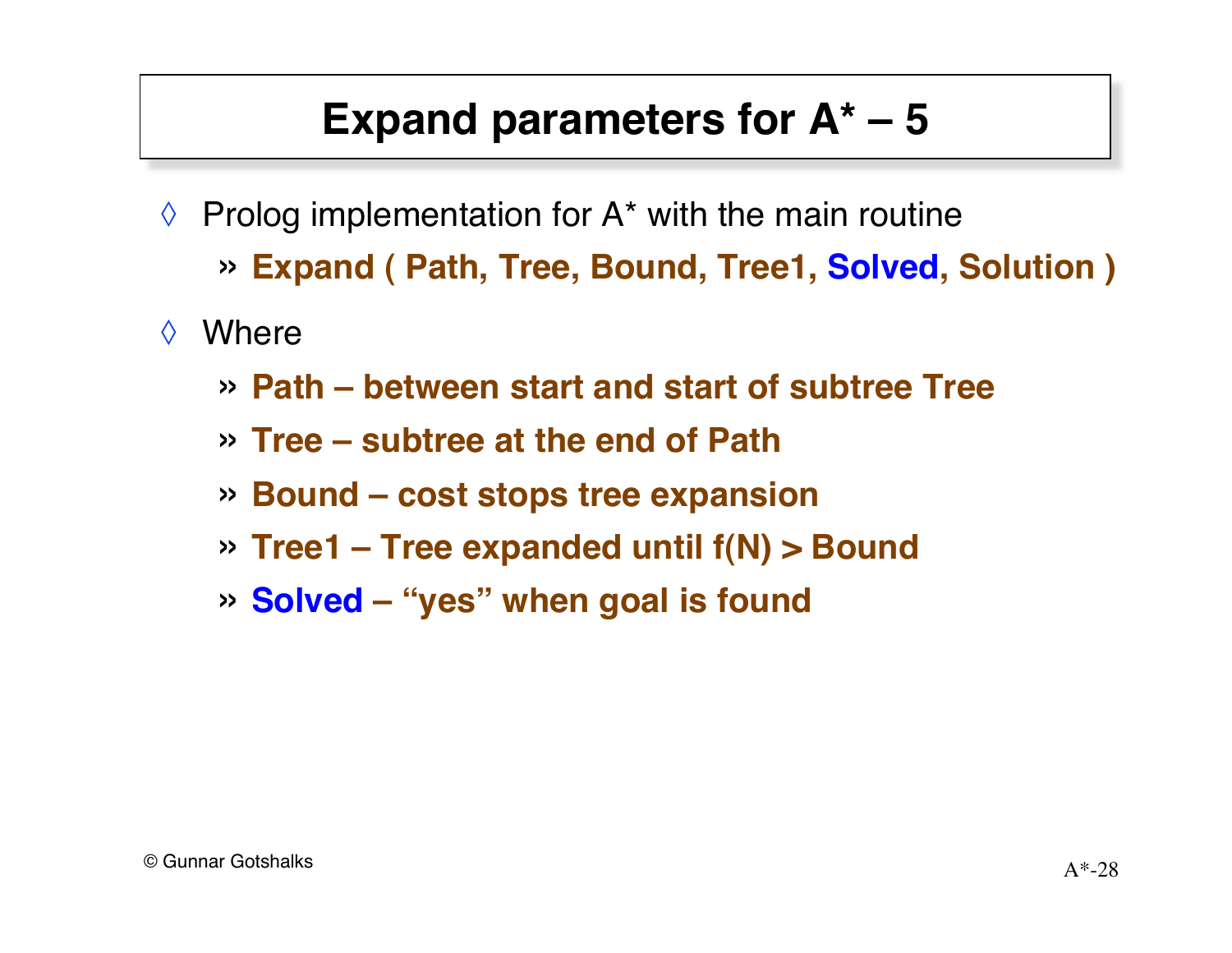- $\Diamond$  Prolog implementation for A\* with the main routine » **Expand ( Path, Tree, Bound, Tree1, Solved, Solution )**
- ◊ Where
	- » **Path between start and start of subtree Tree**
	- » **Tree subtree at the end of Path**
	- » **Bound cost stops tree expansion**
	- » **Tree1 Tree expanded until f(N) > Bound**
	- » **Solved "yes" when goal is found**
	- » **Solution – path to goal when it is found**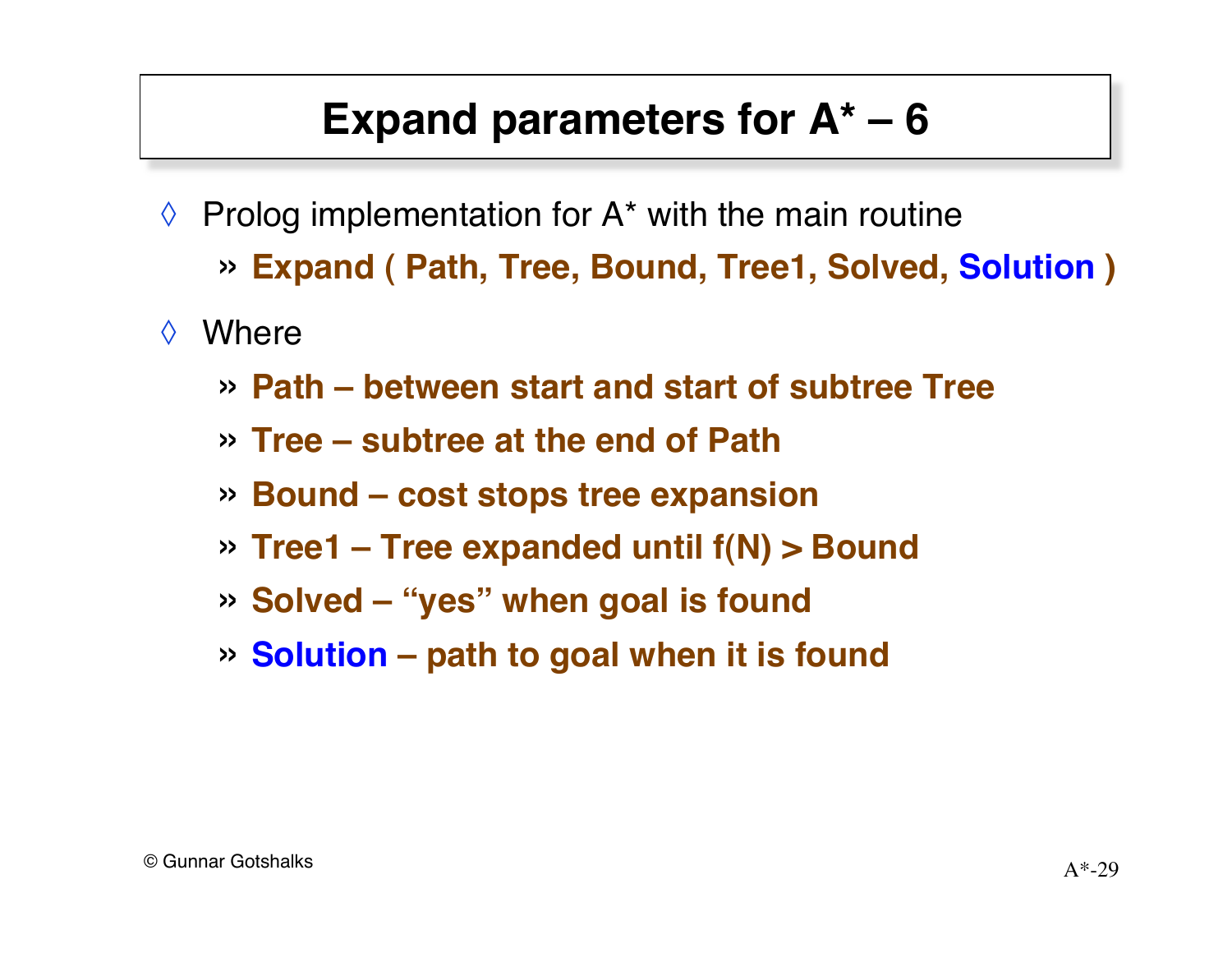# **Admissibility**

» What does admissible mean?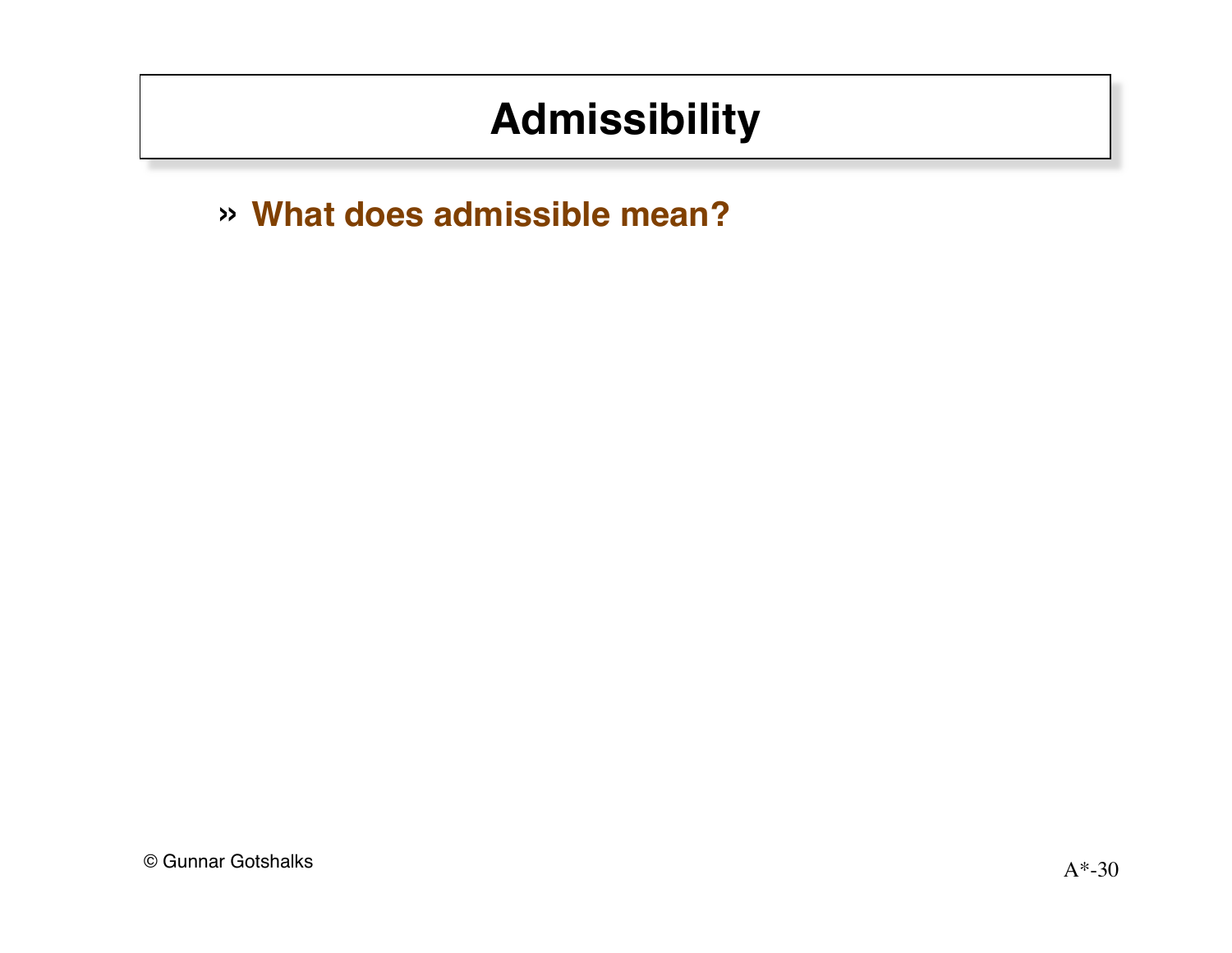# Admissibility  $-2$

» What does admissible mean?

> Acceptable or valid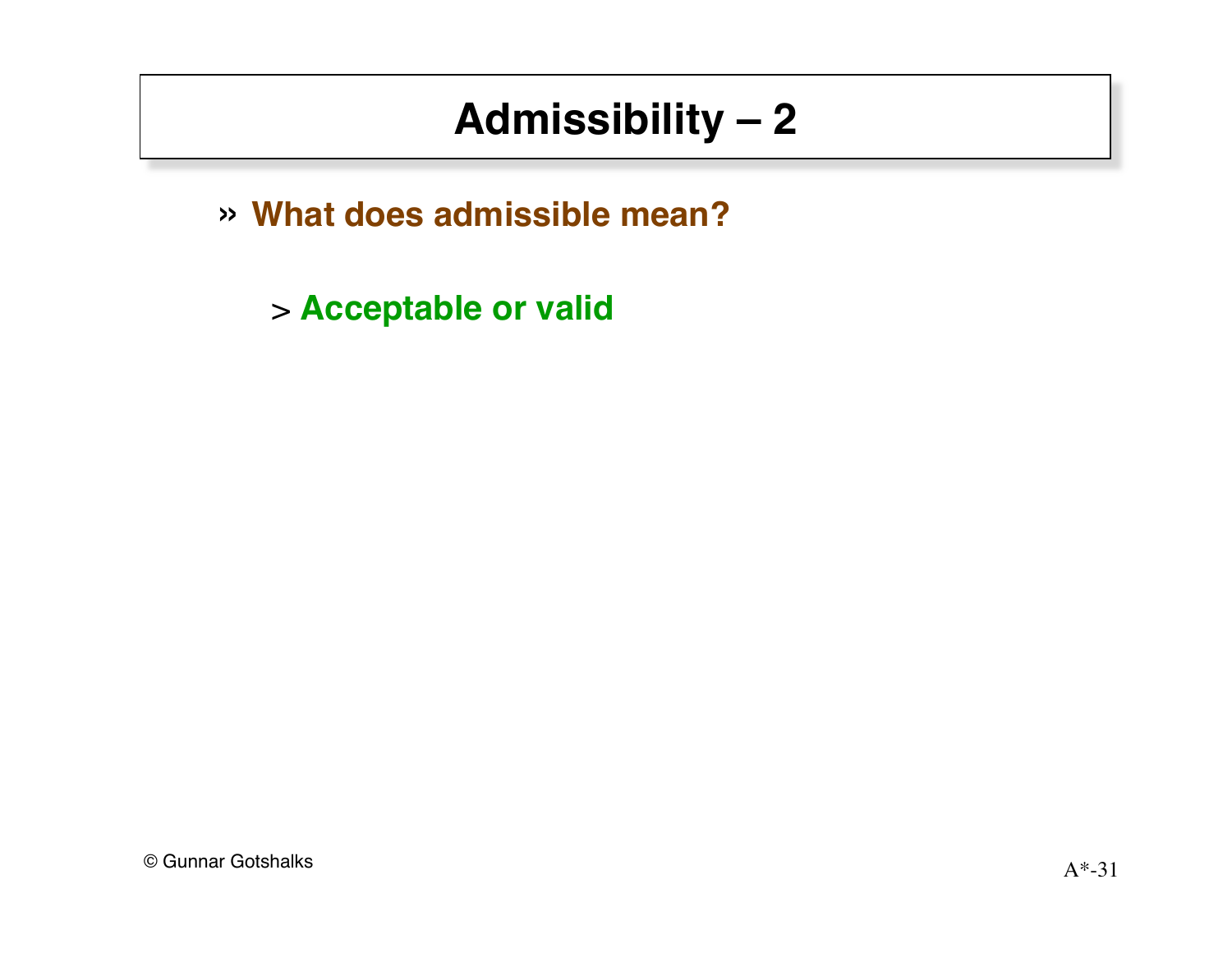# Admissibility  $-3$

» What does admissible mean?

> Acceptable or valid

- Especially as evidence in a court of law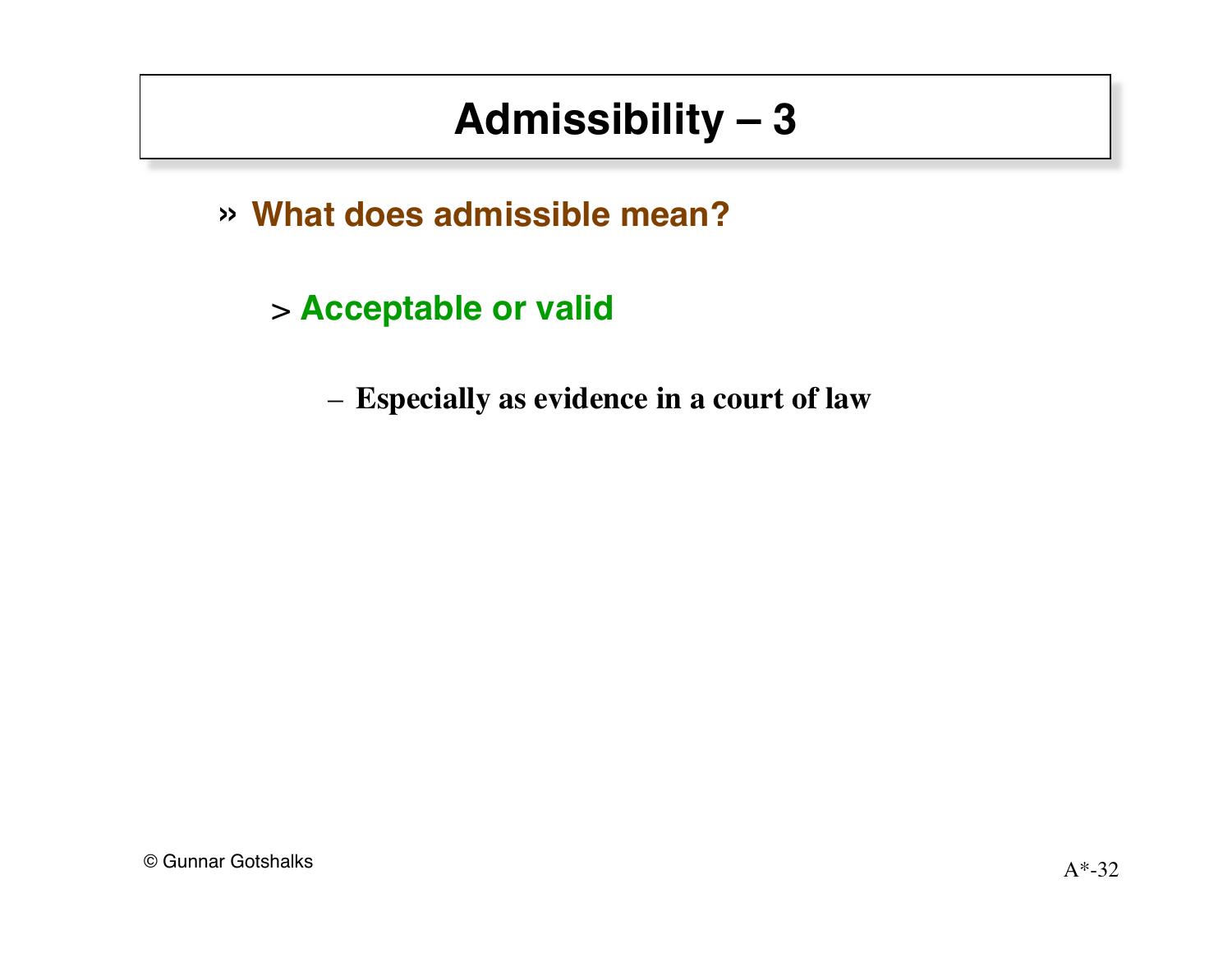# **Admissibility of a search algorithm**

» **When would a search algorithm be considered to be admissible?**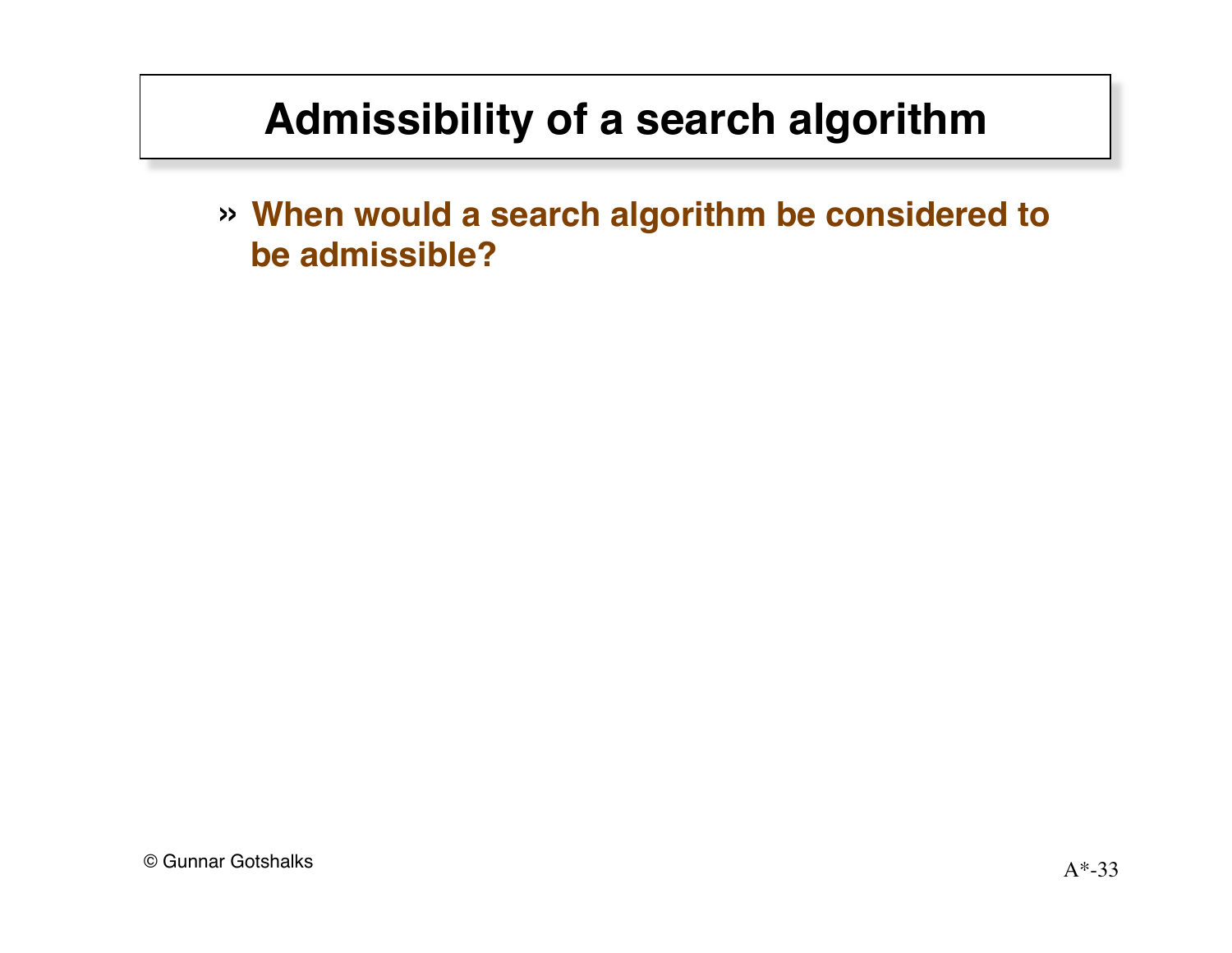# **Admissibility of a search algorithm – 2**

- » **When would a search algorithm be considered to be admissible?**
	- > **If it is guaranteed to find an optimal solution**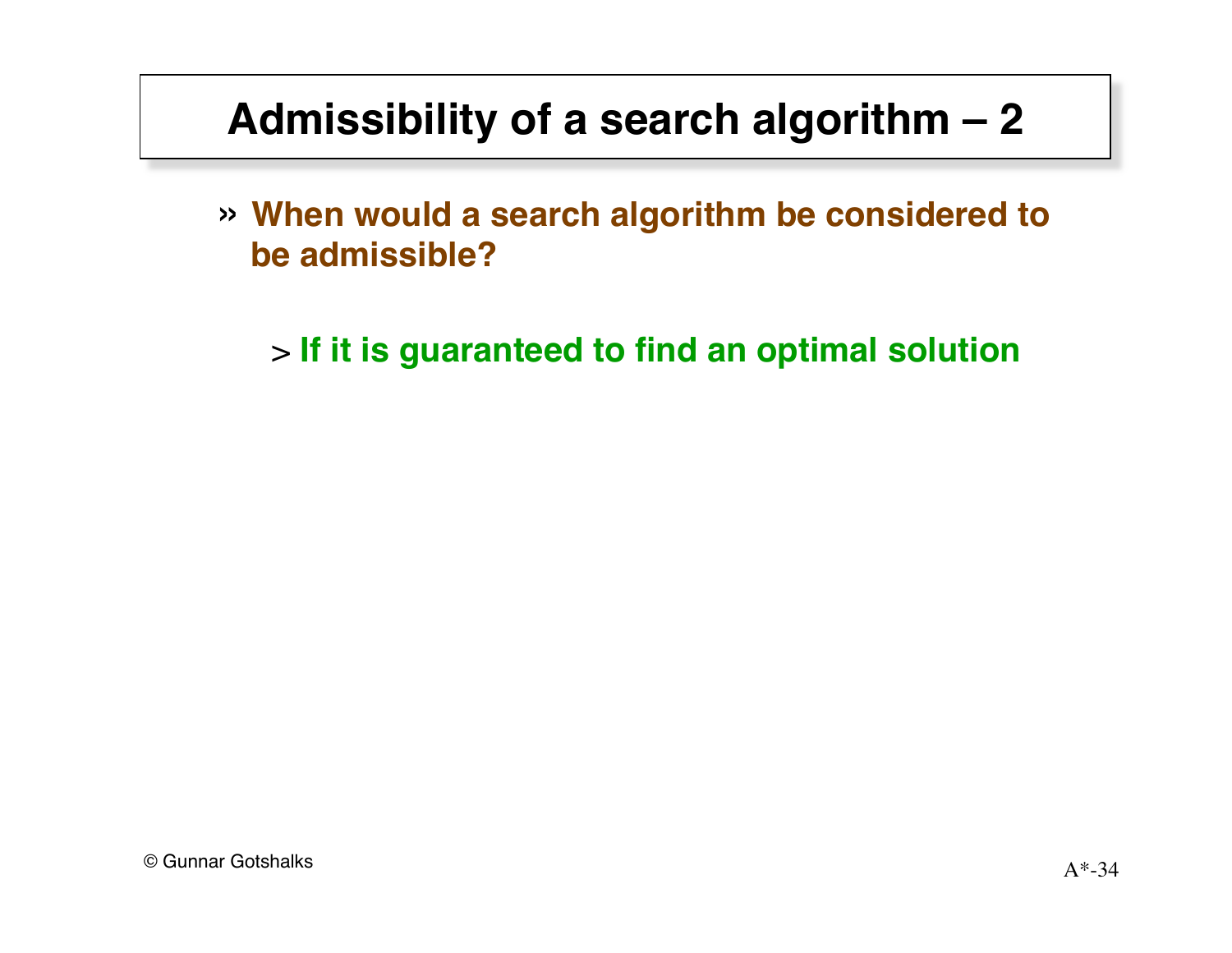» Is A\* admissible?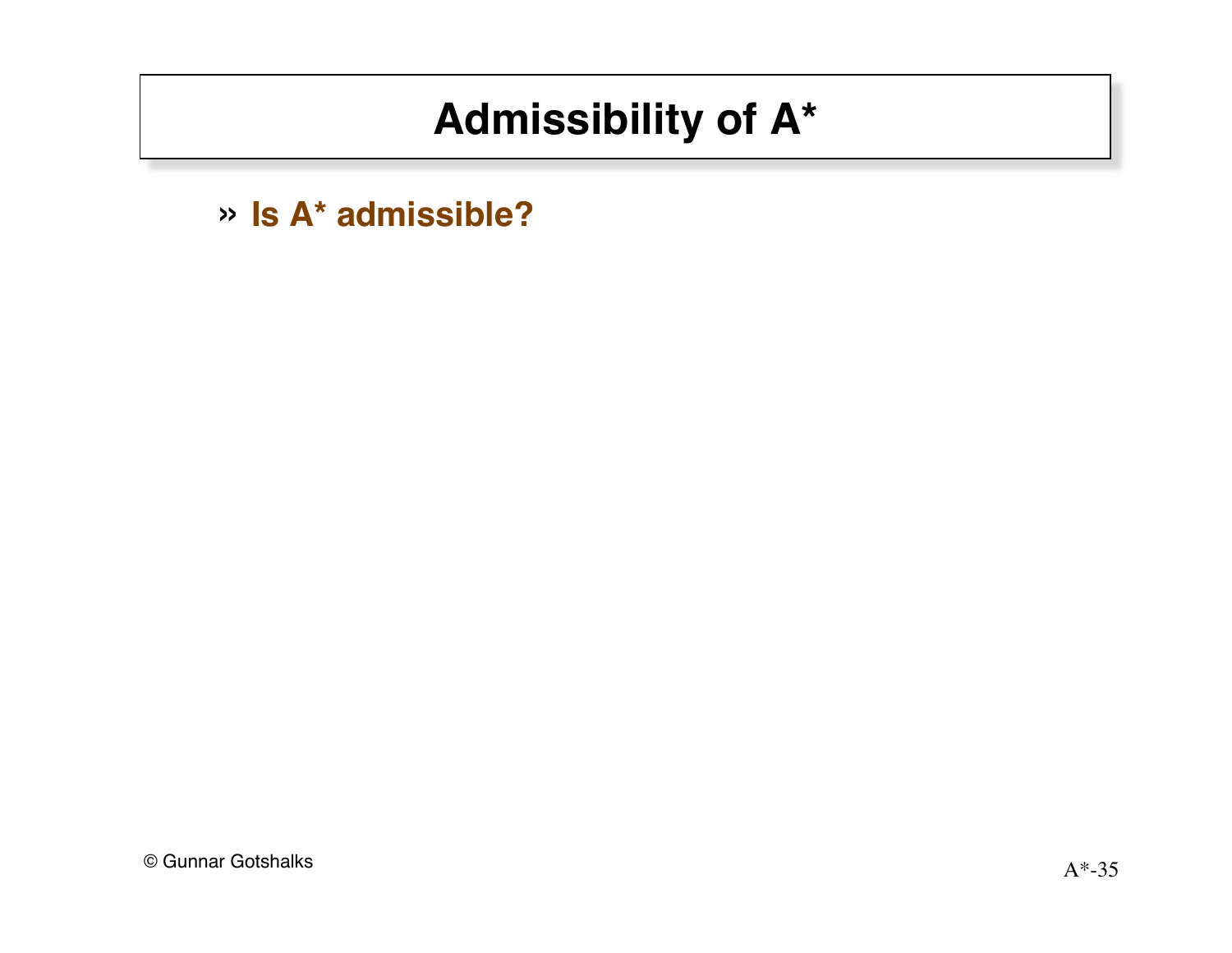- » Is A\* admissible?
	- > Yes, with necessary conditions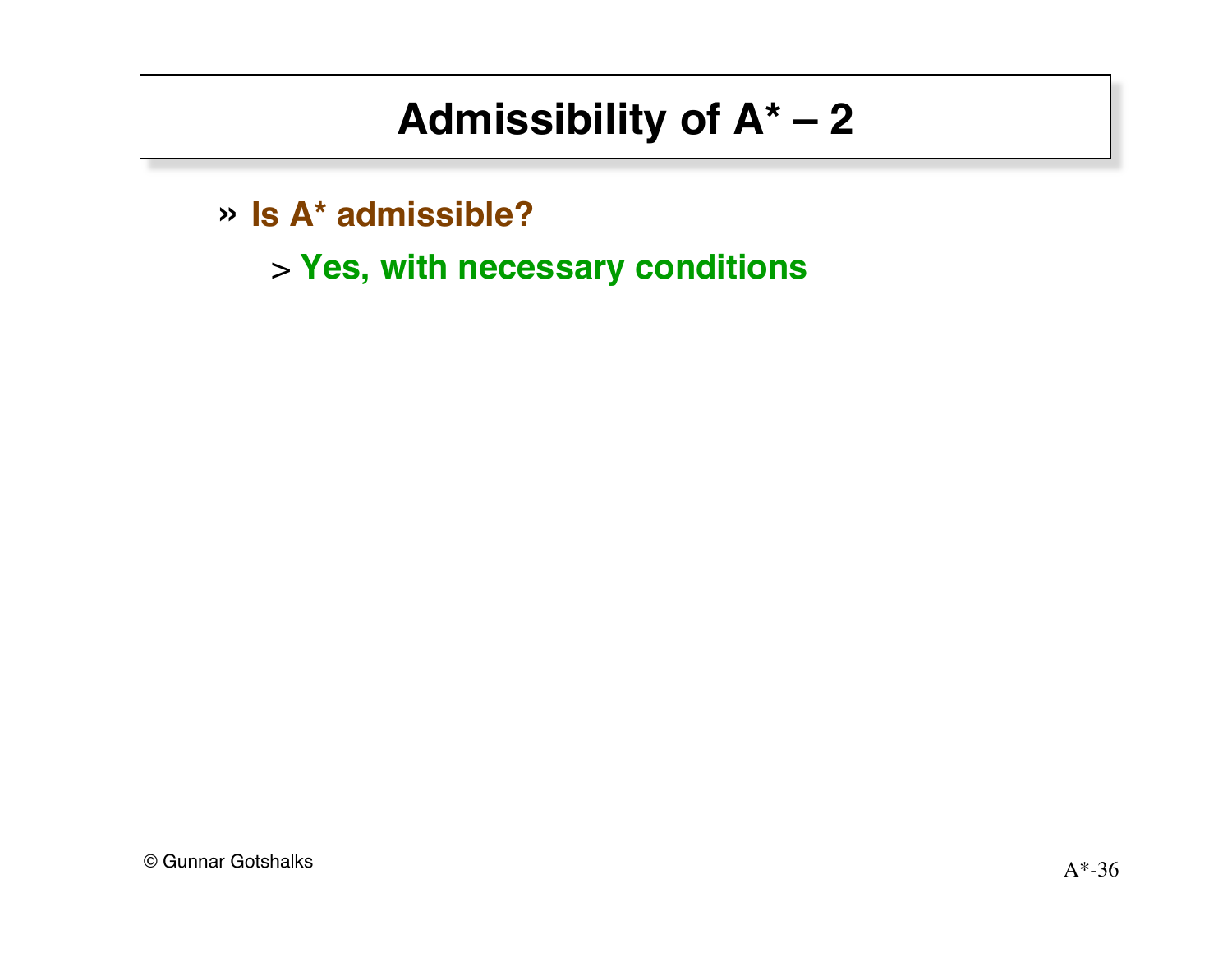- » Is A\* admissible?
	- > Yes, with necessary conditions
- » What are those conditions?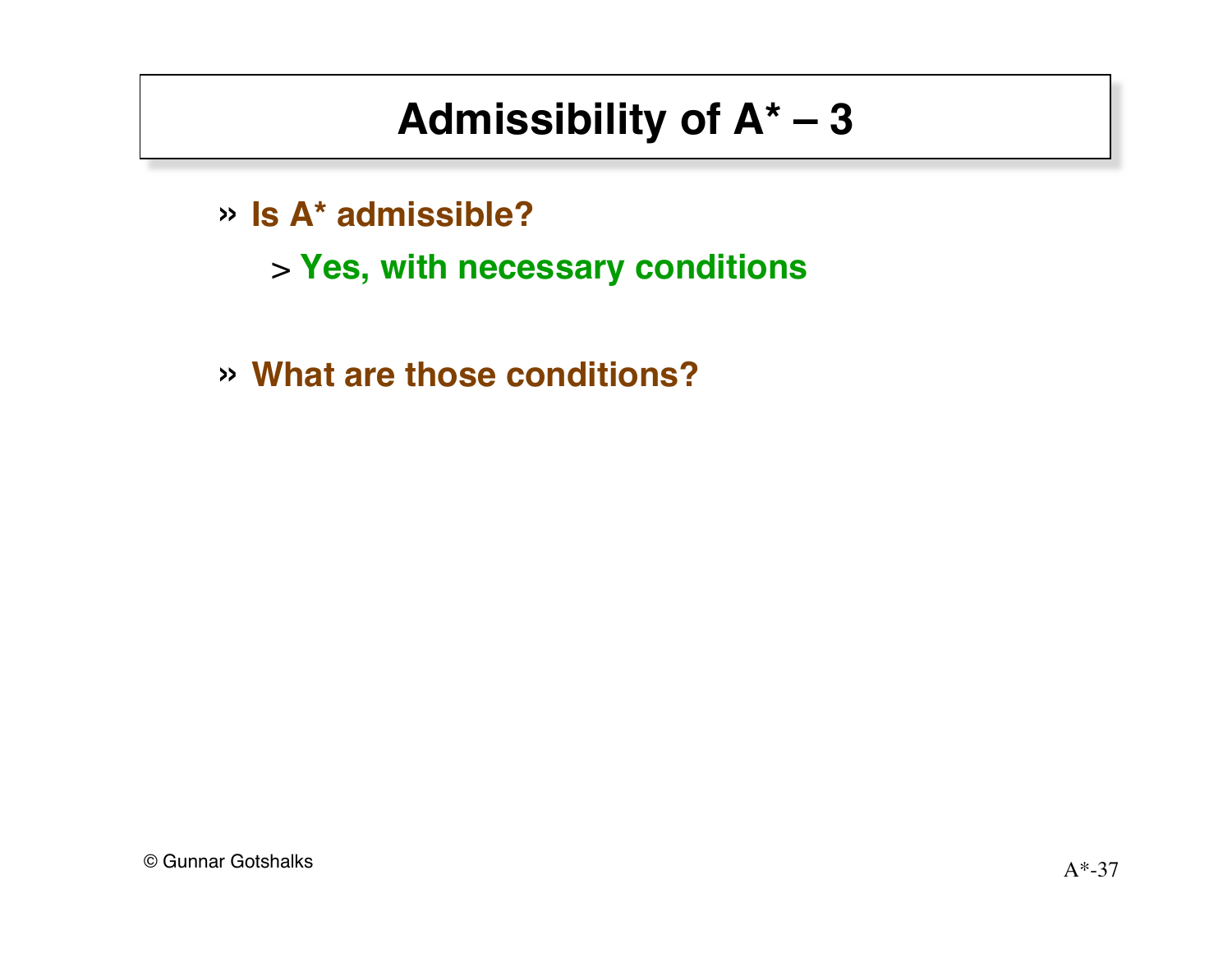- » **Is A\* admissible?**
	- > **Yes, with necessary conditions**
- » **What are those conditions?** > **h(N) ≤ h\*(N) for all nodes in the state space**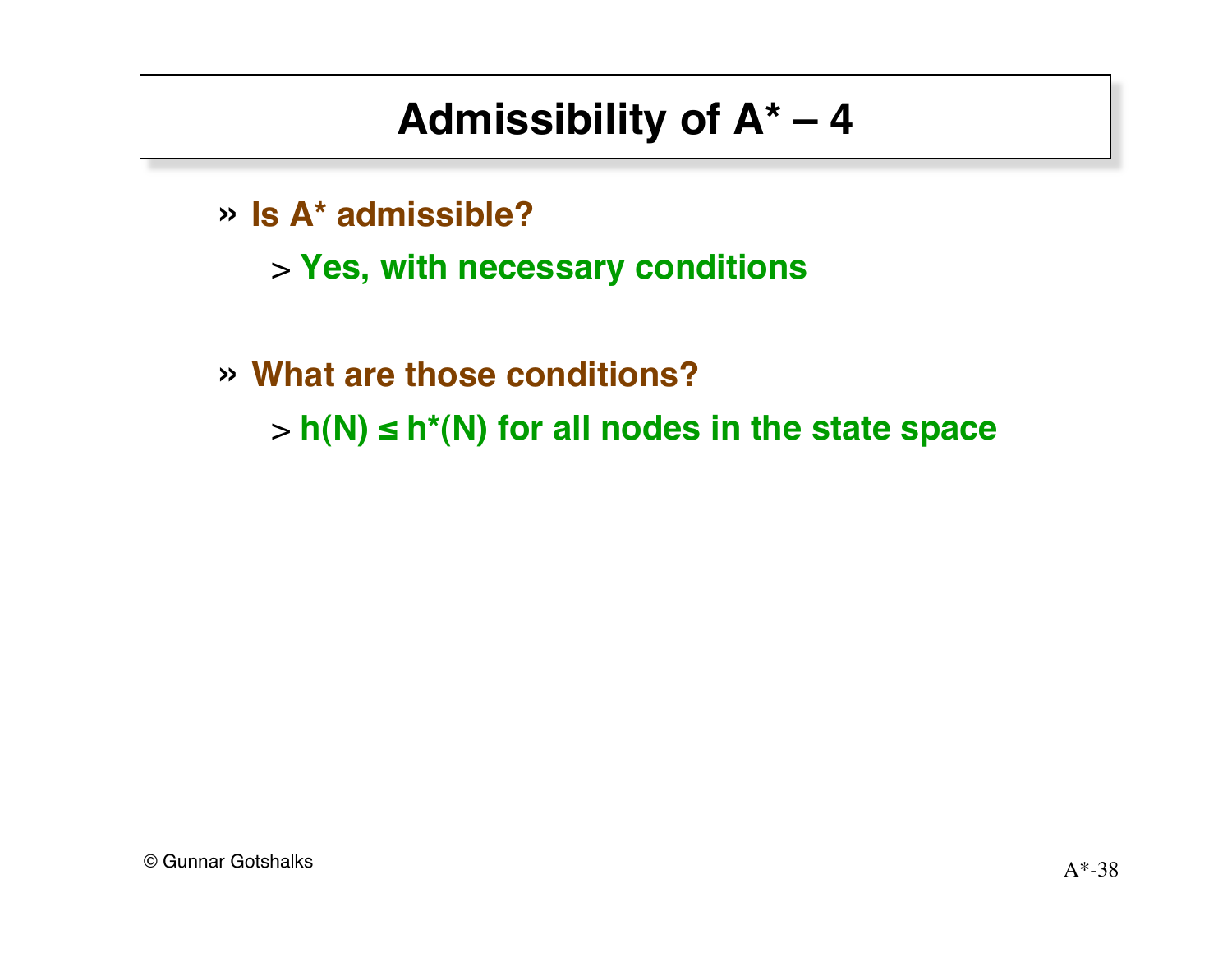- » **Is A\* admissible?**
	- > **Yes, with necessary conditions**

» **What are those conditions?** > **h(N) ≤ h\*(N) for all nodes in the state space**

» **What is h\*(N)?**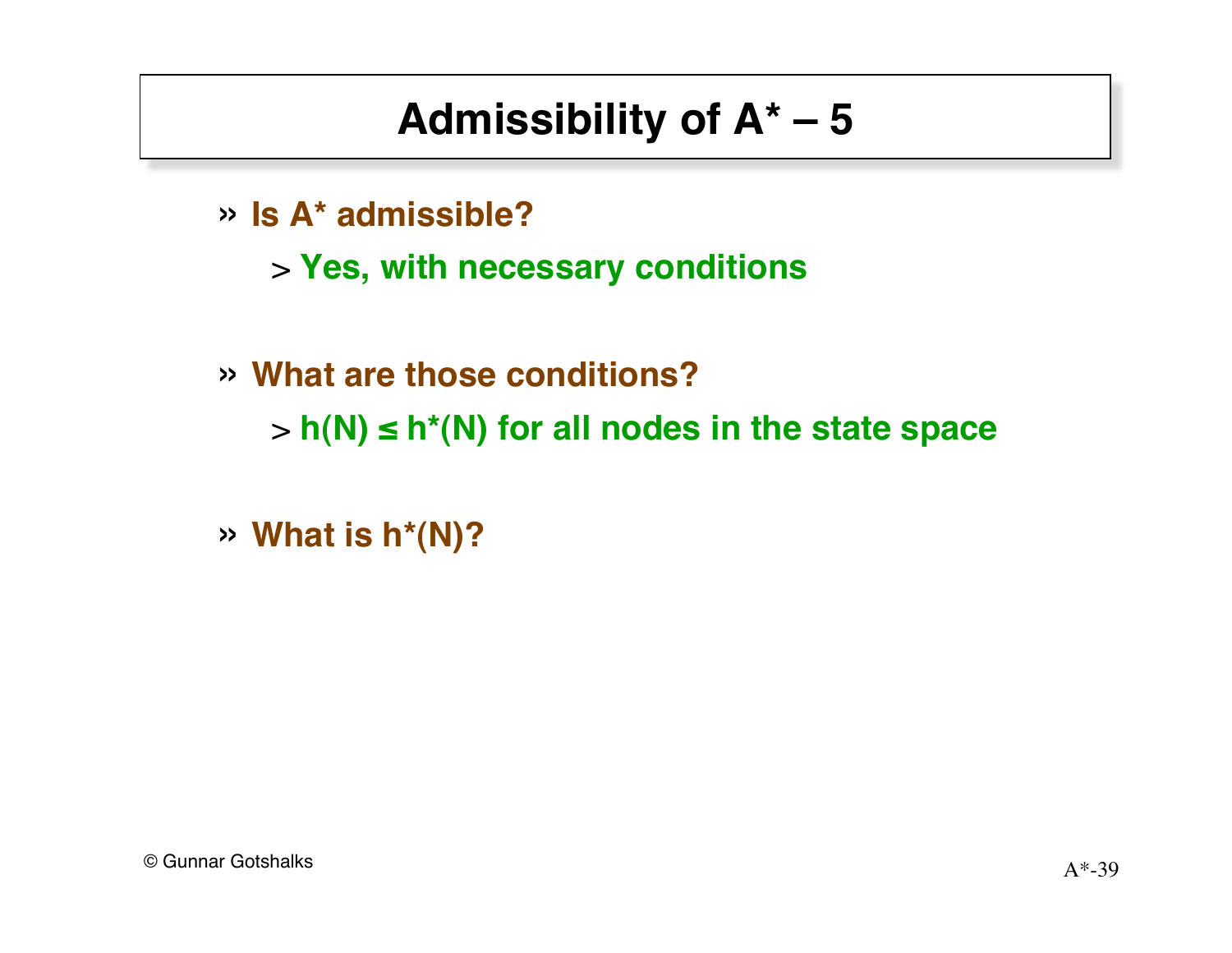- » **Is A\* admissible?**
	- > **Yes, with necessary conditions**
- » **What are those conditions?** > **h(N) ≤ h\*(N) for all nodes in the state space**
- » **What is h\*(N)?**
	- > **The actual cost of the minimum cost path from N to the goal**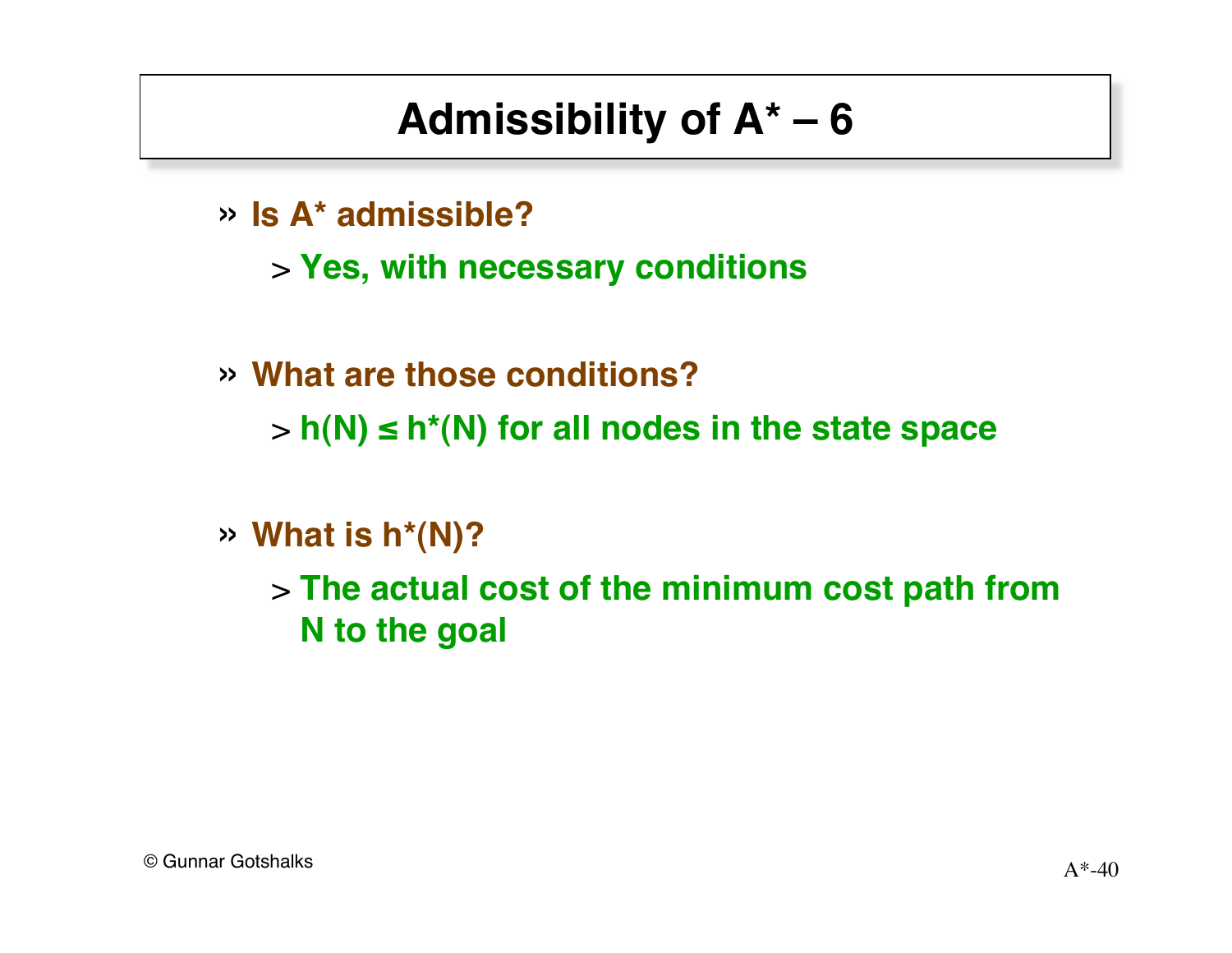- » **Is A\* admissible?**
	- > **Yes, with necessary conditions**
- » **What are those conditions?**
	- > **h(N) ≤ h\*(N) for all nodes in the state space**
- » **What is h\*(N)?**
	- > **The actual cost of the minimum cost path from N to the goal**

**Pick an h(N) that is optimistic**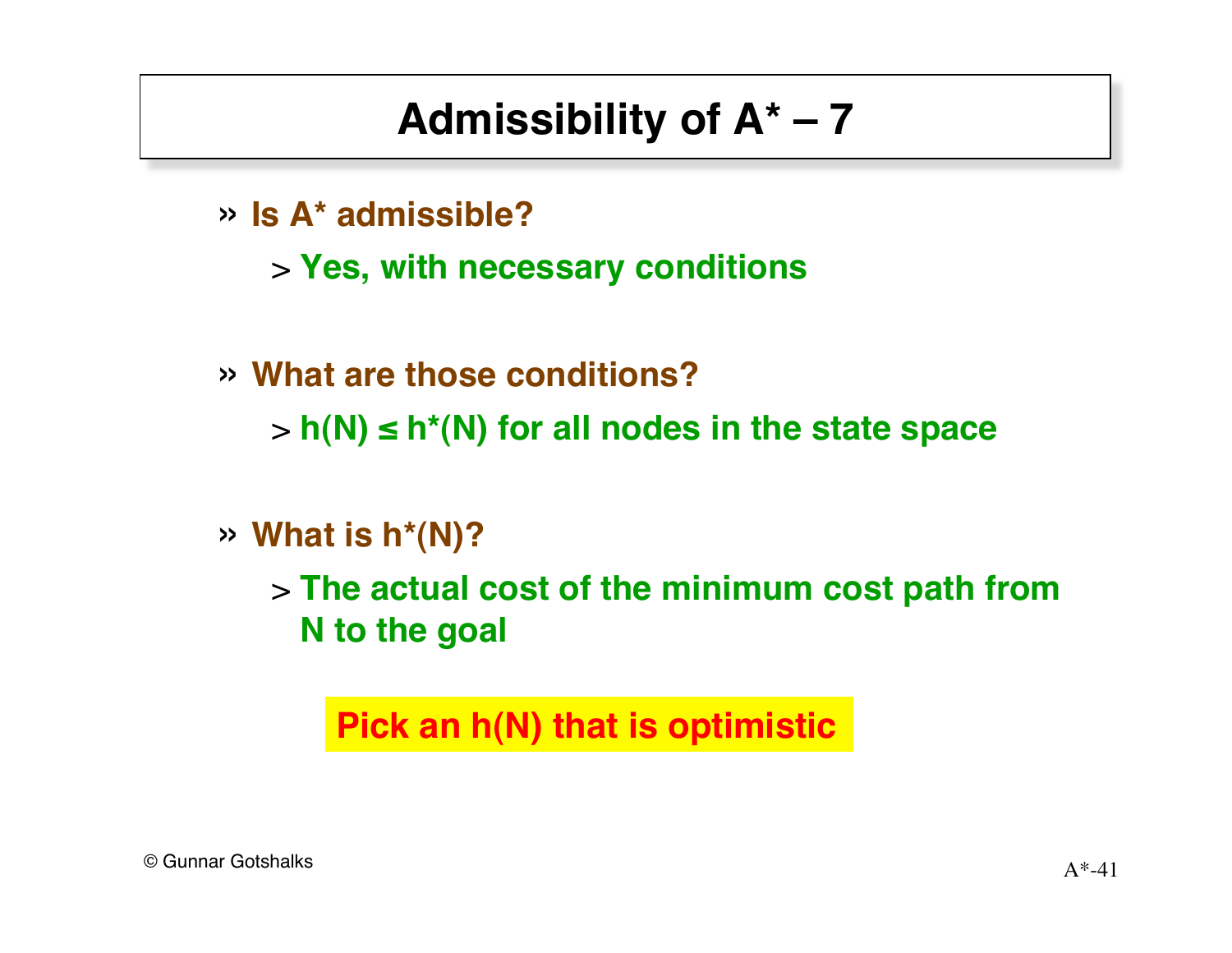# **Trivial Optimistic h(N)**

» What is a trivial optimistic h(N)?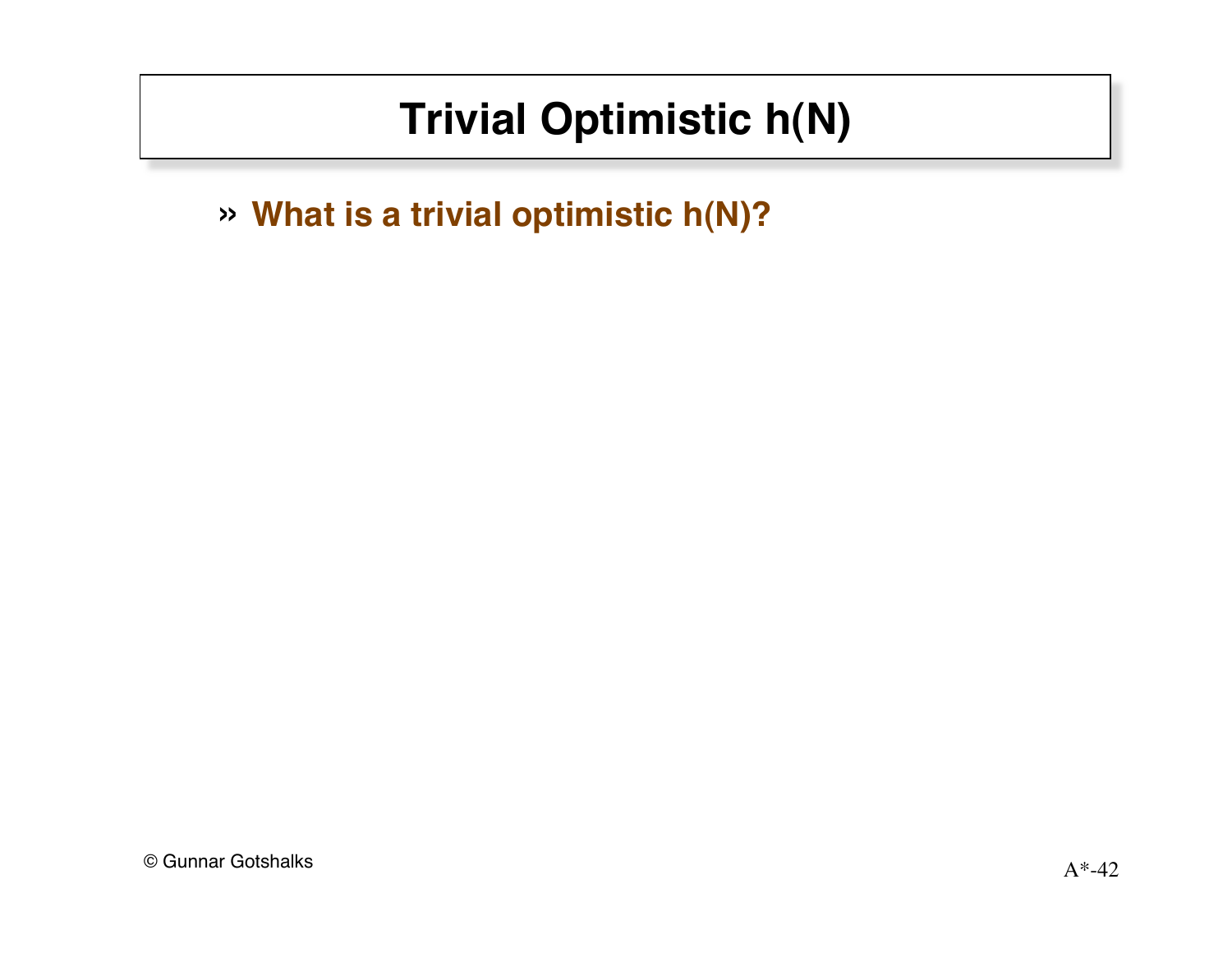# Trivial optimistic  $h(N) - 2$

» What is a trivial optimistic h(N)?  $> h(N) = 0$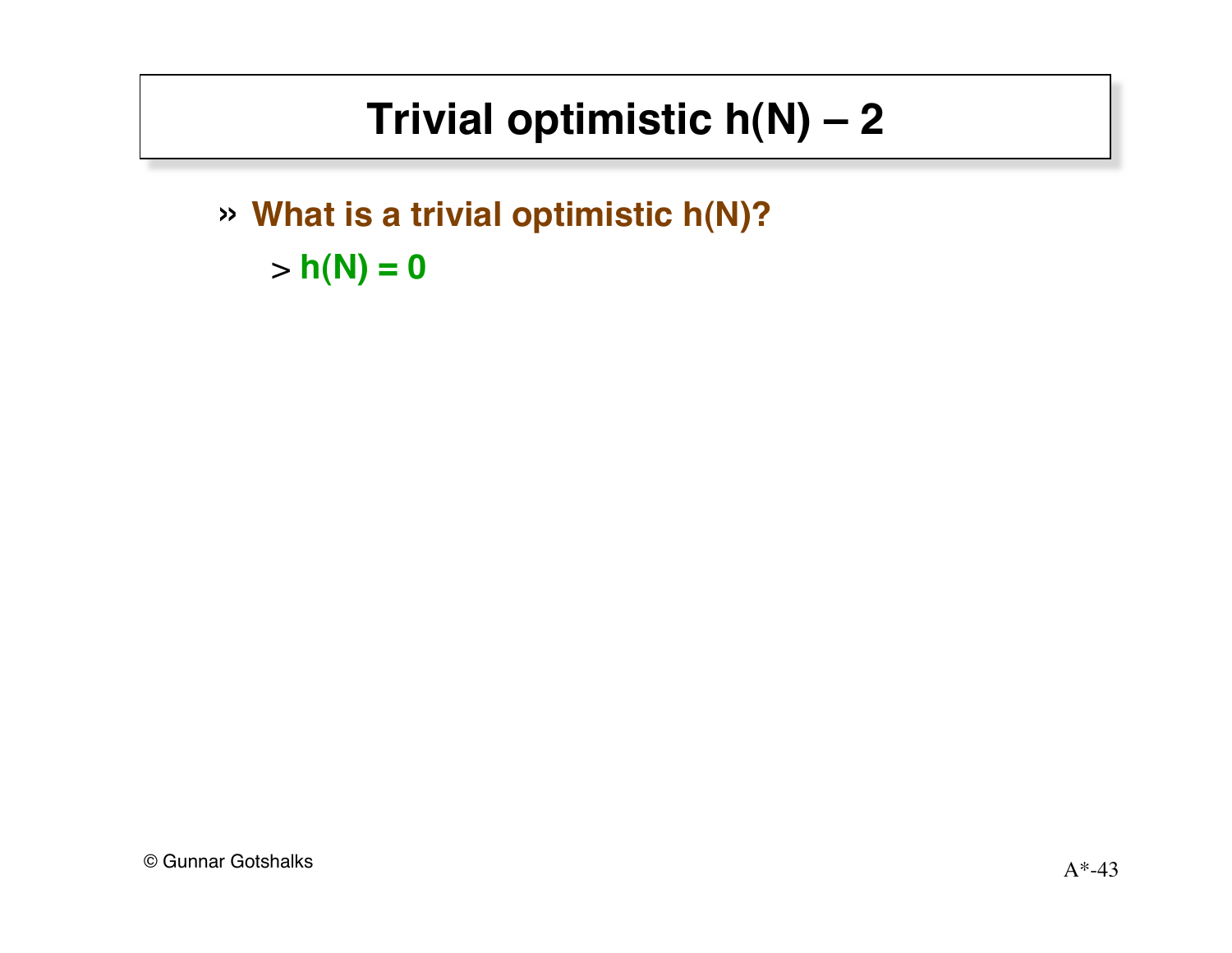# **Trivial optimistic h(N) – 3**

- » **What is a trivial optimistic h(N)?**  $> h(N) = 0$
- » **What is the problem with this choice?**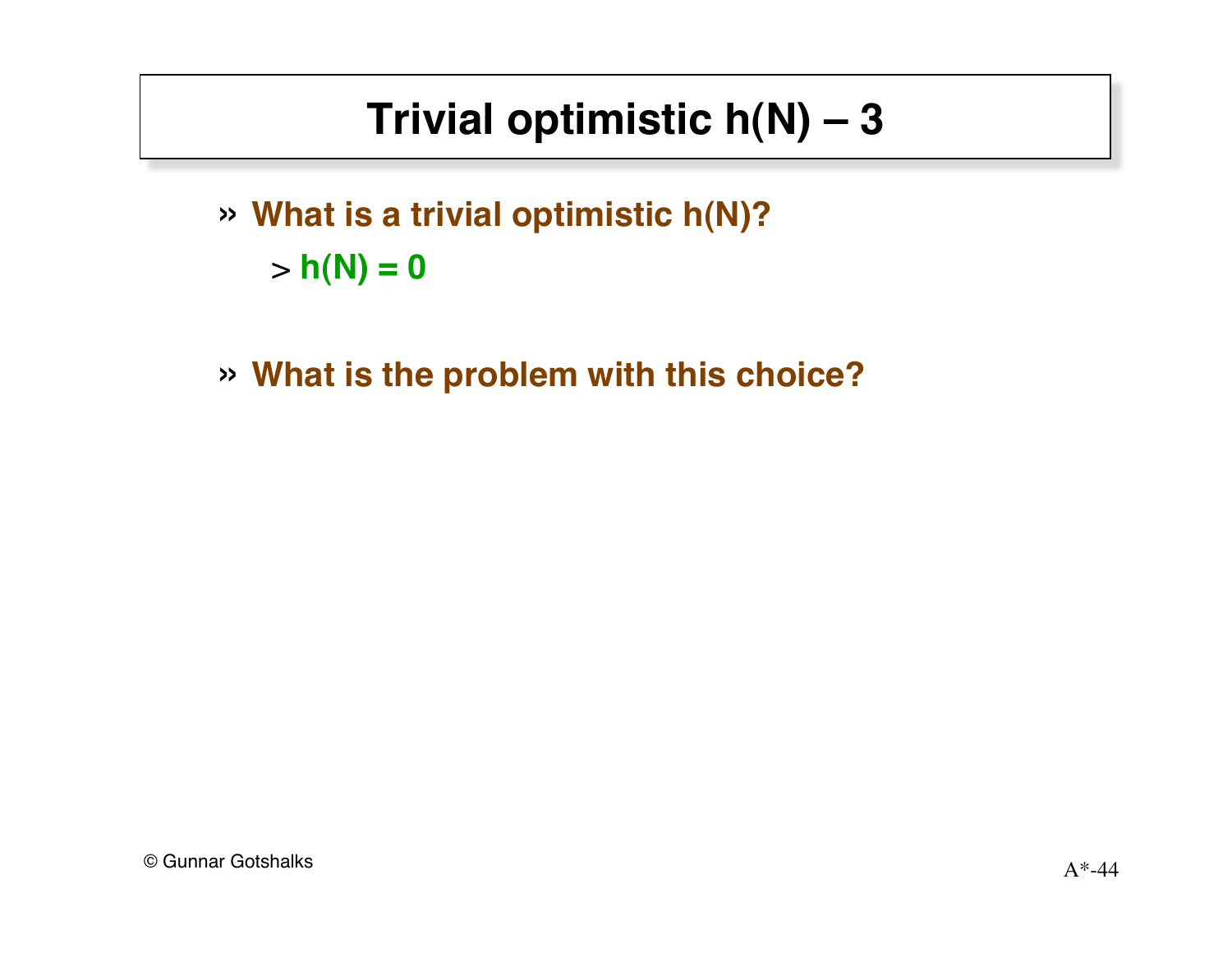# **Trivial optimistic h(N) – 4**

- » **What is a trivial optimistic h(N)?**  $> h(N) = 0$
- » **What is the problem with this choice?** > **Gives poor guidance for a search**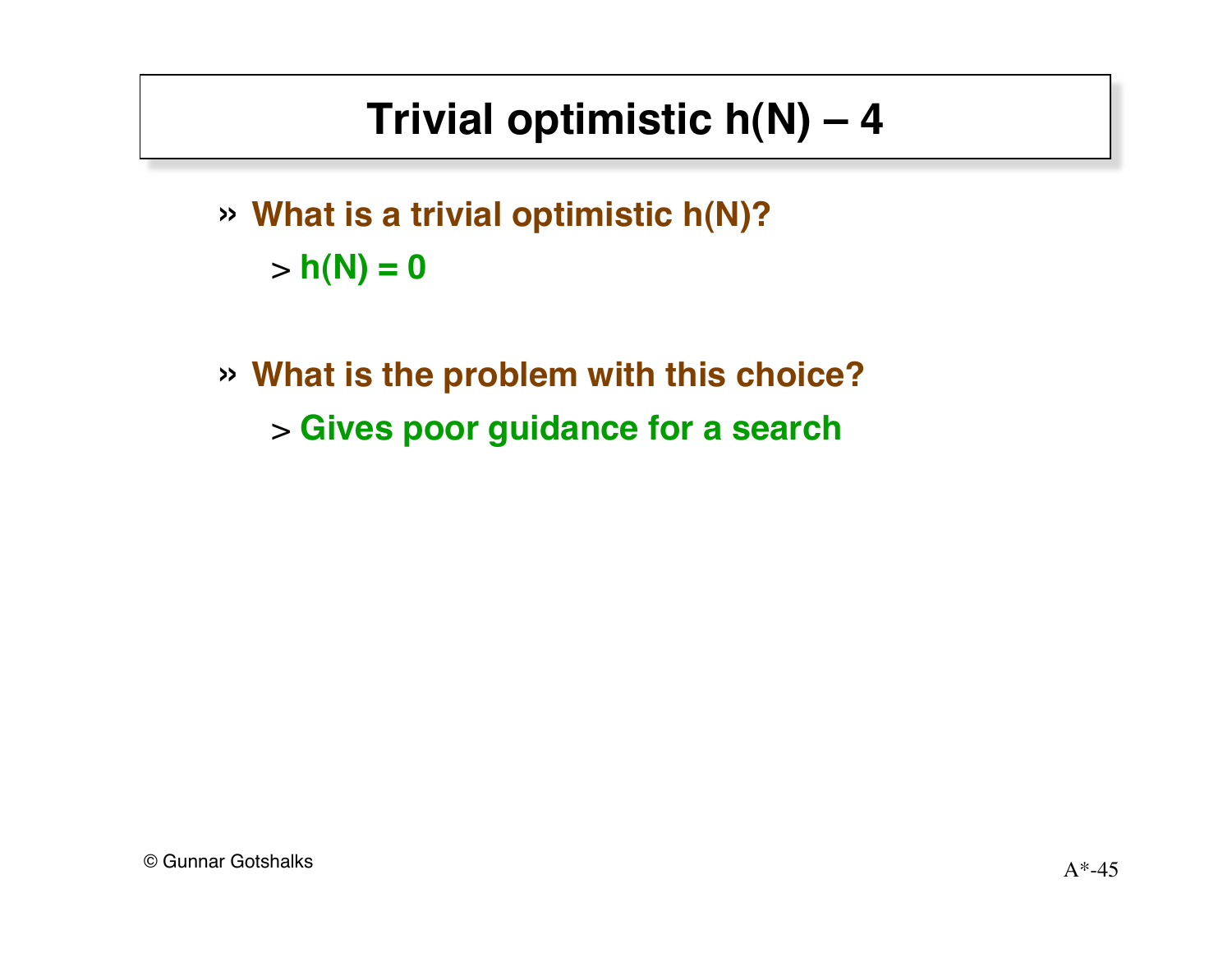# **Trivial optimistic h(N) – 5**

- » **What is a trivial optimistic h(N)?**  $> h(N) = 0$
- » **What is the problem with this choice?** > **Gives poor guidance for a search**
	- > **All possible expansion nodes are equally "good"**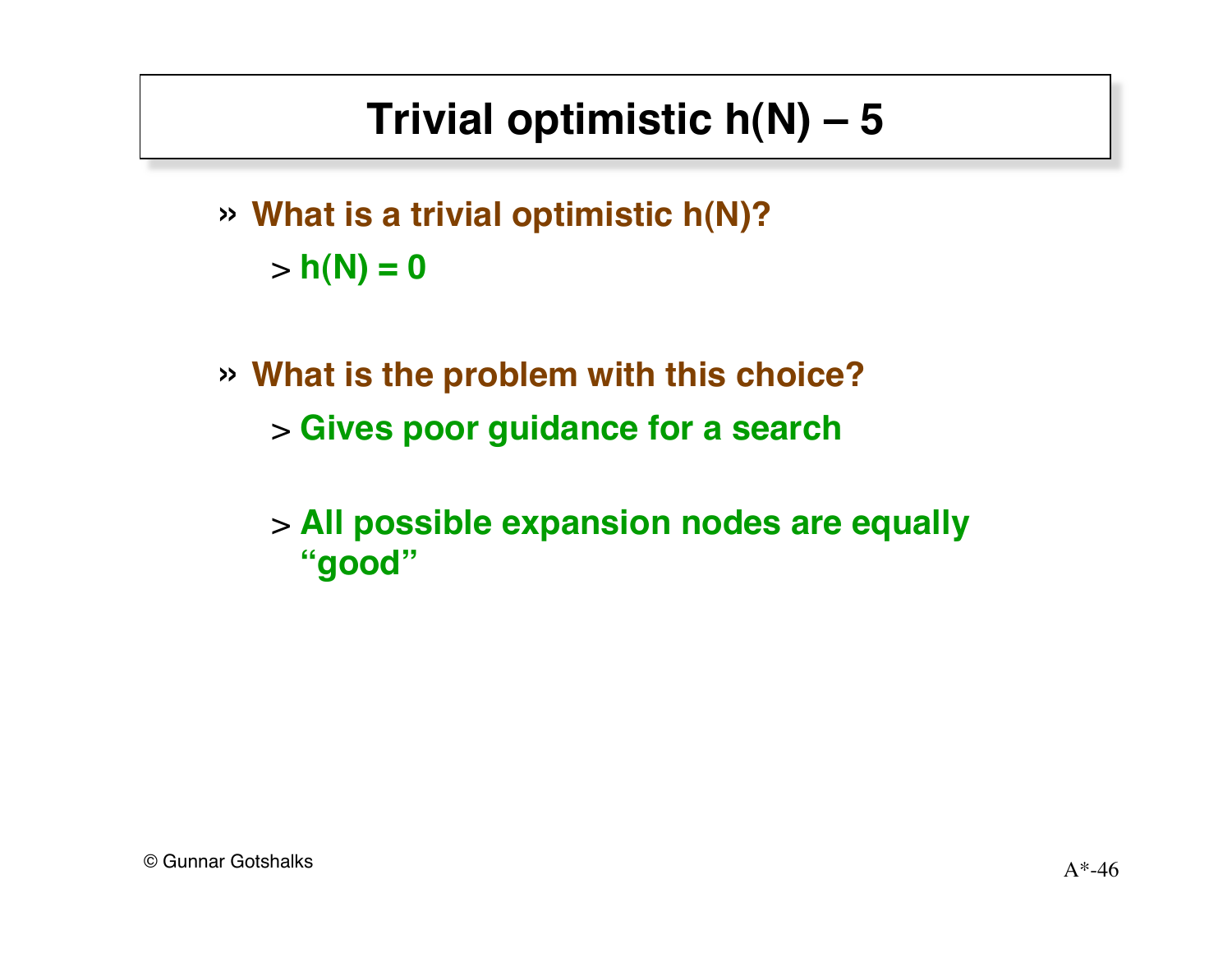# **Optimal optimistic h(N)**

» **What would be an optimal optimistic h(N)?**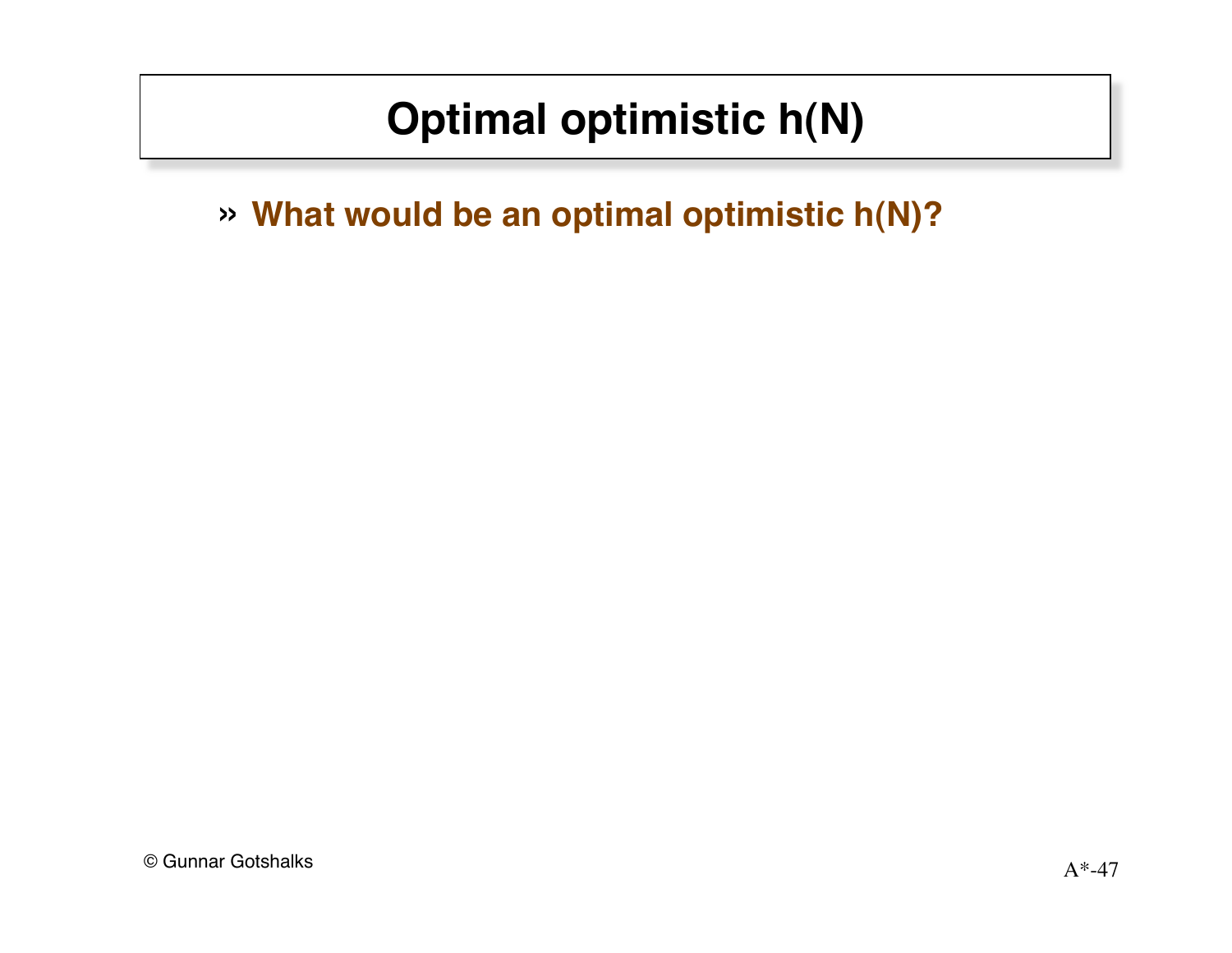# Optimal optimistic  $h(N) - 2$

» What would be an optimal optimistic h(N)?  $> h(N) = h^{*}(N)$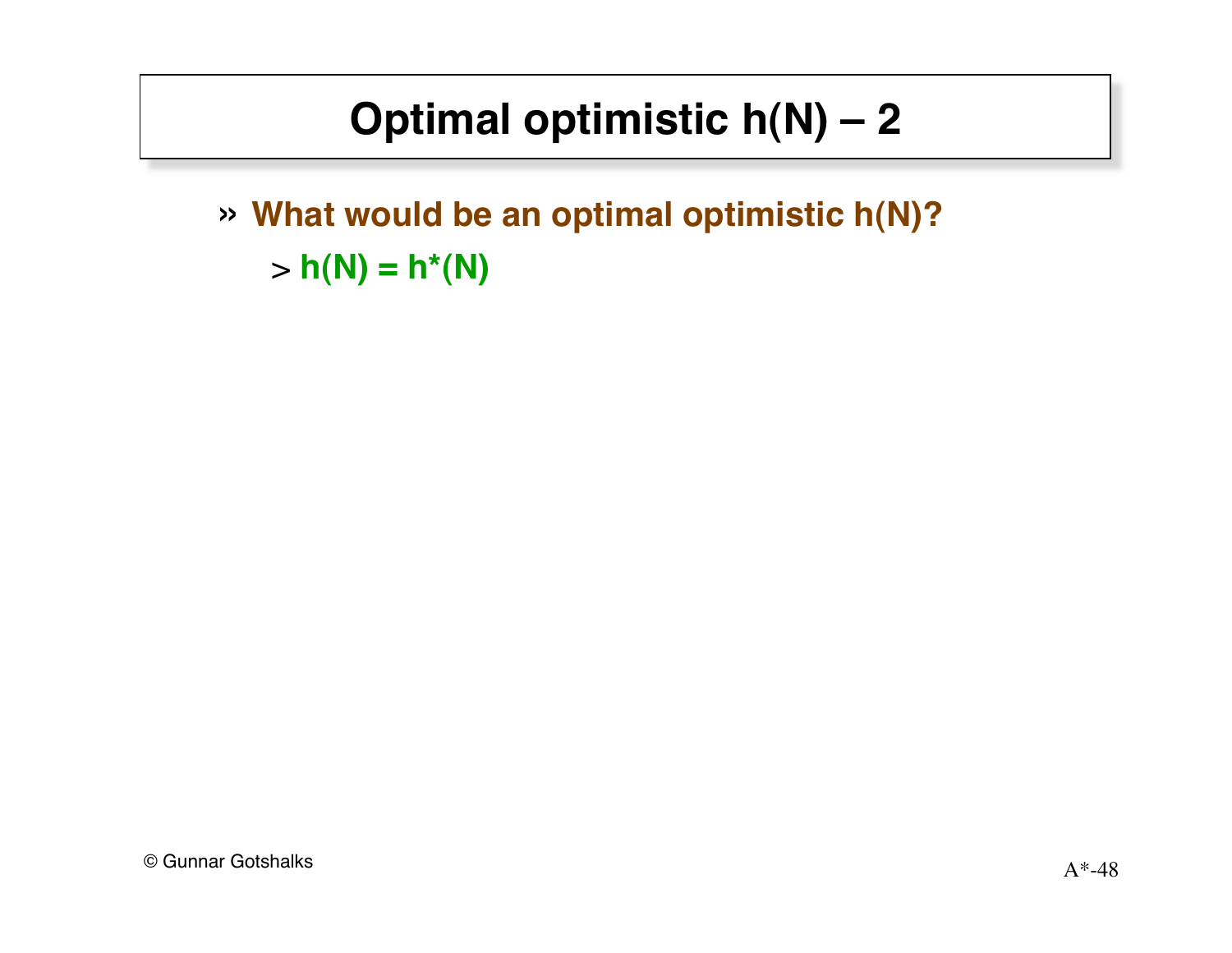# **Optimal optimistic h(N) – 3**

» **What would be an optimal optimistic h(N)?**  $> h(N) = h^{*}(N)$ 

» **What is the problem in getting the optimal h(N)?**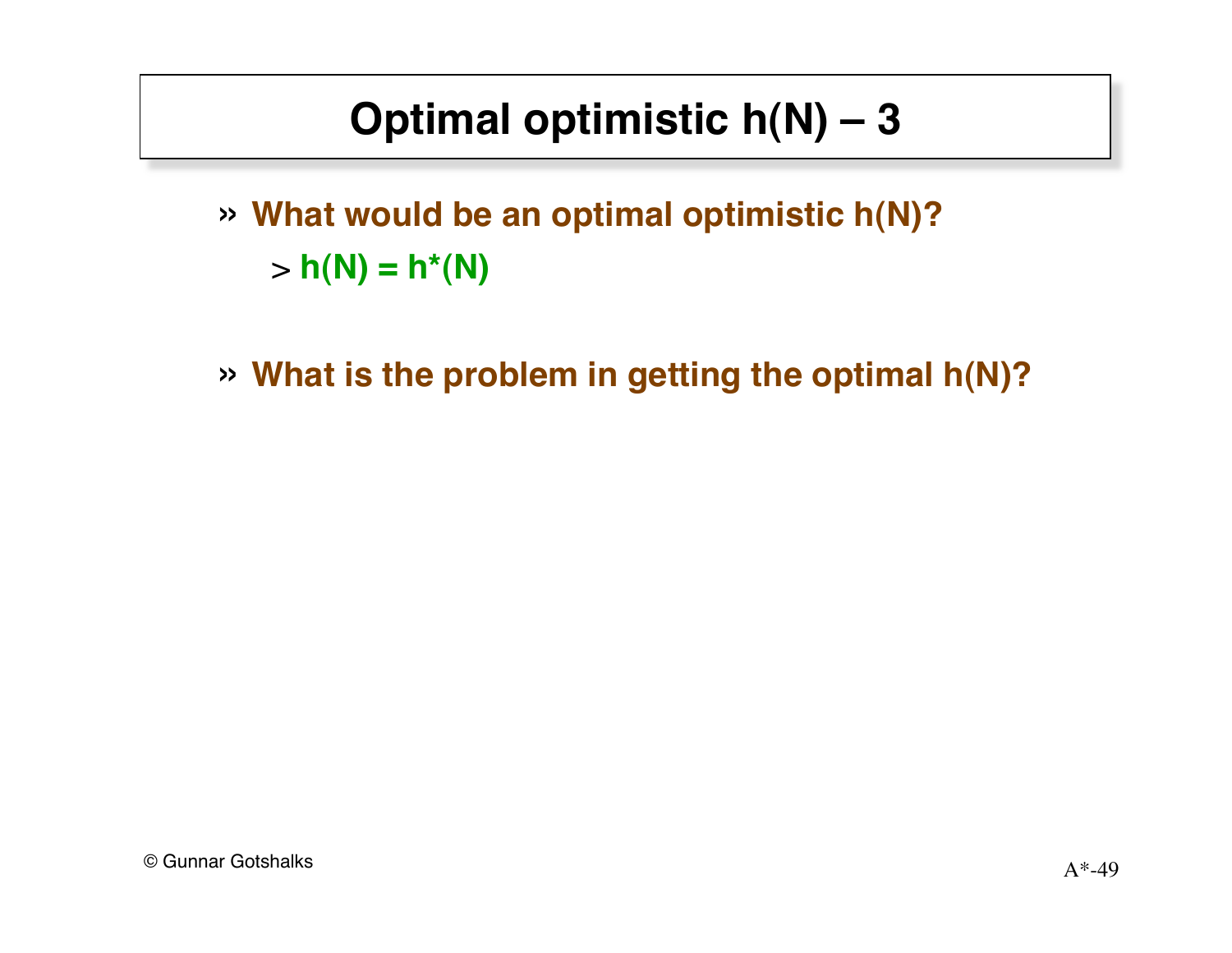# **Optimal optimistic h(N) – 3**

- » **What would be an optimal optimistic h(N)?**  $> h(N) = h^{*}(N)$
- » **What is the problem in getting the optimal h(N)?** > **Finding the optimal h(N) is the essence of the difficulty in finding a solution to a problem**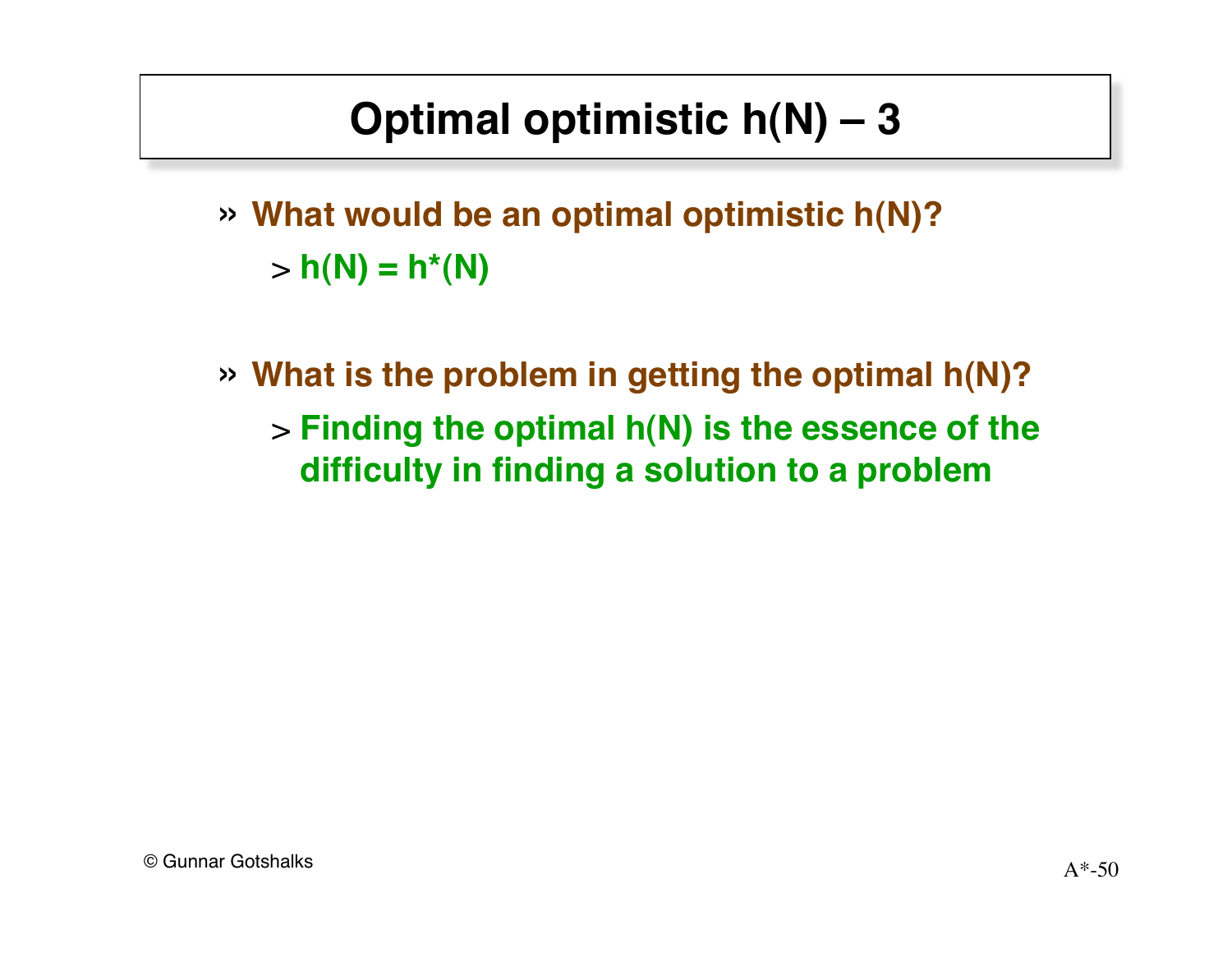# **Optimal optimistic h(N) – 4**

- » **What would be an optimal optimistic h(N)?**  $> h(N) = h^{*}(N)$
- » **What is the problem in getting the optimal h(N)?** > **Finding the optimal h(N) is the essence of the difficulty in finding a solution to a problem**

**In practice finding h(N) that minimizes the space that is searched and is admissible is the main difficulty**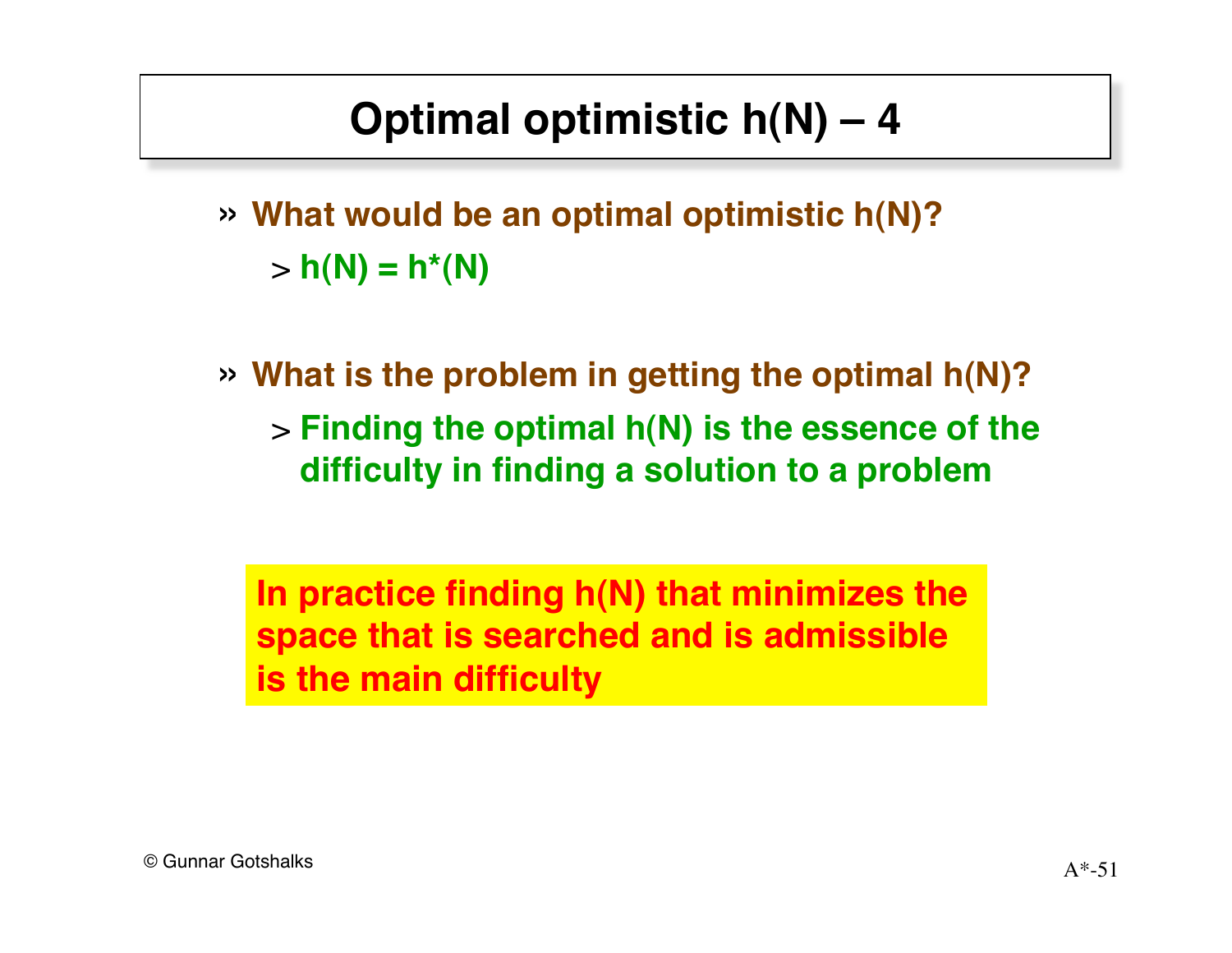### **Distance between states**

Many heuristics depend upon distance between states  $\Diamond$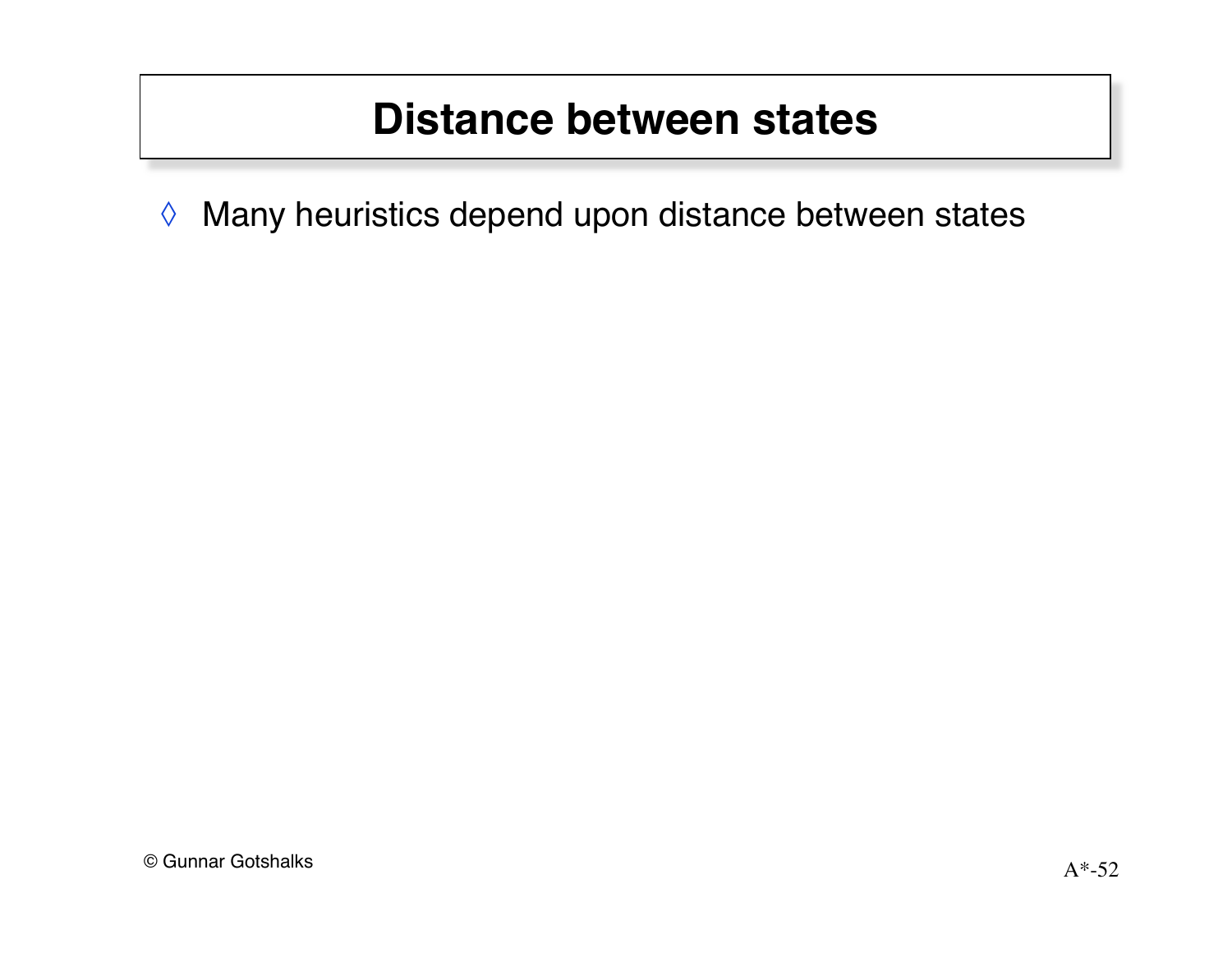### Distance between states - 2

- Many heuristics depend upon distance between states  $\Diamond$ 
	- > For example in the travelling salesman problem it is the distance between cities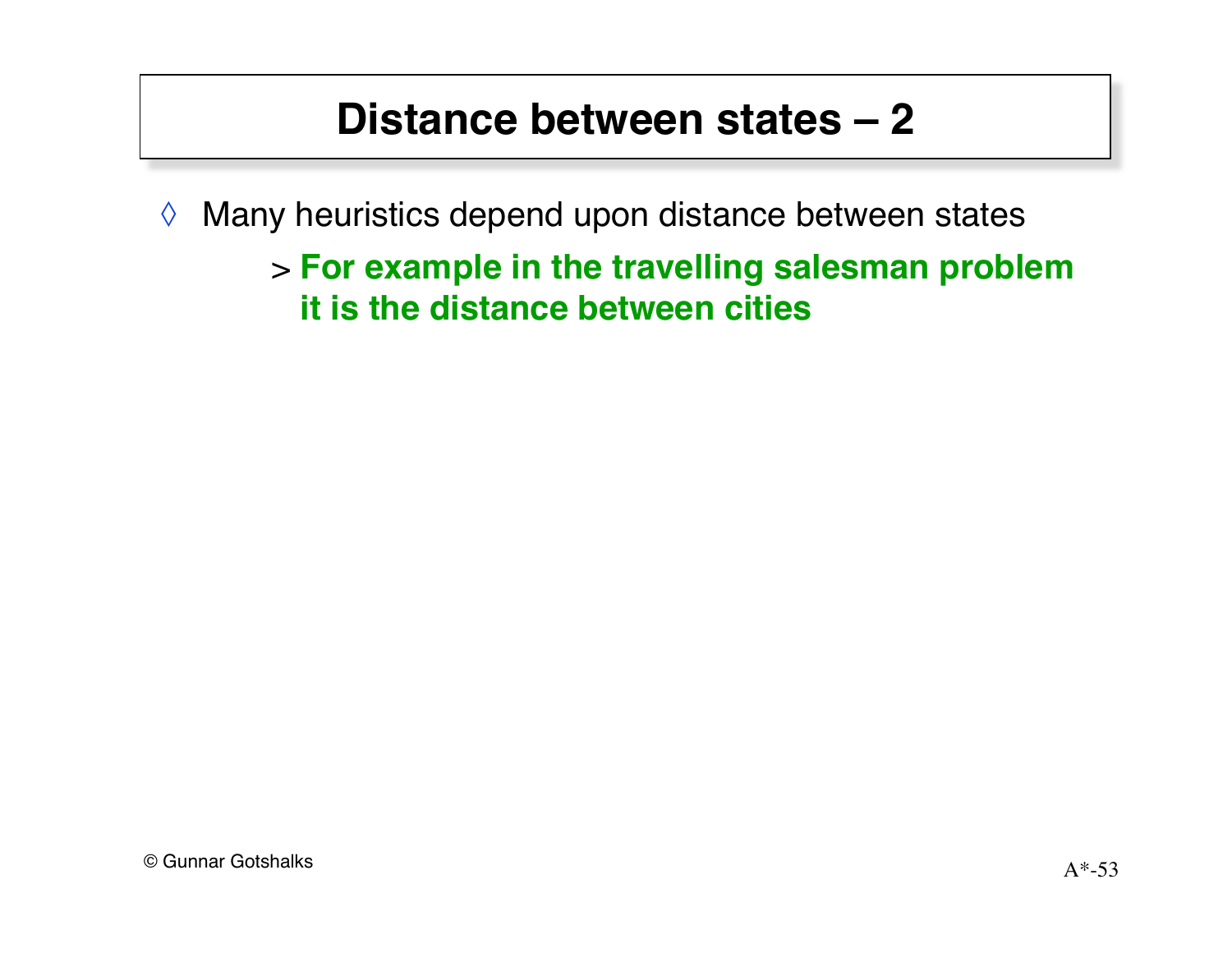### **Distance between states – 3**

- ◊ Many heuristics depend upon distance between states
	- > **For example in the travelling salesman problem it is the distance between cities**
	- > **In the tile-puzzle it is the distance the tiles are from the goal position**

| L | A | Т | E |
|---|---|---|---|
| Υ | O | U | R |
| M |   | N | D |
| Ρ | A | R |   |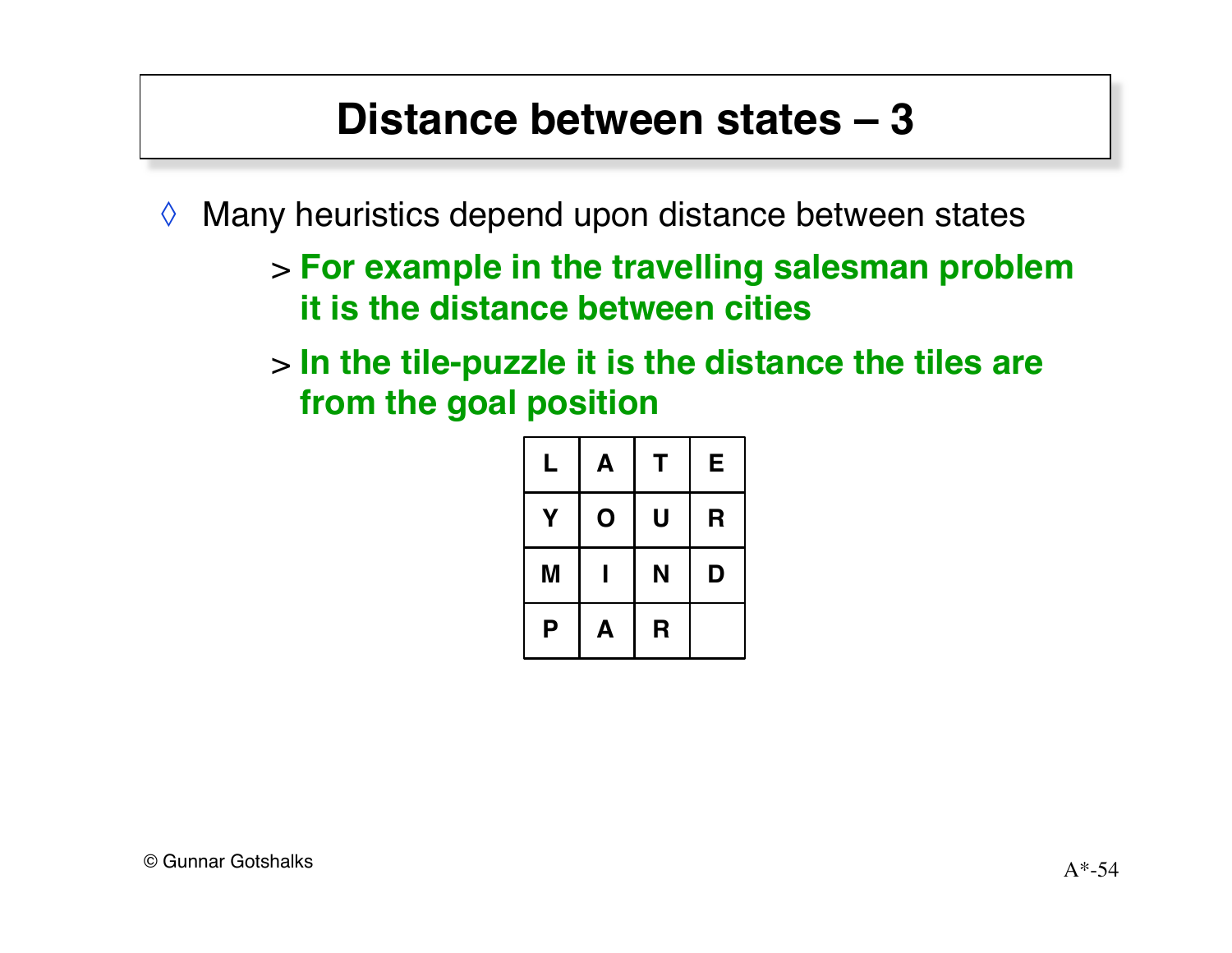### **Common distance heuristics**

» What are two common distance heuristics?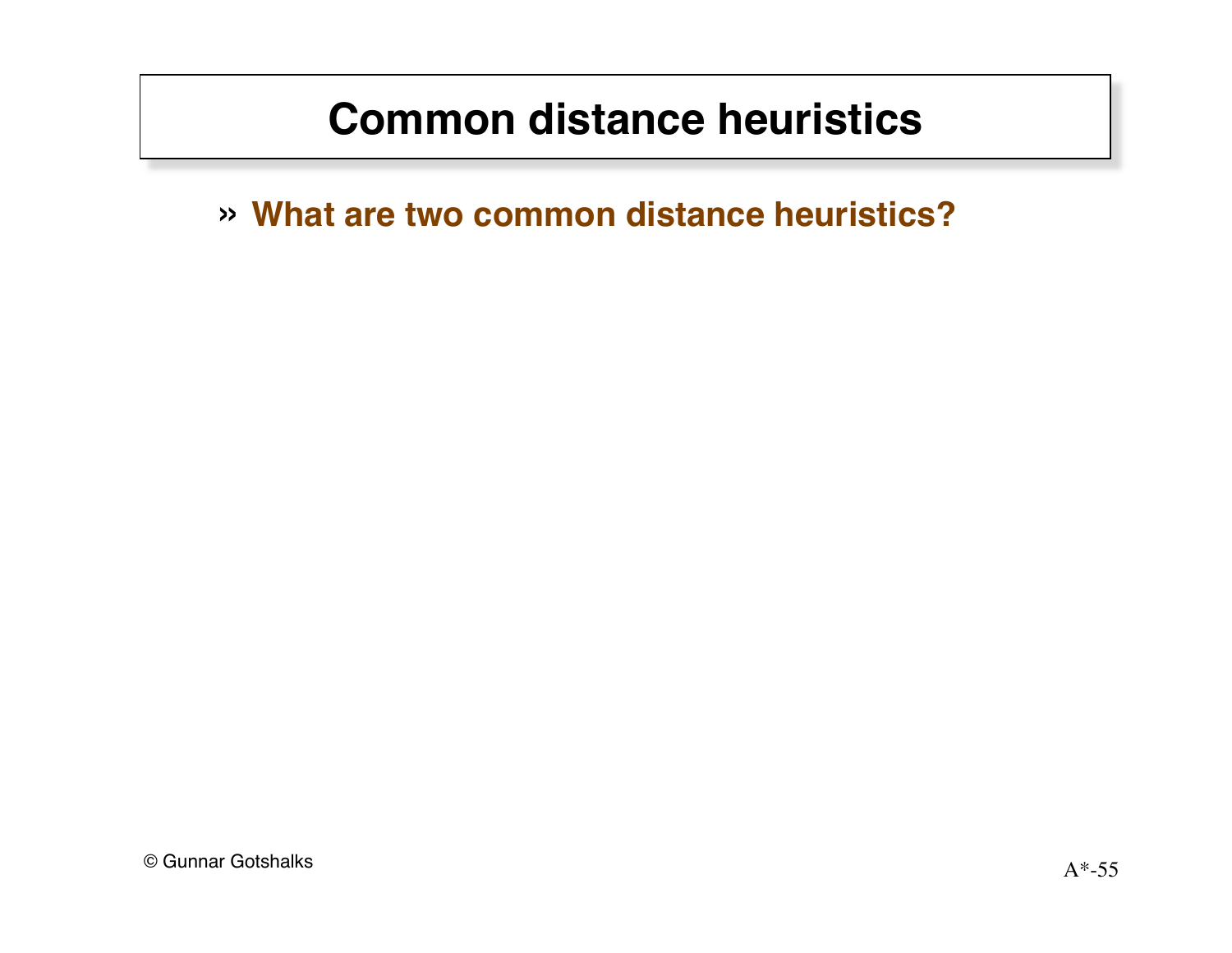### Common distance heuristics - 2

» What are two common distance heuristics?

> Euclidean distance

> Manhattan distance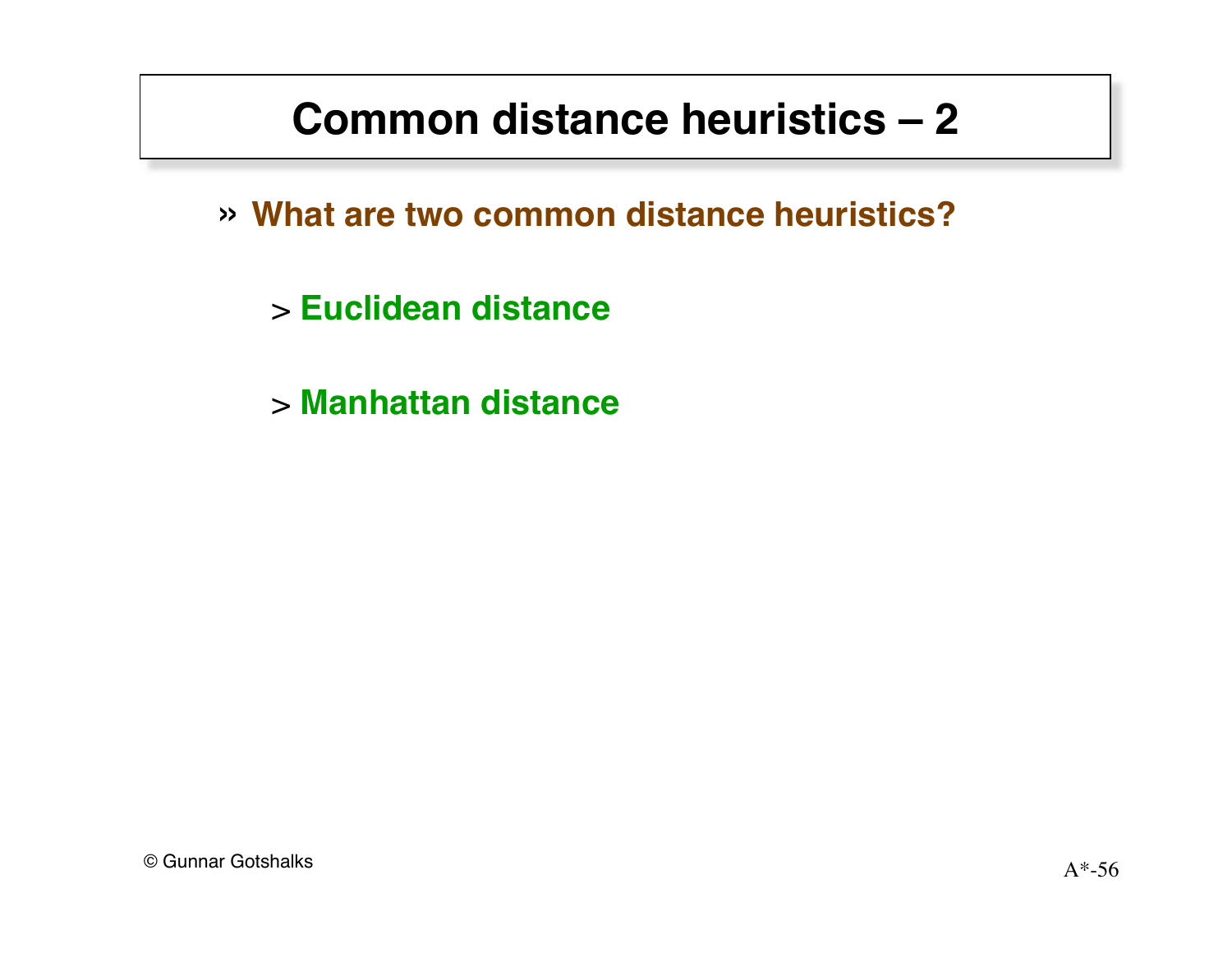#### **Euclidean distance**

» What is Euclidean distance?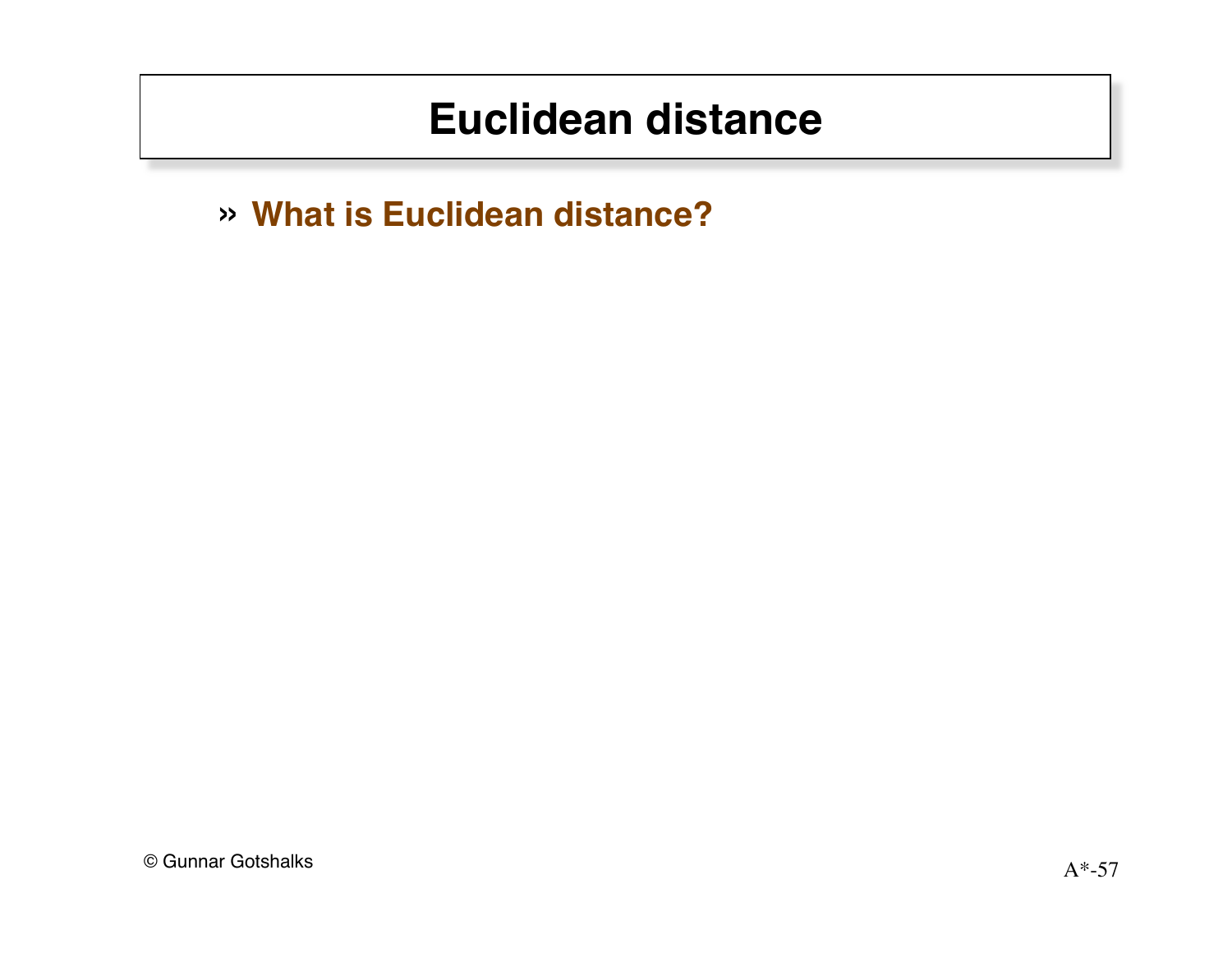### **Euclidean distance – 2**

- $\Diamond$  The Euclidean distance between point (X1, Y1) and point (X2, Y2)
	- » **Is the straight line distance between the points based on Euclidean geometry**

$$
D = \sqrt{(X1 - X2)^2 + (Y1 - Y2)^2}
$$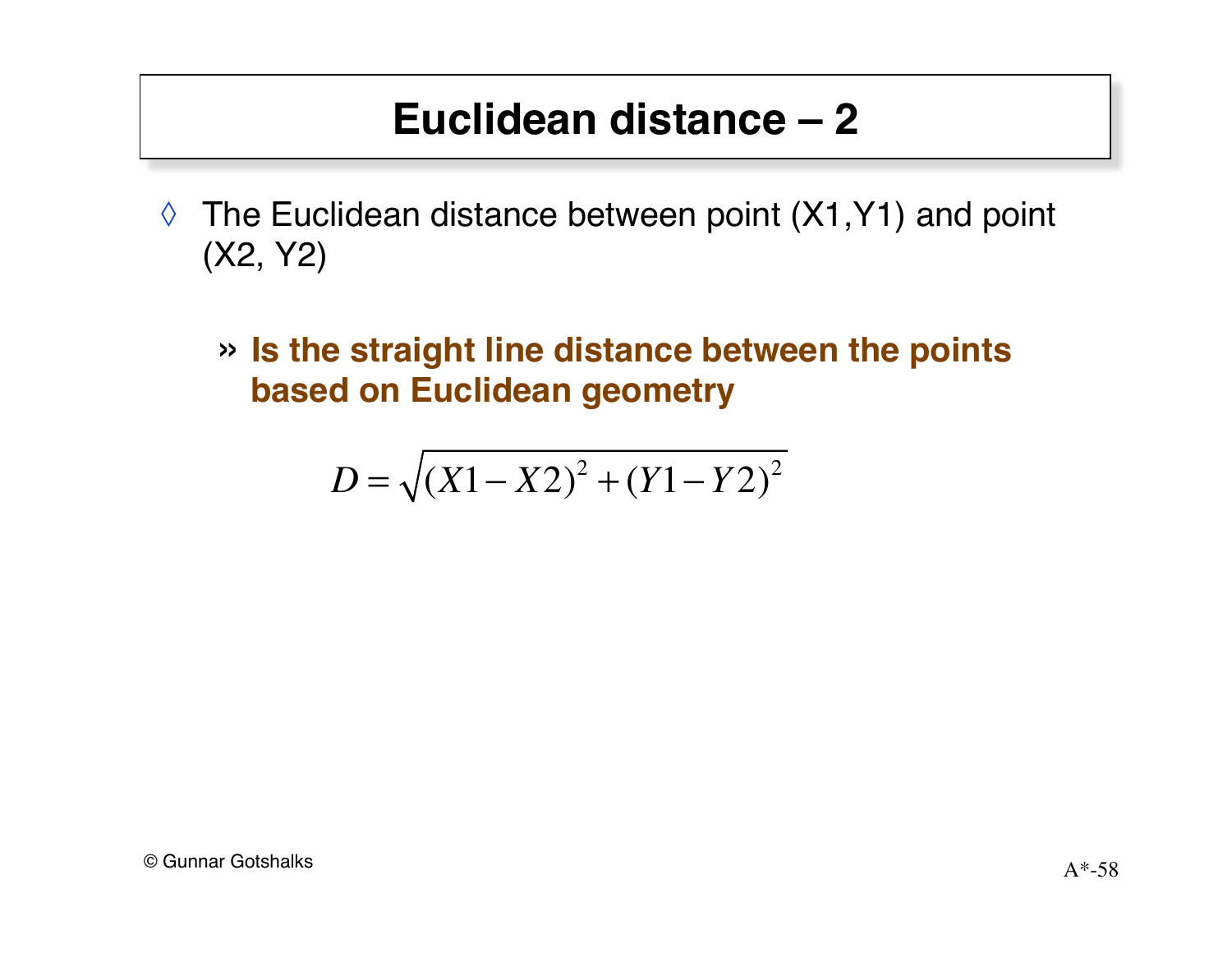#### **Manhattan distance**

» What is Manhattan distance?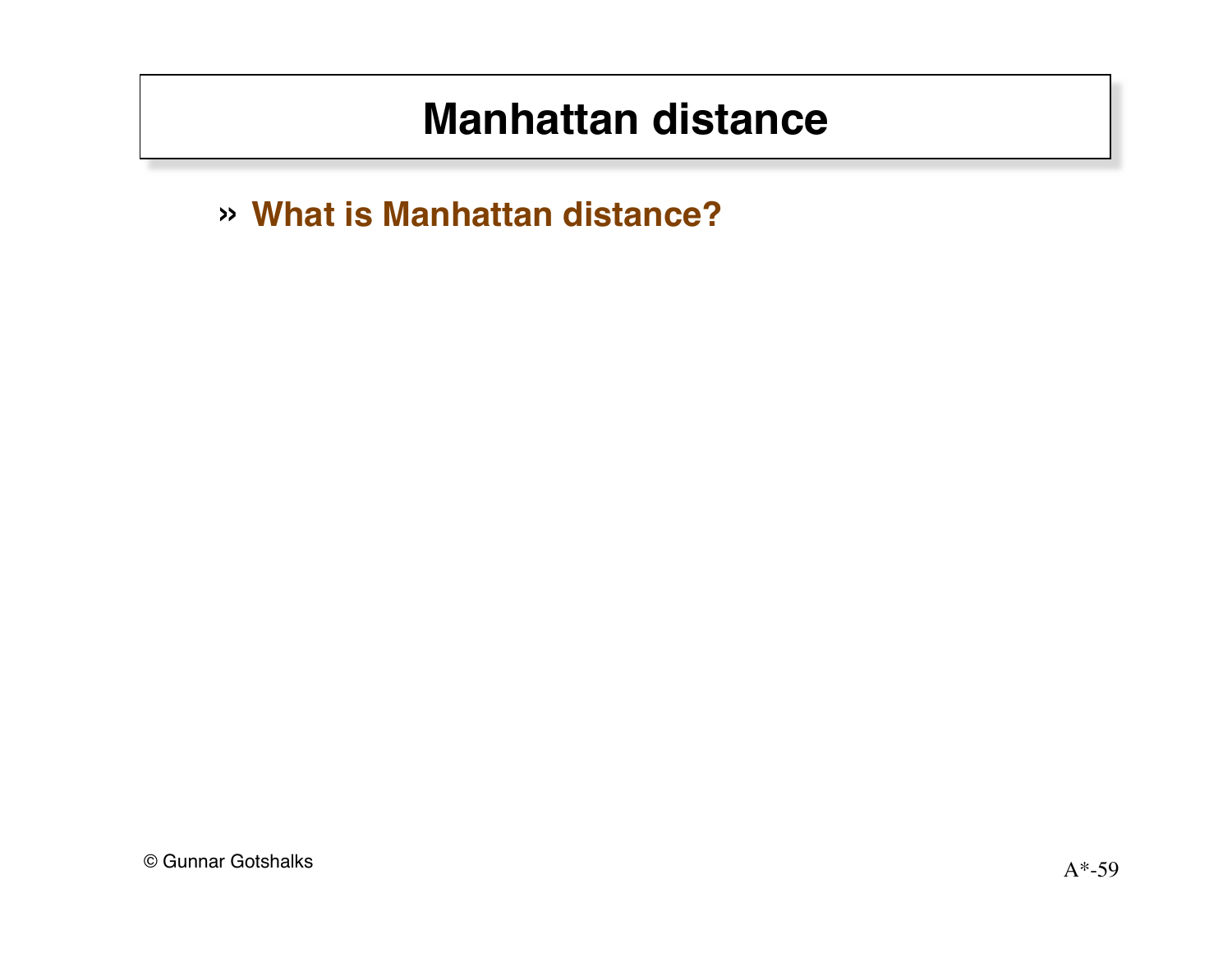### **Manhattan distance – 2**

- ◊ The Manhattan distance between point (X1, Y2) and point (X2,Y2)
	- » **Is the sum of the horizontal and vertical distances between the two points.**

$$
D = abs(X1 - X2) + abs(Y1 - Y2)
$$